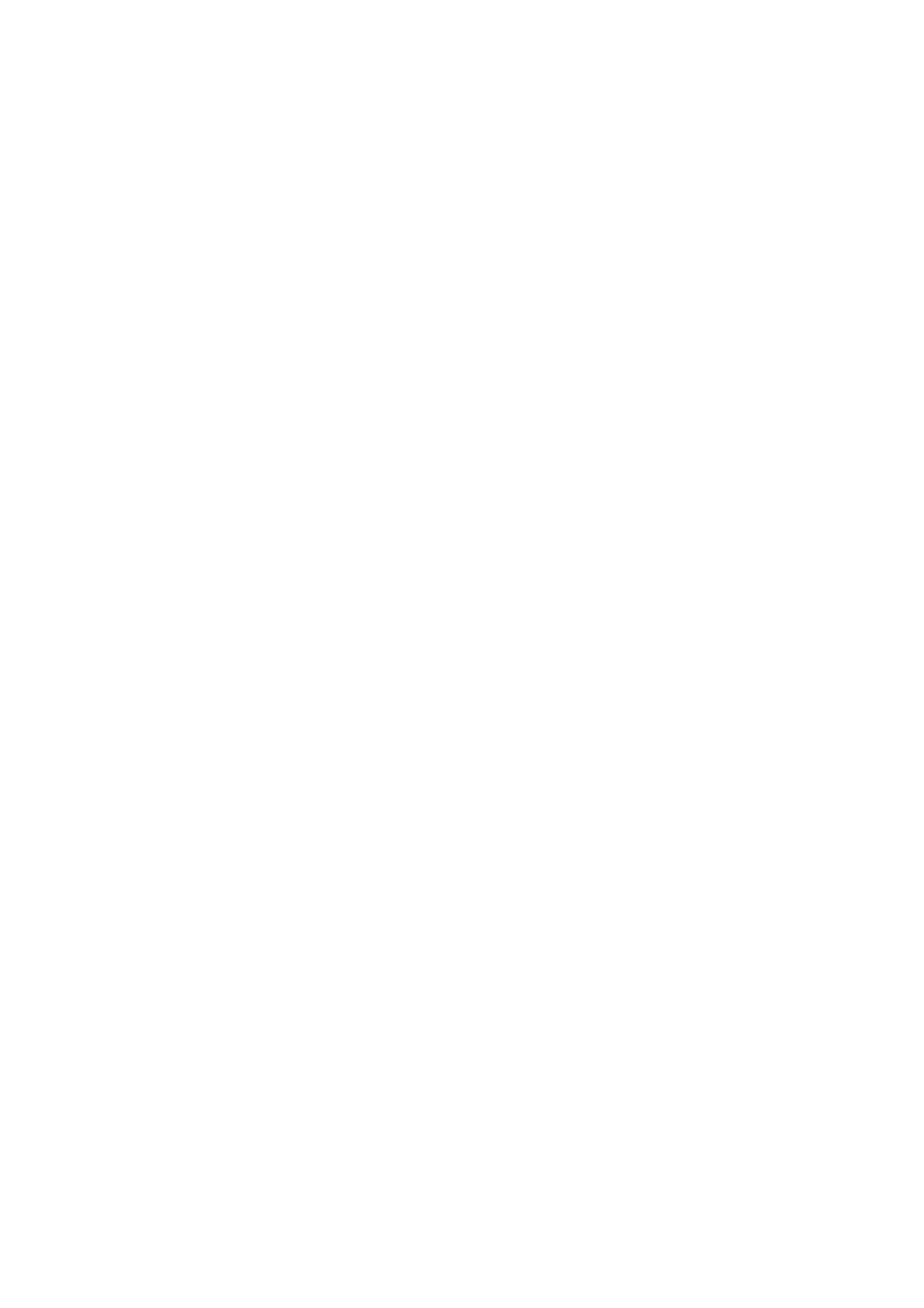# HM Inspectorate of Court Administration

In April 2001, the Children and Family Court Advisory and Support Service (CAFCASS) was established under the Criminal Justice and Court Services Act 2000 as a non-departmental public body (NDPB) covering England and Wales. The Act also placed a duty on Her Majesty's Courts Service Inspectorate (MCSI) to inspect CAFCASS.

The Courts Act 2003 established both Her Majesty's Inspectorate of Courts Administration (HMICA) and Her Majesty's Court Service (HMCS) in April 2005. MCSI ceased to exist and became HMICA with wider duties, namely to:

- inspect and report to the Lord Chancellor on the systems that support the carrying on of the business of the courts
- inspect and report to the Secretary of State on the performance of CAFCASS functions
- discharge any other particular functions which may be specified in connection with the courts or CAFCASS functions or related functions.

HMICA reports to the Department for Constitutional Affairs (DCA) Ministers on HMCS and to the Department for Education and Skills (DfES) Ministers on CAFCASS.

### Acknowledgements

HMICA is grateful to the service users, children and staff of CAFCASS for their assistance throughout this inspection. Special thanks are due to Alan Critchley, Regional Director, Eastern Region, who was the main liaison link between CAFCASS and HMICA

HMICA staff involved in the inspection and the production this report were: Dick O'Brien (Lead Inspector), David Clitheroe, Chris Foley, Jeremy Gleaden, Steve Hunt, Arran Poyser, Lori Buckley and, on secondment from CAFCASS, Caroline Ramos.

Copies of this report may be obtained from:

HMICA Central Support Team 8th Floor, Millbank Tower Millbank London SW1P 4QP

Telephone: 020 7217 4355 Fax: 020 7217 4357

Or via our website at http://www.hmica.gov.uk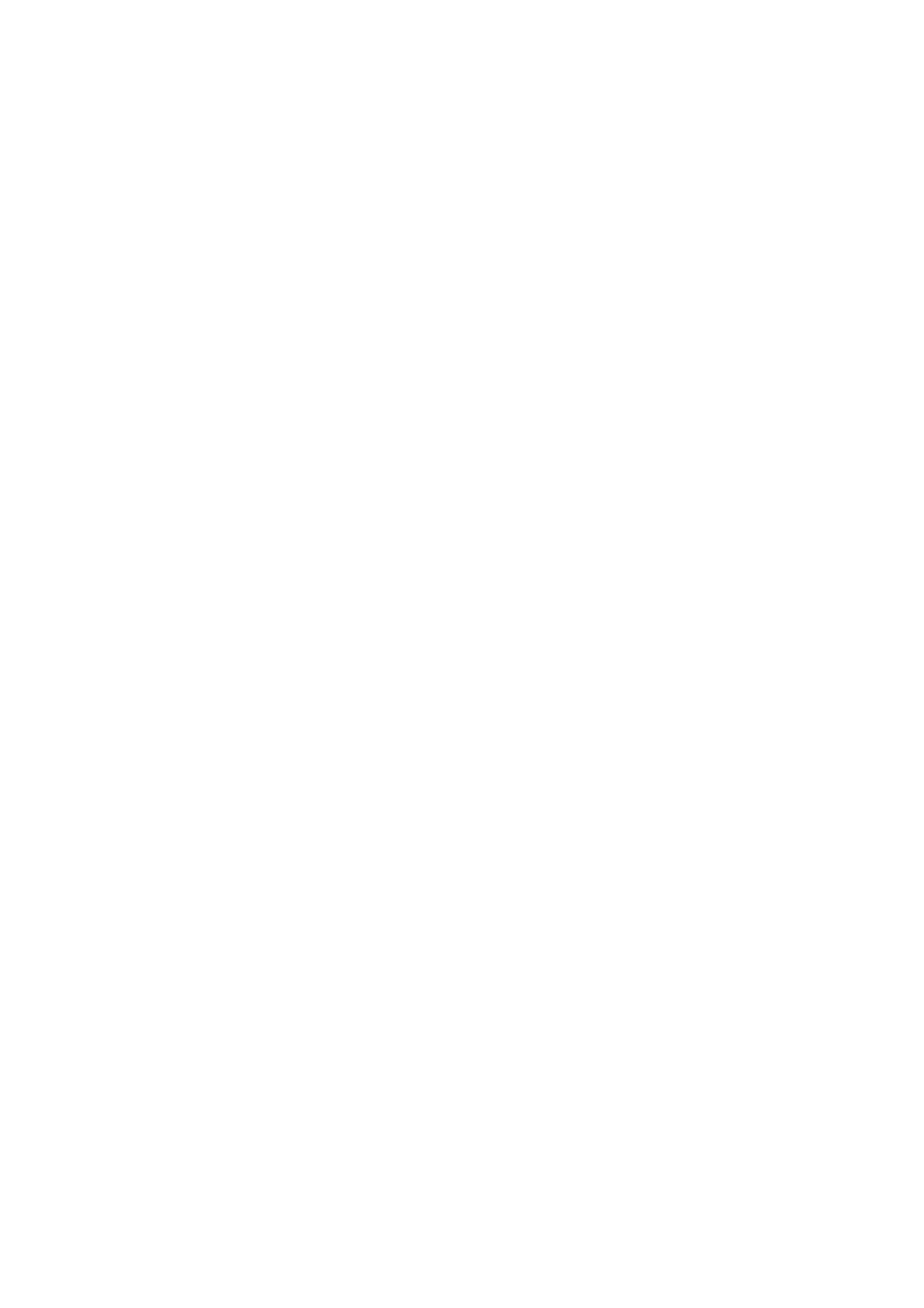# **Contents**

## Chief Inspector's foreword

| Summary, recommendations and suggested actions |                                                                 |                                                                       | 1  |
|------------------------------------------------|-----------------------------------------------------------------|-----------------------------------------------------------------------|----|
|                                                | Section 1 The wider context                                     |                                                                       |    |
|                                                | Section 2 Quality of practitioners' work – interviews           |                                                                       |    |
|                                                | Section 3 Quality of practitioners' work – reports              |                                                                       |    |
|                                                | Section 4 Quality of practitioners' work – case management      |                                                                       | 37 |
|                                                | Section 5 Organisational accountability for practitioners' work |                                                                       | 41 |
| <b>Annexes</b>                                 |                                                                 |                                                                       |    |
|                                                |                                                                 | Annex A Methodology                                                   | 45 |
|                                                |                                                                 | Annex B CAFCASS responses to HMICA recommendations<br>and suggestions | 47 |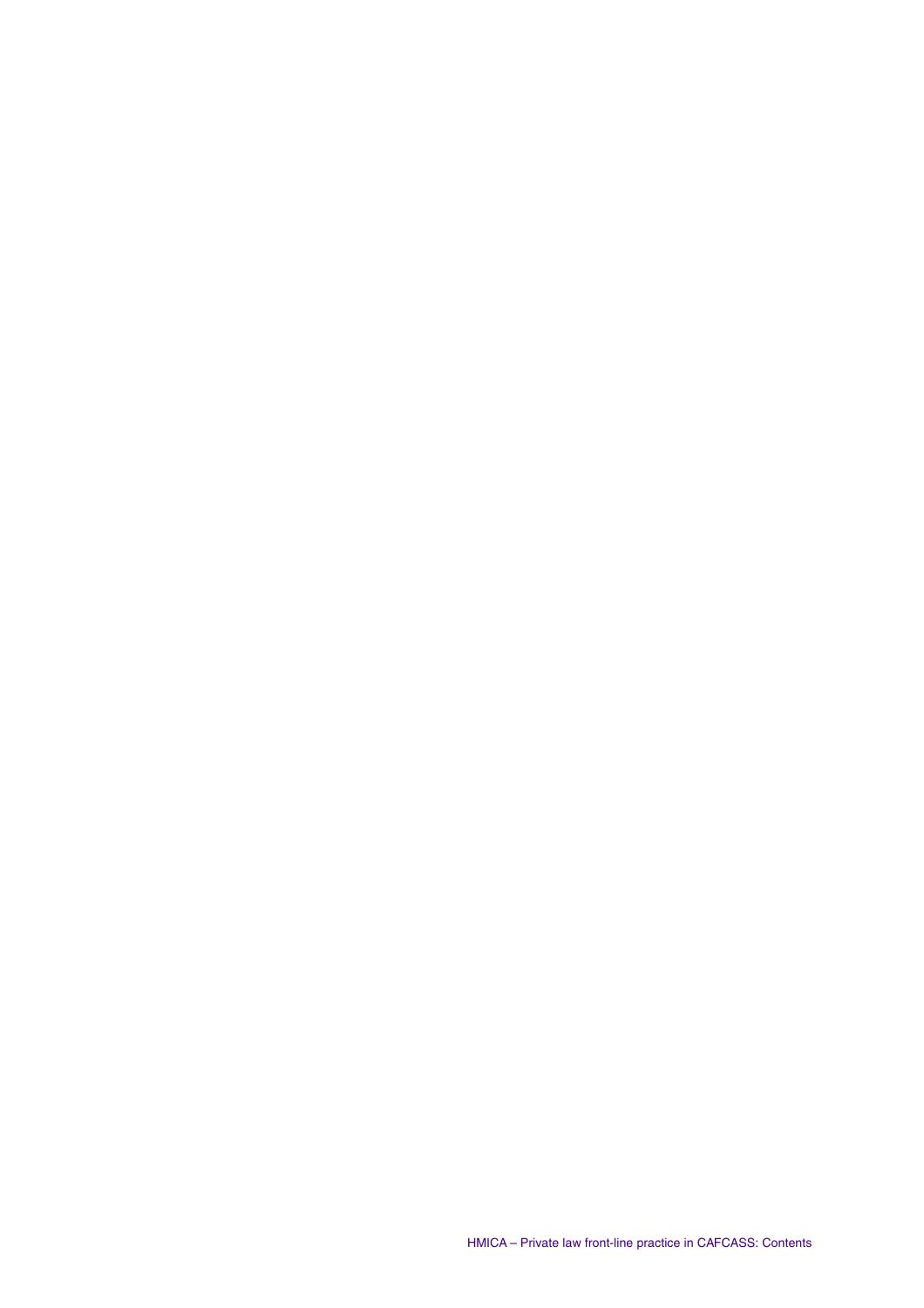# Chief Inspector's foreword

During the last year, issues concerning the family justice system have had a high public and political profile. That is likely to continue. When courts dealing with family proceedings consider contested applications, they turn to CAFCASS for detailed social work advice to aid their decision-making. This occurs most frequently about contact and residence. CAFCASS 'frontline' practitioners undertake case planning, interviews and assessments, and prepare reports to court based on those assessments. It is demanding, difficult and skilled social work.

Most of what happens in CAFCASS interviews is not seen by others. With the agreement of families, Inspectors observed interviews undertaken by CAFCASS staff from the start to the end of the case. Direct observation is a powerful tool and provided telling evidence for Inspectors. In bringing this information together, HMICA has been able to evaluate the quality of CAFCASS front-line practice in its private law work.

I am pleased that HMICA's report identifies examples of good practice. But I am also concerned that too many of our findings echo key messages from our previous reports. In particular:

- There is still a strong culture of localised custom and practice
- CAFCASS' new quality assurance mechanisms, introduced in 2005, have not yet made a real impact on front-line practice
- Scarce resources are being wasted when reports are prepared, even though there are no significant child welfare issues
- Assessments, including those focused on the risk of domestic violence, are weak.

I conclude that CAFCASS urgently needs to strengthen the effectiveness of its efforts to drive both change and higher standards of front-line practice. Our recommendations aim to help CAFCASS achieve tangible improvements in the quality and consistency of its services to children and families.

Eddie Bloomfield

**Eddie Bloomfield** *HM Chief Inspector of Court Administration*

August 2006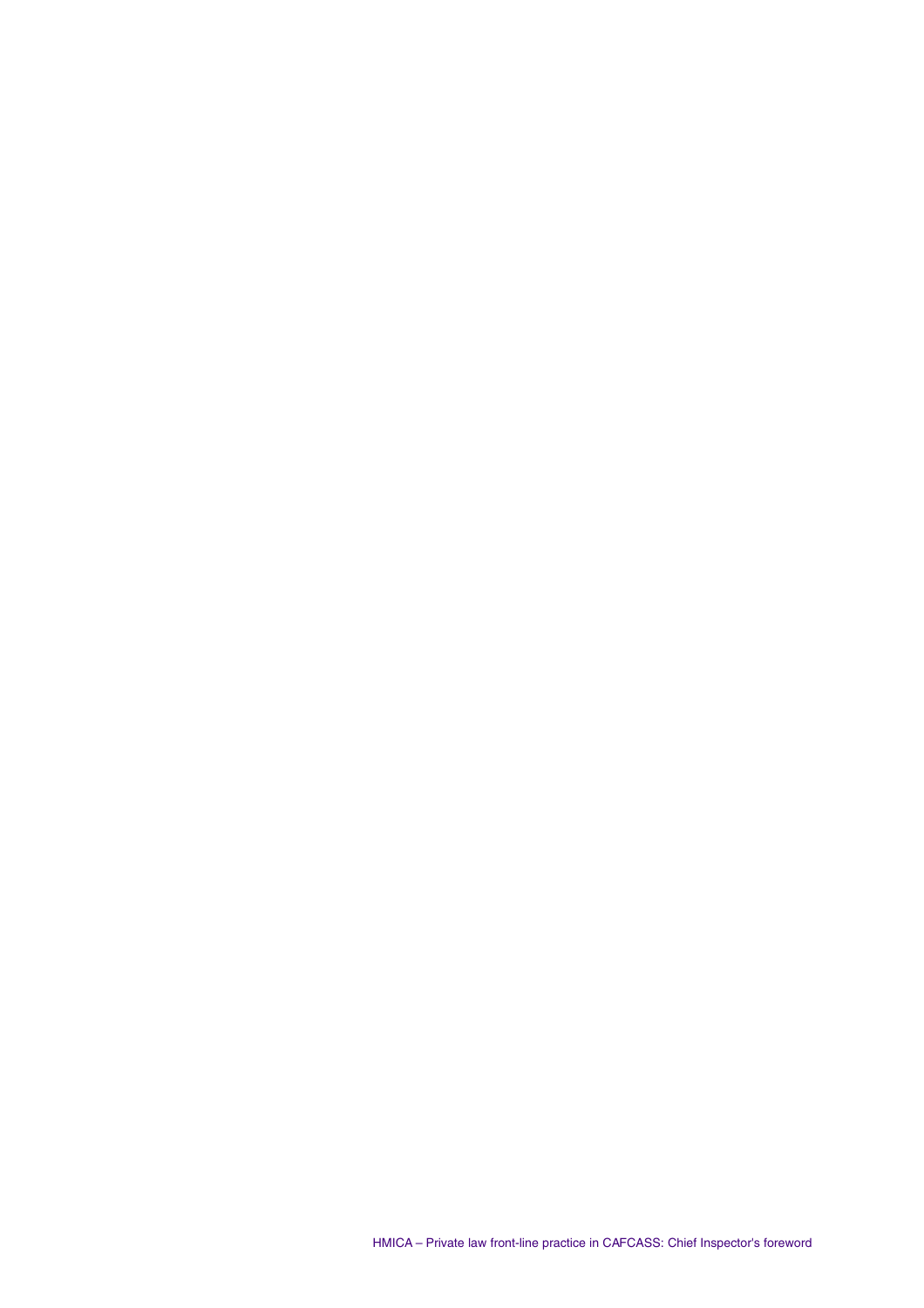# Summary, recommendations and suggested actions

## Focus

The report evaluates the work of CAFCASS practitioners in private law proceedings. Usually, the court is involved when parents or other adults cannot agree on matters such as where the child should live, the contact the child should have with the parents, if the child may move abroad and other issues. The CAFCASS practitioner is asked to prepare a report to advise the court on what would be in the best interests of the child.

This inspection focused on the:

- quality of practitioners' work with children and families
- experience of service users during these proceedings
- organisational accountability for the quality of practitioners' work
- arrangements to develop best practice and compliance with policies and procedures.

## The wider context

The work of CAFCASS practitioners is a core business activity of CAFCASS and the subject of considerable Government attention. Private law proceedings often involve critical and far-reaching decisions about children's lives. However, the purpose of the work and how it should be carried out have not been clearly defined by CAFCASS.

# Key findings

### Quality of practitioners' work in interviews

There are some examples of good or excellent work with children and families but, overall, practitioners often have deficits in basic interviewing skills. CAFCASS has not produced for practitioners guidance on the standards expected of them, what the focus of the work should be, how the work should be planned or how the work should be carried out. Consequently, practitioners often work in very individual ways. Many interviews are not organised well and much information is gathered which is not relevant to the task.

There are often vital issues of whether domestic violence has occurred and what the effect on the children has been. This part of the assessment is of particular significance when the dispute is regarding where the child should live or what contact, if any, the child should have with specific adults. Recent policies, procedures and training are of a high quality and, if implemented effectively, are likely to improve standards substantially. However, currently practitioners usually assess domestic violence unsatisfactorily which, on occasions, creates or sustains unacceptable risk to children and adults.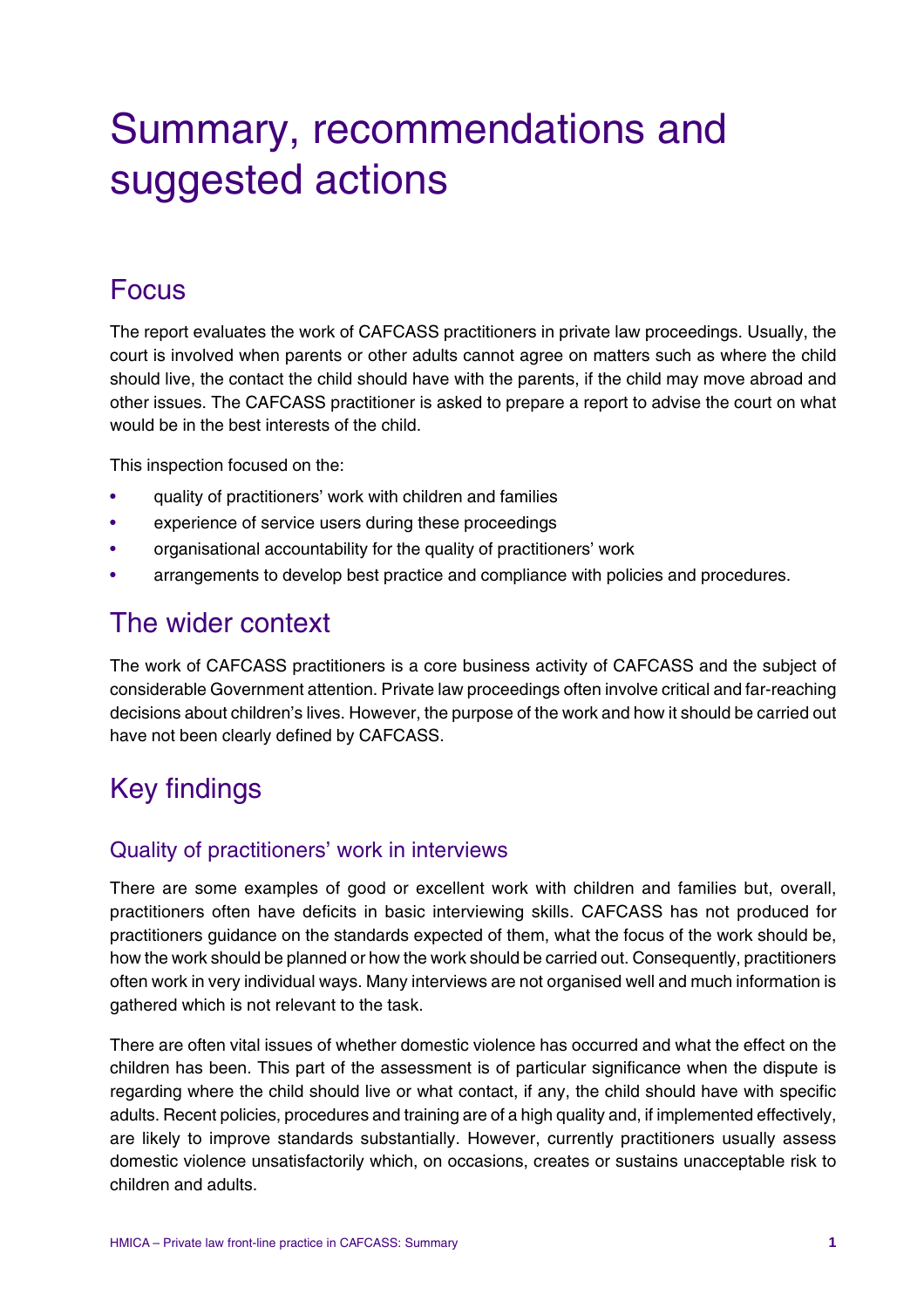## Quality of practitioners' work in reports

CAFCASS has taken some steps to improve the consistency and quality of reports but, at this time, practitioners often rely for their recommendations on their individual views and experience. The making of a Court Order in private law proceedings is a powerful intervention by the State in family life. However, CAFCASS has little research regarding the effectiveness of its work or the value of particular recommendations. Practitioners pay insufficient attention to the 'no Order principle'; this requires that Orders should only be made where doing so would be better for the child than making no Order at all.

Reports are often over-lengthy and include a substantial amount of historical information, which is not always relevant to the dispute. Where, as is often the case, the adults have conflicting views, practitioners frequently report these without evaluating the information. Domestic violence is often inadequately addressed.

### Case management

Service users are nearly always seen in comfortable offices. They are treated with politeness and punctuality. There continue to be weaknesses in how the safety of staff and service users regarding the risk of violence is safeguarded. Service users do not receive consistent information or explanation about the role of CAFCASS in private law. The management of files, including case recording, varies widely.

### Organisational accountability for practitioners' work

CAFCASS has created a helpful new framework for managers to ensure that the performance of practitioners is effectively managed. Currently, however, arrangements in CAFCASS to ensure accountability remain unacceptably weak. Managers have insufficient knowledge of the actual practice of practitioners and whether reports are reliably based on sound assessments. There are significant amounts of waste in practitioners' work because of inefficient methods. There are few arrangements to identify or share best practice and, where these do exist, they are local, which limits their usefulness.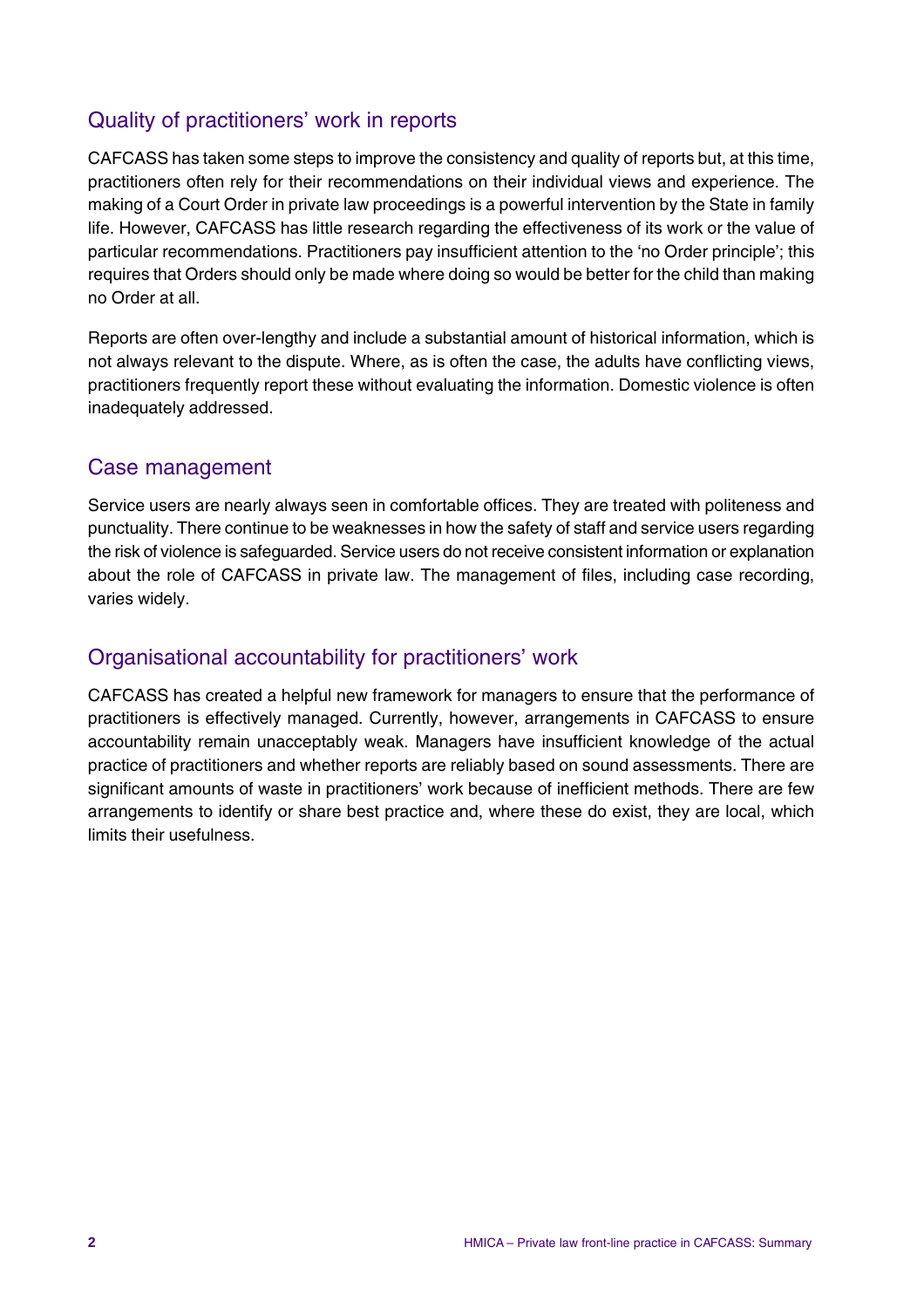# Recommendations and suggestions

In order to improve the quality and effectiveness of its front-line practice in private law, HMICA recommends that CAFCASS should:

- 1 clarify its functions in private law proceedings and the associated range of practitioner roles
- 2 publish national standards and supporting private law practice guidance
- 3 develop and implement a strategy to deliver agreed changes in front-line practice
- 4 take further steps to ensure quality assurance is effectively undertaken in local area teams and local accountability is improved
- 5 develop and implement a strategy to address the assessed training needs of staff undertaking private law work.

In order to help improve the wider effectiveness of its front-line services in private law, HMICA also suggests that CAFCASS should:

- 6 continue to work with relevant organisations, Judiciary and Departments to agree and implement protocols covering new referrals to CAFCASS
- 7 develop a framework to help assess how effectively its work with families contributes to improved outcomes for children, as defined in Every Child Matters<sup>1</sup>
- 8 develop a longer term research strategy with a clear child focus outcome, in partnership with other family justice agencies, relevant organisations and Departments.

<sup>1</sup> *Every Child Matters: Delivering Change for Children* and related reports were published by DfES in 2004.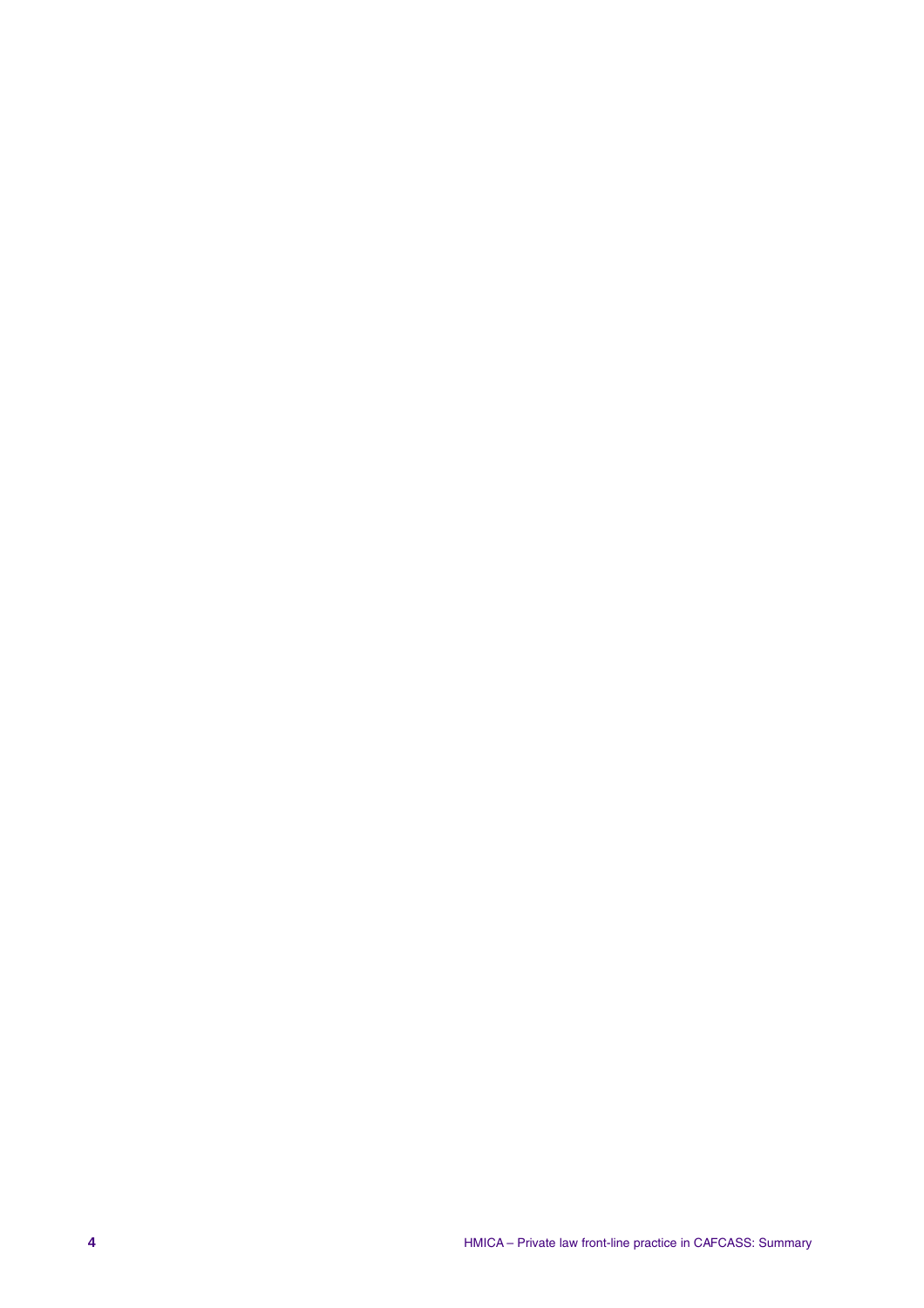# 1 The wider context

## The scope of this inspection

- 1.1 CAFCASS' main functions are set out in Section 12 of the Criminal Justice and Court Services Act 2000. These are, when the welfare of the child is or may be in question, to:
	- safeguard and promote the welfare of children
	- give advice to any court about any application made to it in family proceedings
	- make provision for the children to be represented in family proceedings
	- provide information, advice and other support for the children and their families.
- 1.2 This inspection focused on the work of CAFCASS practitioners in private law proceedings when CAFCASS had been asked by the court to prepare a report. CAFCASS' work includes case planning, interviews and assessments, and reports to courts based on those assessments. This inspection focuses on those processes that are relevant to all four of the above statutory functions.
- 1.3 All of the above is a core business of CAFCASS. However, the number of reports has dropped by 7.2% from 28,166 to 26,144 in the year 2005/06. This reflects the national context of change in private law referred to below.

# The wider policy context

- 1.4 Family justice its effectiveness, costs and the increasing volumes of referrals and the need to improve public confidence in the family justice system are all high on the Government's agenda. These concerns have been reflected in range of policy and practice developments, reports, consultation papers, legal changes and new structures, including:
	- *Parental Separation: Children's Needs and Parents' Responsibilities* (July 2004)
	- *Parental Separation: Children's Needs and Parents' Responsibilities Next Steps* (January 2005*)*
	- *the Private Law Programme* (January 2005)
	- DCA Select Committee: *Family Justice: the operation of the family court* (2005 and 2006)
	- DCA *Confidence and Confidentiality Improving transparency and privacy in family courts* (July 2005*).*

CAFCASS has a part to play in delivering some of the key changes designed to improve services to children and families.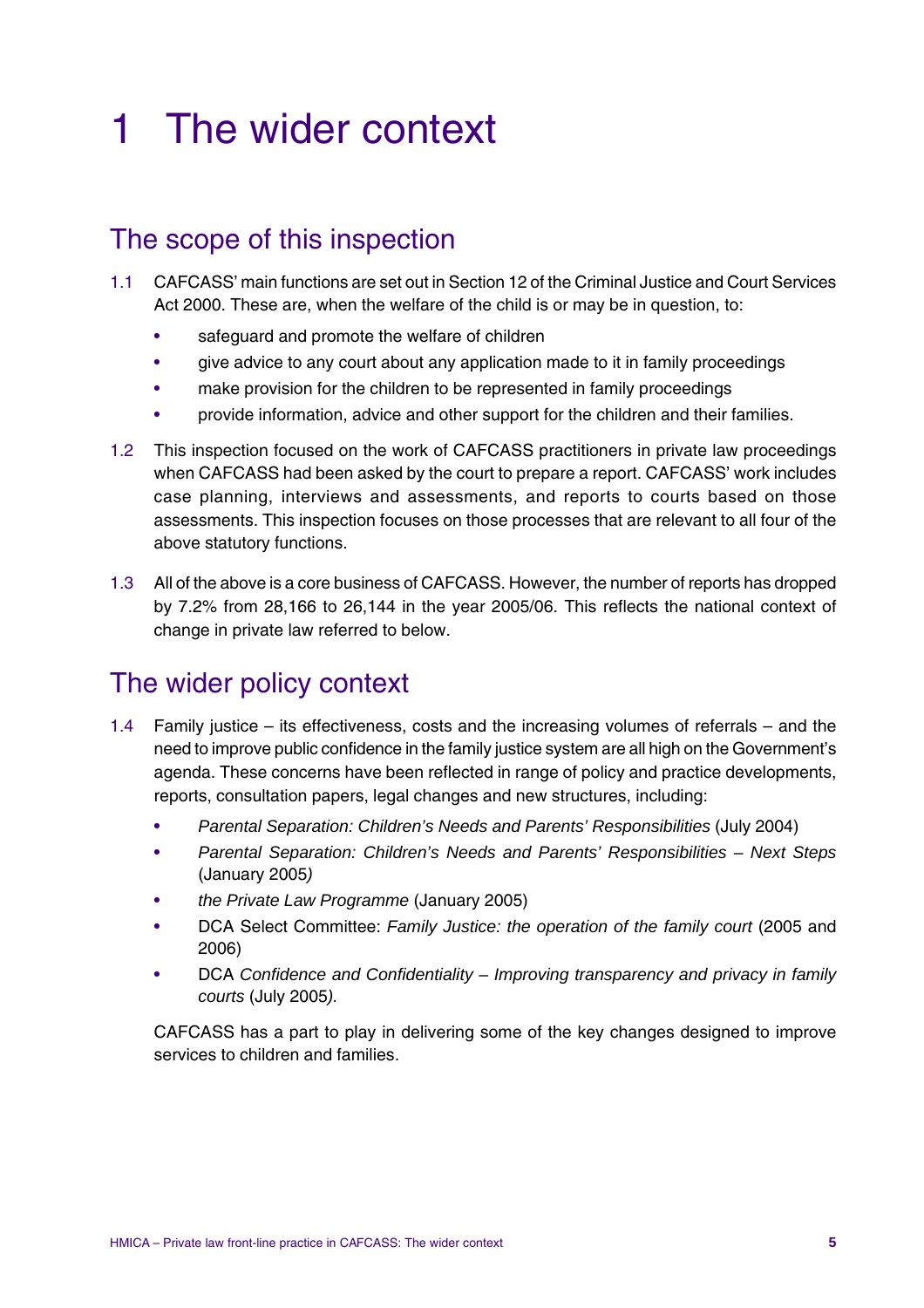- 1.5 CAFCASS provides advice to the court, typically at a critical juncture in the lives of children. Applications often concern some of the most far-reaching decisions that can be taken about children's lives. These include:
	- a Section 8 Order as to where, after the separation or divorce of its parents, a child should reside or with whom the child should have contact (which is the subject of this inspection report)
	- a Care Order, usually placing a child away from the family (the subject of a forthcoming inspection in autumn 2006)
	- more specialist and complex cases, such as international abduction and ethical/medical cases concerning children with life-threatening conditions.
- 1.6 Some of these children are 'children in need<sup>'2</sup> as defined by the Children Act 1989 and such children are vulnerable, due to a history of abuse and neglect, witnessing domestic abuse, family breakdown and other factors such as young age.

# The legal framework

- 1.7 When courts dealing with family proceedings are considering contested applications usually regarding contact, residence, specific issues or prohibited steps – they may request a report from CAFCASS under Section 7 of the Children Act 1989. Such reports relate to the welfare of the child where it is, or may be, in question.
- 1.8 The courts must have regard to the Welfare Checklist<sup>3</sup>. The Checklist refers to:
	- the wishes and feelings of the child
	- their emotional, physical and educational needs
	- the likely effect on the child of any change in circumstances
	- the child's age, sex, background and relevant characteristics including race, ethnicity and religion
	- any harm the child has suffered or is at risk of suffering (and amended by s120 of the Adoption and Children Act 2002 to include impairment suffered from seeing or hearing the ill-treatment of others)
	- the capability of parents or others in meeting the child's needs
	- the range of powers available to the court.
- 1.9 The Act does not define the term 'welfare'. Case law clarifies this as "*a process whereby when all the relevant facts, relationships, claims and wishes of parents, risks, choices and*

- (a) he is unlikely to achieve or maintain, or have the opportunity of achieving or maintaining, a reasonable standard of health or development without the provision for him of services by a local authority under this Part;
- (b) his health or development is likely to be significantly impaired, or further impaired, without the provision for him of such services; or

(c) he is disabled.

'development' means physical, intellectual, emotional, social or behavioural development; and 'health' means physical or mental health.

<sup>3</sup> CA 1989 Section 1(3).

<sup>&</sup>lt;sup>2</sup> Section 17(10) of the Children Act 1989 defines a child in need if: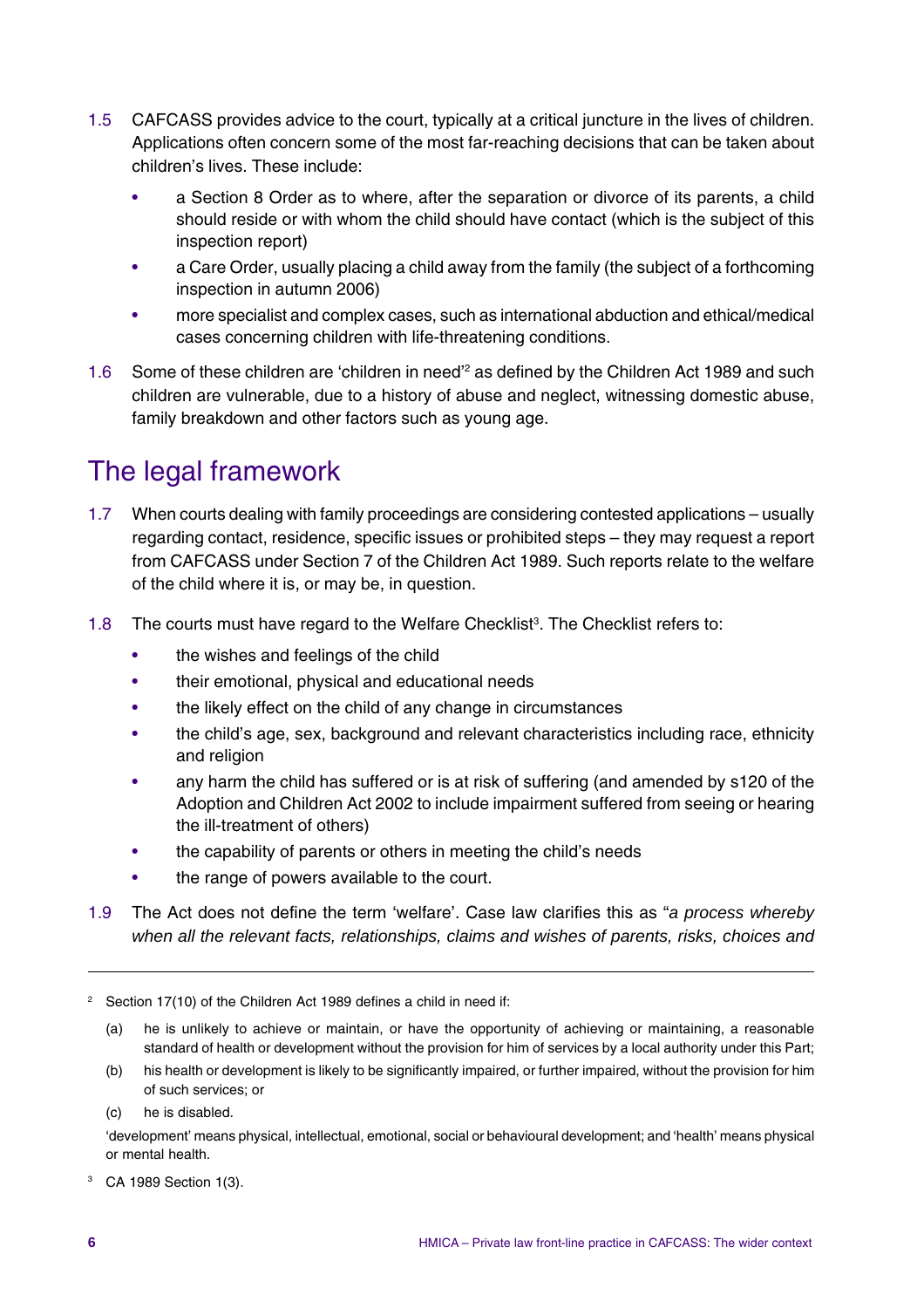*other circumstances are taken into account and weighed, the course to be followed will be that which is most in the interests of the child's welfare as that term has now to be understood. That is the first consideration because it rules upon or determines the course to be followed.*" 4 The Checklist is not exhaustive and might properly be regarded as the minimum to be considered by a court when deciding on child welfare matters.

1.10 Court rules also require CAFCASS officers to have regard to the Welfare Checklist when carrying out many of their duties.<sup>5</sup>

# Defining the Section 7 task

- 1.11 As noted above, the Criminal Justice and Court Services Act 2000 provides a broad list of statutory functions for CAFCASS but, for good reasons, the Act does not clarify how those tasks should be carried out. Typically, the Section 7 task comprises a range of activities such as a series of interviews with adults and/or children, interviews with professionals, document reading, viewing accommodation for children and report writing. Often adults will have longstanding disagreements and hostility. The children, as noted above, may well be vulnerable.
- 1.12 In these circumstances, HMICA takes the view that, in carrying out complex social work tasks, CAFCASS practitioners need a framework, standards, practice guidance and assessment tools to assist them. Similarly, the Department of Health provides such a systematic way of '*analysing, understanding and recording what is happening to children and young people'* who may be children in need. 6
- 1.13 CAFCASS has issued some guidance relating to some of its activities, such as its Child Protection and Domestic Violence Policies and Procedures, including interviewing in cases where domestic abuse is suspected.<sup>7</sup> Inspectors reported that the CAFCASS Domestic Violence Policy and Procedures, in particular, provides guidance of a high standard. CAFCASS has usefully also issued a template for report writing, which includes the recommended structure for Section 7 (S7) reports.
- 1.14 However, there has been a lack of authoritative guidance from CAFCASS to Family Court Advisers (referred to as FCAs) regarding key aspects of their work, such as:
	- the extent to which CAFCASS' statutory role is only to work with children '*where their welfare is or may be in question'*
	- how CAFCASS should '*safeguard and promote the welfare of children' 8*
	- planning an assessment process
	- planning interviews
	- undertaking interviews
	- recording interviews and other tasks
- <sup>4</sup> Lord McDermott in J v C [1970] AC 668.
- <sup>5</sup> Re K 1999 & FPR 1991 r .11(1).
- <sup>6</sup> Framework for the Assessment of Children in Need and their Families, Department of Health, 2000.
- <sup>7</sup> Redrafted CAFCASS policies currently out for consultation.
- Currently out for consultation by CAFCASS.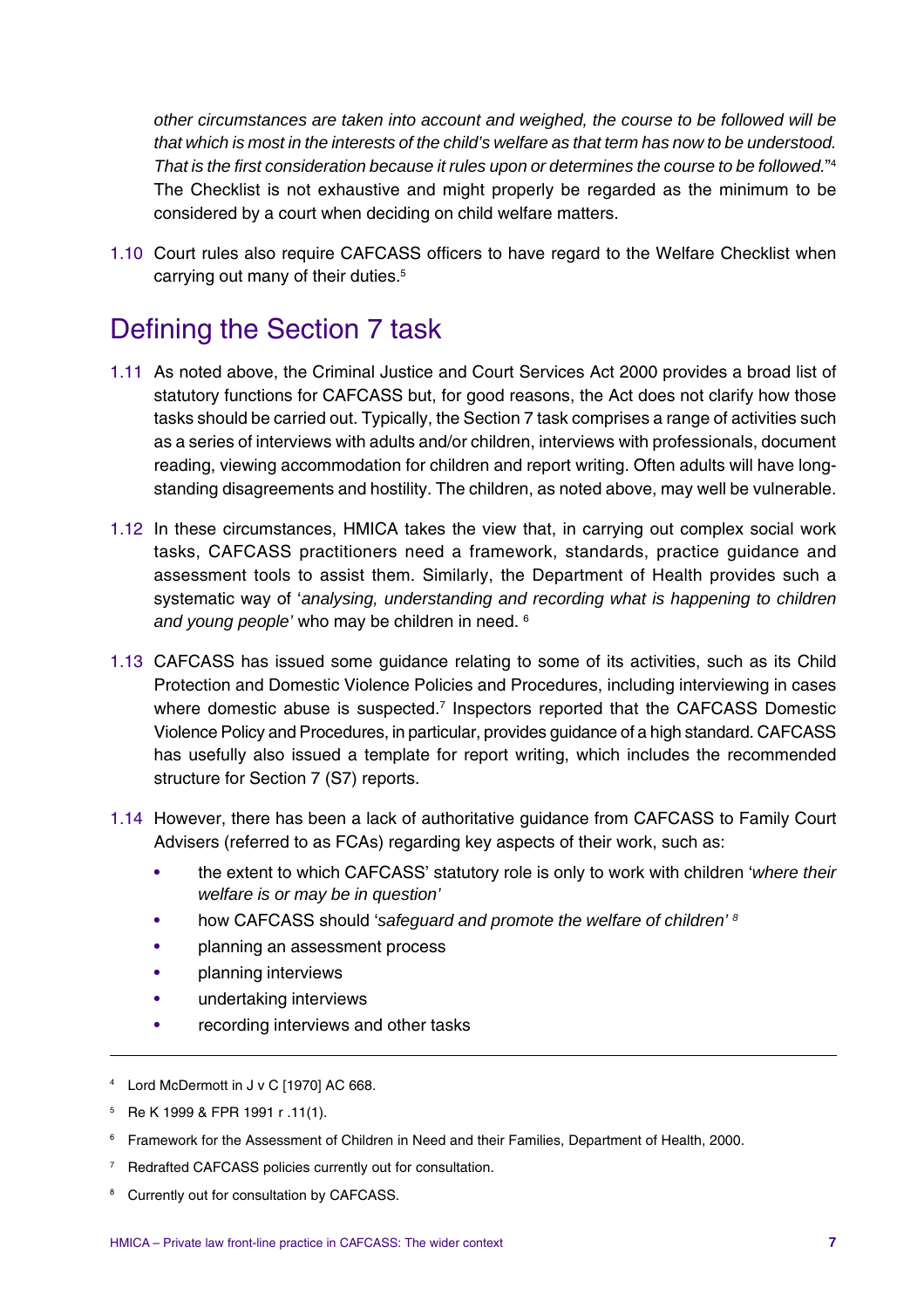- assessment tools
- the role of FCAs and particularly whether their task in giving advice to the court is simply to report the conflicts, or to go on to assess them fully.<sup>9</sup>
- 1.15 Inspectors consider that this lack of guidance needs to be addressed by CAFCASS through improved practice guidance. **A recommendation is made to this effect.** The remainder of this report examines in further detail a number of these issues.

<sup>9</sup> *Domestic violence, safety and family proceedings* (October 2005), para 3.6.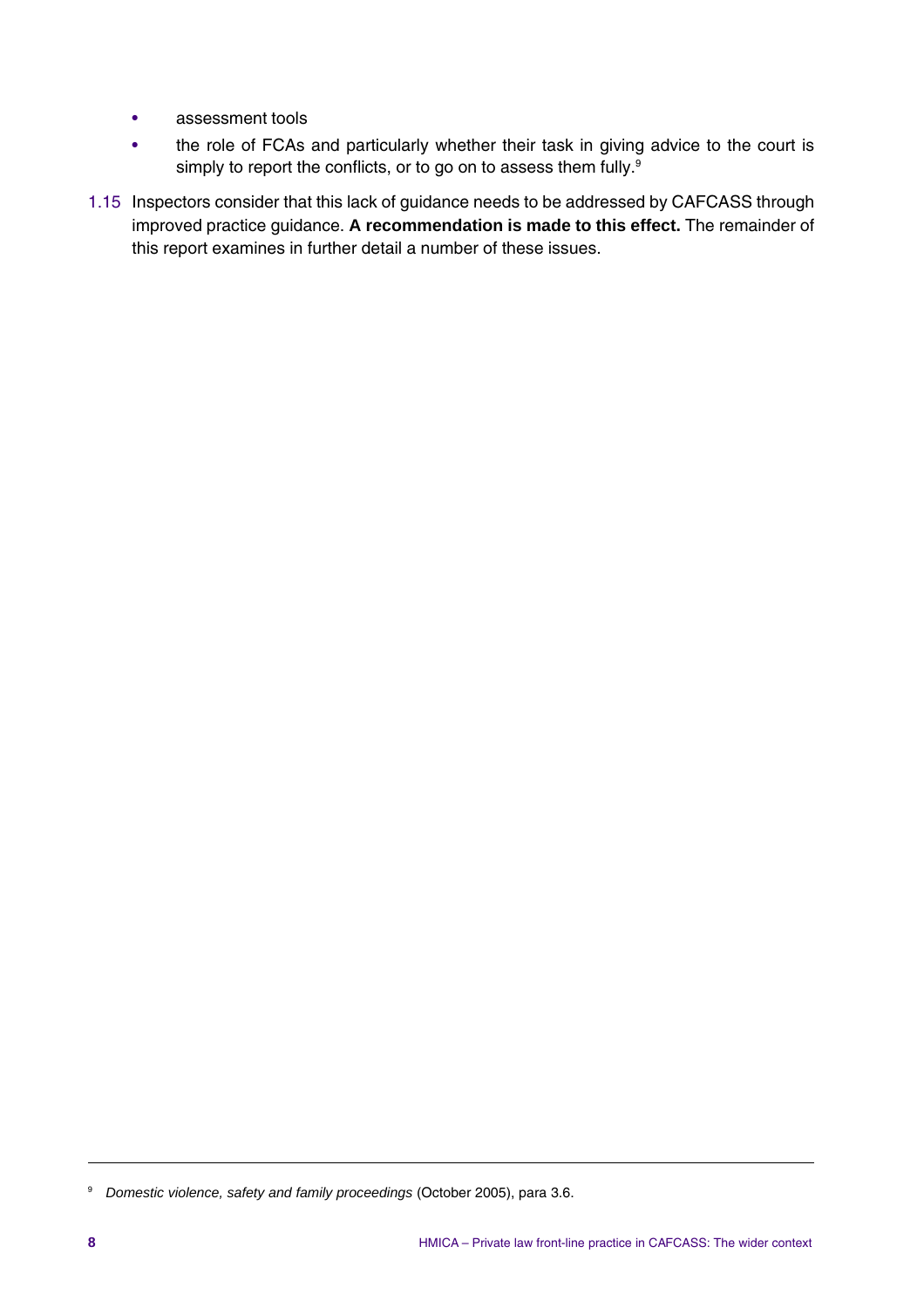# 2 Quality of practitioners' work – interviews

In this chapter, HMICA assesses the degree to which competent interviewing promotes the welfare of children and adults. HMICA expects that CAFCASS practitioners will competently:

- assess children's wider environment
- plan for, and work with, children
- plan for, and work with, adults.

## Overall assessment

The quality of much practitioner private law work in interview is varied; there is high quality practice with both children and adults but some evidence of unsatisfactory standards. The reasons for this have been documented in previous Inspectorate reports. Key concerns include:

- inappropriate reliance on the preferred methods of individual practitioners
- the absence of systematic use of relevant knowledge, research and case law
- gaps in the coverage provided by CAFCASS practice guidance
- the lack of agreed national standards.

Some practitioners need to improve their basic interviewing skills. The information-gathering techniques commonly used are not well suited as a tool for undertaking an assessment. Many service users typically experience CAFCASS as a courteous, timely and caring service. Inspectors understand why others feel aggrieved about their perception that CAFCASS lacks clarity of purpose in its interventions and in the basis on which it makes its assessments, judgements and recommendations.

## The task

- 2.1 Inspectors expect the practice of FCAs to show an appropriate approach to carrying out assessments. Whilst there are various definitions of assessment in social work type settings, there is broad agreement that core elements should usually include an evidence based, widely accepted framework and a process which includes:
	- establishing what the purpose and the limits of the task are
	- information collection
	- weighing the information
	- analysing the information
	- utilising the analysis.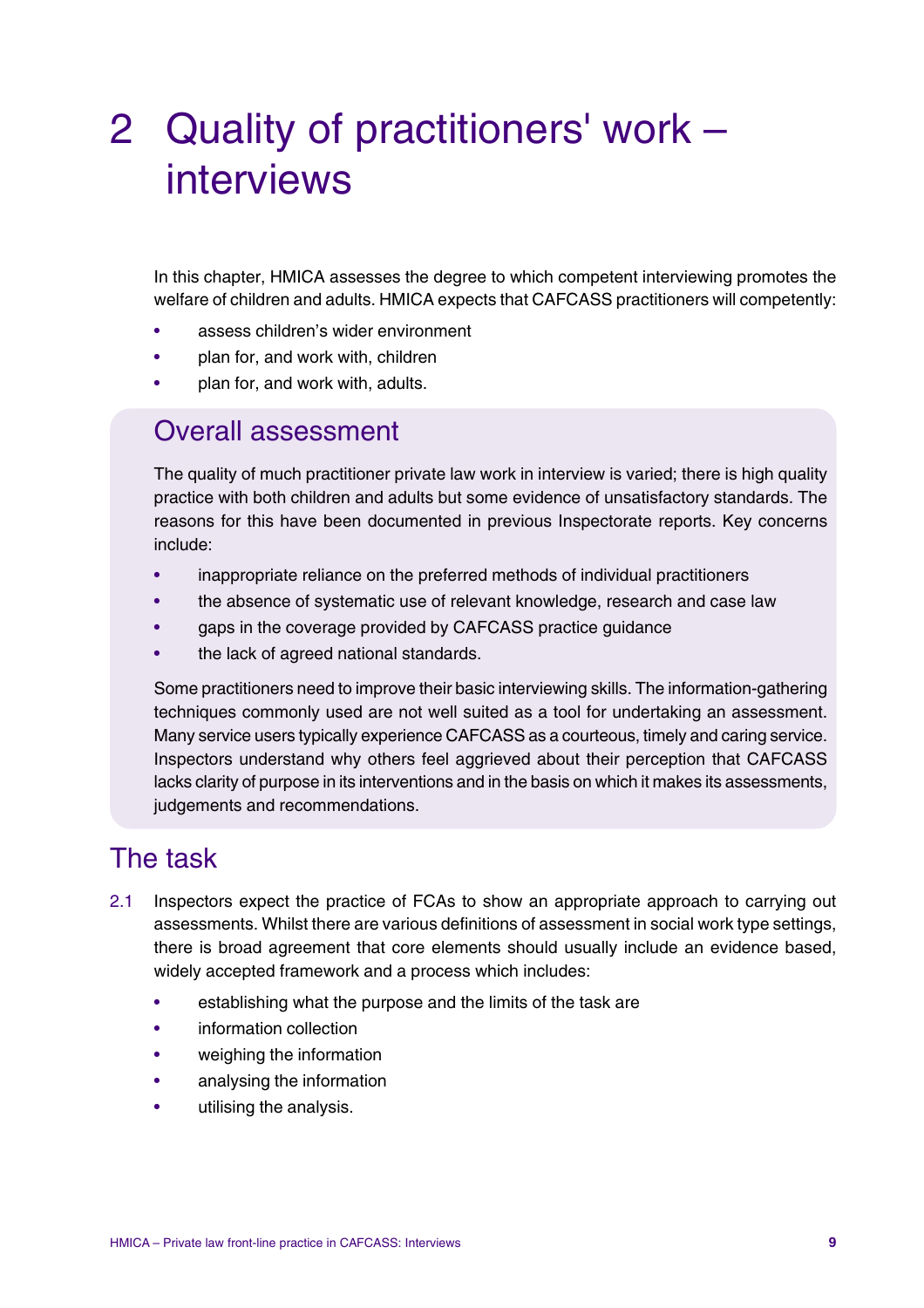# Initiating and preparing for interviews

- 2.2 When allocated the case, FCAs will have information from the court regarding the case and a date by which their report must be filed at court. Important information concerning the adults and the children is sought from the police and Social Services. In almost all<sup>10</sup> cases, this happens very soon after the report is ordered and CAFCASS invariably acts in a timely manner in seeking this information.
- 2.3 Family Court Advisers have to make a decision about when they start the process of interviews, given that it may be some time before the information from the agencies is provided. Inspectors take the view that the assessment process should start at the point at which the FCA has sufficient information to make the interviews effective. HMICA has previously reported on the atmosphere of hurry and rush, which characterises some S7 work<sup>11</sup>. In this inspection, Inspectors usually agreed with the practitioner's decision regarding when to start the assessment process. In one case, a Finding of Fact Hearing was scheduled for the following week; Inspectors considered that the FCA should have delayed starting the assessment until the Hearing outcome was known.<sup>12</sup> FCAs nearly always initiated the sequence of interviews before all information from checks was received back. This sometimes hampered adequate interviewing.
- 2.4 CAFCASS gives adequate notice of interviews. Practitioners usually time interviews carefully – for instance, ensuring that there are gaps between the ending of an interview with a service user and the start of the next interview with the other party.
- 2.5 When preparing for interviews, very few FCAs created a case plan, an interview plan or a chronology of significant events from the information they had received. The lack of clarity regarding the purpose of the work and how it is carried out was observed to affect the FCAs' work at this early stage, so that the purpose of interviews as expressed by FCAs was often vague. For example, one practitioner said they were '*going to have a chat'* with the adult service user; another said '*the purpose of this is to get to hear your wishes and concerns set out in the referral*.' Usually, FCAs had a mental picture of what they would do and this was based around the 'narrative approach', that is, service users are invited to tell their own version of their relationship. This narrative approach has significant weaknesses and is discussed later.

<sup>10</sup> In this report, HMICA uses terminology taken from *Every child matters – Inspection of children's services: grade descriptors*, OFSTED, (February 2006) where, 'almost all' means 80% plus; 'most' 65% plus; 'majority ' 51% plus; 'few' less than 20%.

<sup>11</sup> *Domestic violence, safety and family proceedings* (October 2005), para 3.17.

<sup>12</sup> The Lord Chancellor's *Guidelines for Good Practice on Parental Contact in cases where there is Domestic Violence* states that in every case in which domestic violence is put forward as a reason for refusing or limiting contact the court should at the earliest opportunity consider the allegations made (and any answer to them) and decide whether the nature and effect of the violence alleged by the complainant (or admitted by the respondent) is such as to make it likely that the Order of the court for contact will be affected if the allegations are proved.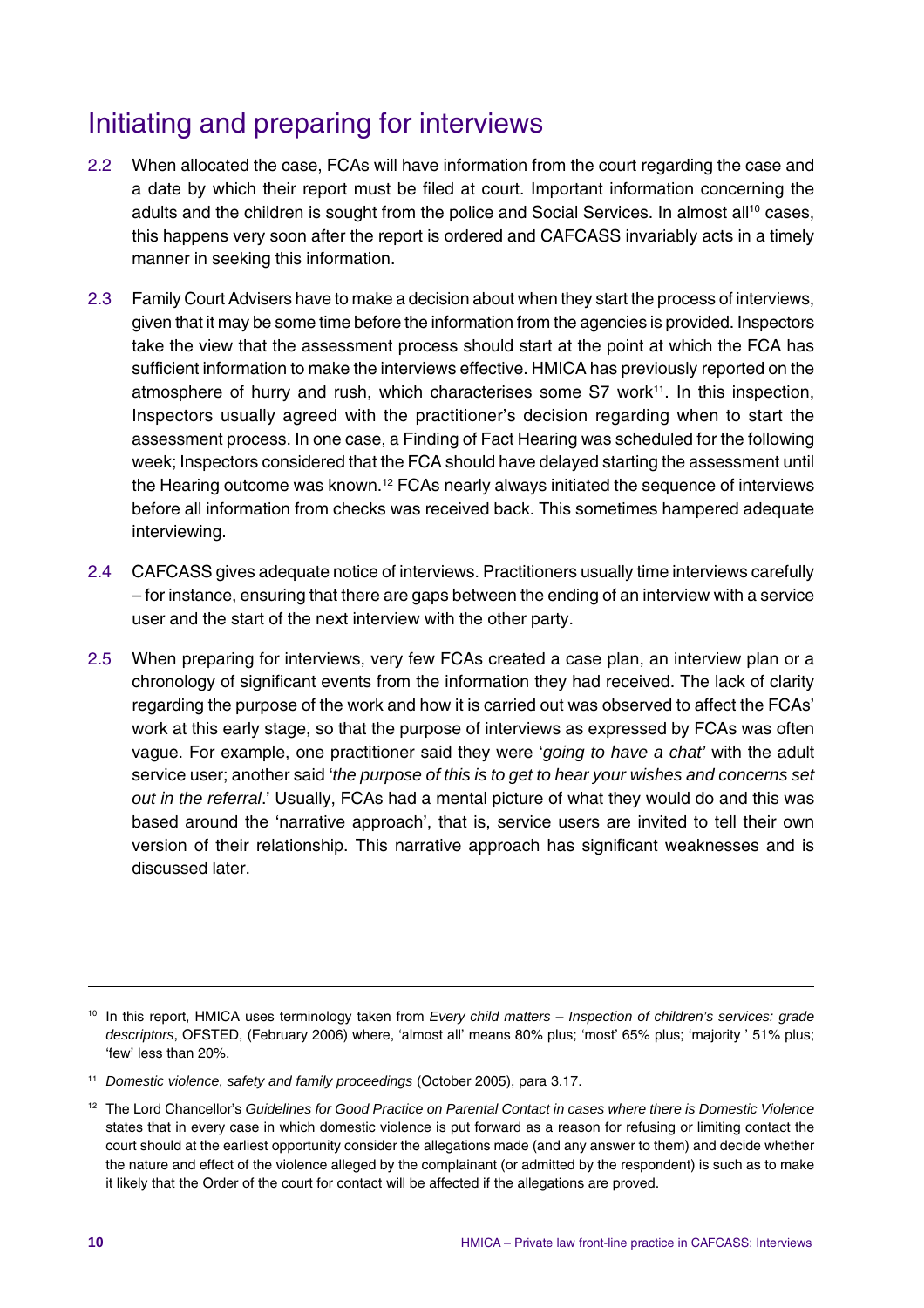# Introductory phase of interviews

- 2.6 Regarding punctuality, CAFCASS staff were responsive to service user needs. FCAs were usually ready to start interviews on time. FCAs were flexible if service users were late. All CAFCASS staff were seen to greet service users politely.
- 2.7 In a few cases, FCAs were not adequately prepared for interviews in respect of:
	- the names of children and other relatives
	- significant dates and events
	- information sent to CAFCASS, for instance in statements written for the court.
- 2.8 Family Court Advisers usually took the file into the interview. On a few occasions, the flow of the interview was interrupted as the FCA looked up information, even though this had been received beforehand. In some cases, such lack of preparation became evident to service users and some pointedly commented that the FCA already had this information. These deficits have been reported on previously by HMICA and consistent improvement was not seen during this inspection.<sup>13</sup> Where there is a lack of preparedness in starting some interviews, this may be experienced by service users as a lack of respect for their needs.

## Care of service users

- 2.9 Recent research14 has indicated that parents often come to interviews with CAFCASS with hopes, fears, and significant levels of stress. They often believe that the first meeting with the FCA heavily influences the court's decision, and worry about whether they will make a good impression. In the wider context, although the family justice system promotes the use of negotiation and agreement-seeking, it still remains at root an adversarial system.
- 2.10 Against this background, FCAs rarely asked about, or acknowledged, these feelings. However, examples of good practice were seen:

✓

The FCA carefully checked with the service user '*When we are talking about the past – if it upsets you we can leave it to another time – or they may be some things that you don't want to discuss. If there is anything you don't want to answer – just say…. I can always come back to see you later*.'

2.11 Service users often discussed distressing events such as domestic abuse. While in some cases Inspectors observed appropriate responses to adult distress, in other interviews there was a marked lack of reaction by the FCA:

<sup>13</sup> *Domestic violence, safety and family proceedings* (October 2005), para 2.15.

<sup>14</sup> Buchanan et al, *Families in Conflict* , p31.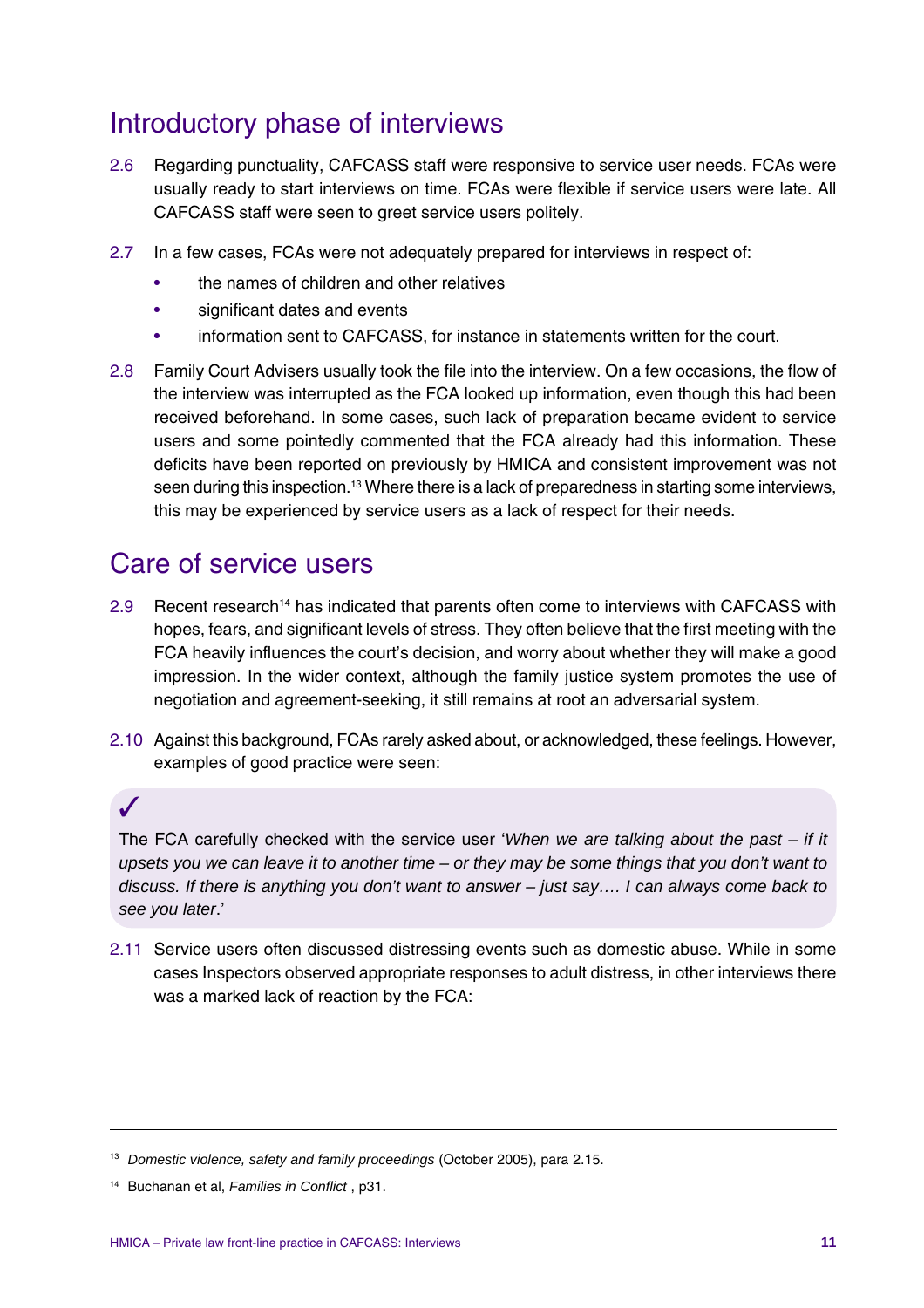The FCA asked how the child reacts to contact and if he is unhappy.

SU: '*Yes – sometimes he refuses – I say you have to go.'*

The SU became distressed.

The FCA made no comment, nor responded to the SU's distress.

# Ensuring that adults understand the CAFCASS procedures

2.12 CAFCASS is attempting to ensure that FCAs always complete the diversity monitoring form at first interview. These forms collect important information about service user profiles and needs that CAFCASS will use to ensure the provision of appropriate services. In some cases, the diversity monitoring form was not completed at all, or there were unclear explanations given about its purpose. One FCA conveyed to the service user that monitoring was a waste of time ('*from a bureaucratic organisation'*). Where FCAs dealt with the diversity monitoring forms in a straightforward, clear way, they quickly gained the necessary information and without any observed difficulties for the service users.

✓

The FCA brought out the diversity forms and said *'Let me explain why we ask you to complete these. It helps us be sure that, if there are any issues about race or religion that we need to consider, then we can get a handle on them.'*

- 2.13 The FCAs' approach to explaining the CAFCASS complaints policy also varied. As reported in previous inspection reports, the main variations were:
	- whether the complaints process was mentioned at all
	- if it was referred to, whether a distinction was made between the conduct of the case by CAFCASS (which could be complained about) and the contents of the report (which should be challenged at court).

Some FCAs obtained written consent from service users to the seeking of information from other agencies while others only gained verbal consent.

## Explaining the FCA role and the assessment

2.14 HMICA expects FCAs to ensure that service users understand the role of the FCA and how the assessment will be conducted. Some FCAs checked that written leaflets about CAFCASS had been received, while others did not. Most FCAs appropriately started interviews with a statement regarding their role, made it clear that the court had ordered their work and that their job was to report to the court. One FCA commented that, while he would report, '*judges decide who is telling the truth'.* In many observed interviews, there was either no description of the purpose of the first interview or a vague description was given such as: '*I want to get the background'* or *'I want to understand about the problems'*.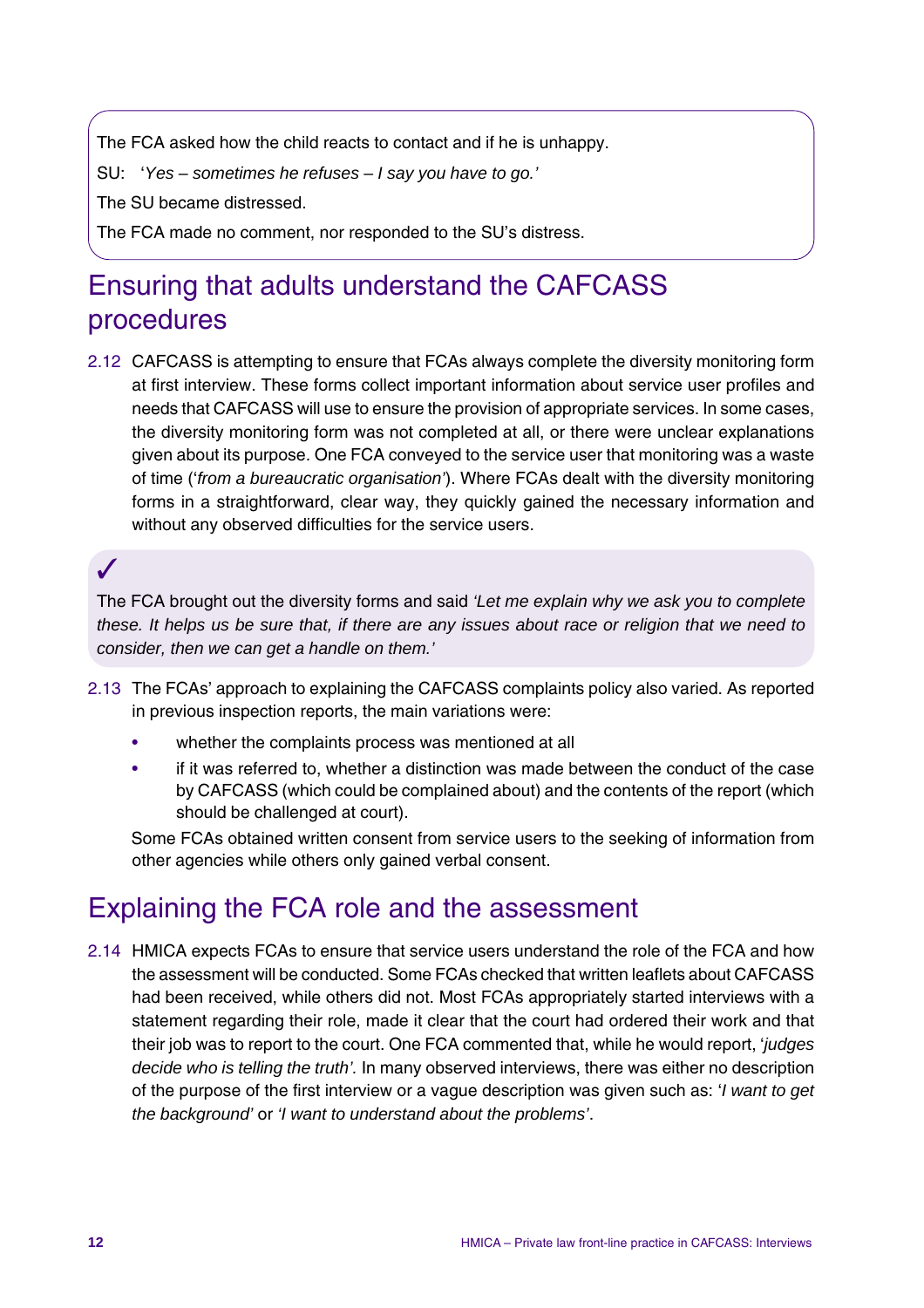## ✓

FCA: '*So what's happening is – he wants to see the children. My role is to talk to him – see why he wants to see them and understand what the problems have been. Then I'll see the respondents and get their feelings and views. I then file a report to the court and make recommendations on the basis of the best interests of the children.'*

2.15 A few FCAs did not explain their role, but instead started interviews with statements such as '*you are clear about my role, aren't you*?'. In the following example, the role of the FCA regarding the court is not explored and there is considerable vagueness in some of the FCA's statements.

FCA: *Have you had chance to read the information we sent you and do you have any questions?*

- SU: *No*
- FCA: *The purpose of this is to get to hear your wishes and concerns set out in the referral. We'll have a chat about what should be happening; get information about the child and the applicant's views. Then have a discussion about your concerns and reasons and how things have happened. We'll look at if there is anything secure you could have a go at while I'm on hand. Then look at a plan. Obviously I'll need to talk to the applicant also*.
- SU: *So we have to see you until the court case*?

FCA: *I will need to discuss things with the applicant and child – because she is six and will have opinions and views. Sometimes this can lead to an observed contact, but we will discuss this. If we did this, it could happen here in the playroom with the applicant. But this is only a possibility. It may be that we get you and the applicant together – I can see you are smiling – but this is something we may try. If you have any queries please ask me – so we are clear. I'll do the same and clarify where necessary. Could you give me some information of the history with the applicant? When you got together*?

- 2.16 In explaining the assessment itself, FCAs had significantly different practices so that service users often either were not given important information or the information given depended on which FCA the service user saw. FCAs were often weak in explaining:
	- a theoretical or practice basis, which would underpin their judgements. One service user pertinently asked '*so what are the rules, how am I going to be judged*?' to which the FCA struggled to reply
	- how the Welfare Checklist would be used
	- the purpose of observed contact between adults and children
	- **timescales**
	- the weight given to children's wishes and feelings
	- how long interviews would take
	- the purpose of subsequent interviews
	- why information from other agencies (such as schools) was being sought, how this information would be used, and how it would be shared with the service user
	- that the FCA would make a recommendation to the court.

For example, one FCA explained why they were contacting the child's school by saying **'***I'll need to contact the school regarding the children's attendance and I'd like to get their comments'.*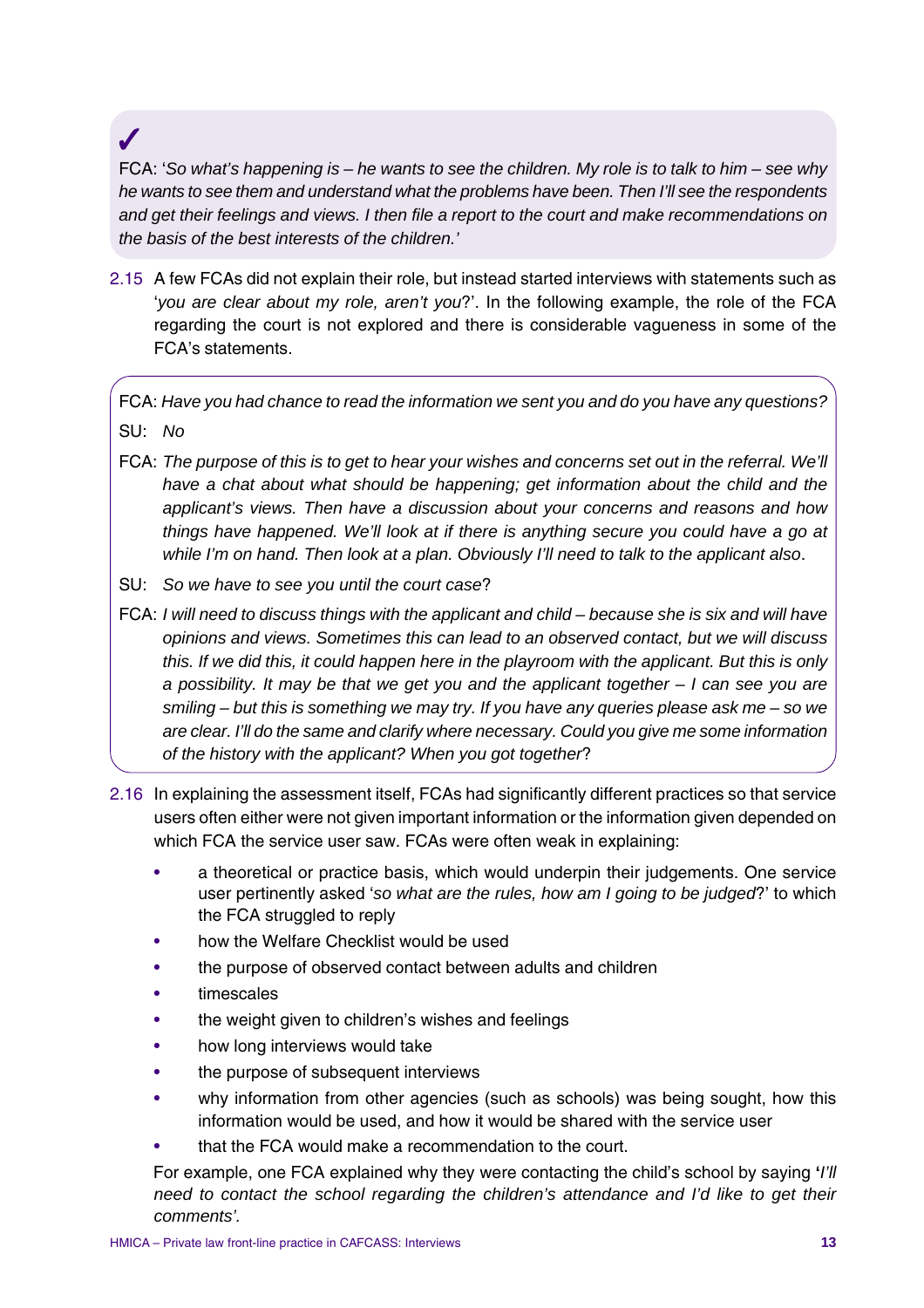- 2.17 Inspectors take the view that such vagueness is a source of confusion and potential stress to service users who are already often under strain. Service users have commented in previous inspections "*I didn't know what the point of the meeting was*"*<sup>15</sup>*.
- 2.18 Inspectors consider that such individualised and inconsistent practice needs to be addressed by CAFCASS through improved practice guidance. **A recommendation is made to this effect.**

# Case law and CAFCASS' statutory function

- 2.19 The work of FCAs has importantly been influenced by case law, including the:
	- presumption of contact 16
	- *status quo* <sup>17</sup>
	- no order principle<sup>18</sup>
	- paramountcy principle.<sup>19</sup>
- 2.20 In the observed interviews, Inspectors considered that FCAs could have better explained how case law influences the assessment, recommendation and court decision. Further, because the likely outcomes of the process were not always explained by FCAs, some service users were left with an inaccurate view of the chances of success of the application.
- 2.21 In some cases, Inspectors observed that in first interviews, especially with applicants, FCAs did not explore and challenge weak applications for changes of residence or refusal of contact by reference to case law. For example, applications for change of residence were occasionally based on minor differences of parenting style.
- 2.22 In other observed interviews, Inspectors considered that FCAs did not pay sufficient attention to CAFCASS' primary statutory functions, (see paragraph 1.1). Inspectors take the view that on occasions, FCAs should have advised the court that there were no child welfare issues. Although some FCAs recognised this, they rarely raised the matter with their managers or returned to court. Inspectors found that these cases were essentially where the dispute was between the adults and usually relating to past events, as shown in the following example:

The parents had separated about three months before the application.

The applicant was applying for contact and accepted that this should be in a Contact Centre.

The respondent accepted that contact should take place.

There was no evidence that the child's welfare was at risk.

- <sup>18</sup> Children Act Section 1(5). 'the court shall not make any Order unless it considers that doing so would be better for the child than making no Order at all.'
- <sup>19</sup> CA 1989 S1(1) the child's welfare shall be the court's paramount consideration when it determines any question with respect to the upbringing of the child'.

<sup>15</sup> *Domestic violence, safety and family proceedings* (October 2005 para 2.8

<sup>&</sup>lt;sup>16</sup> Re O [1995] 2 FLR 124 'where parents are separated and the child is in the day to day care of one of them, it is almost always in the interests of the child that he or she should have contact with the other parent '.

<sup>17</sup> Re B [1998].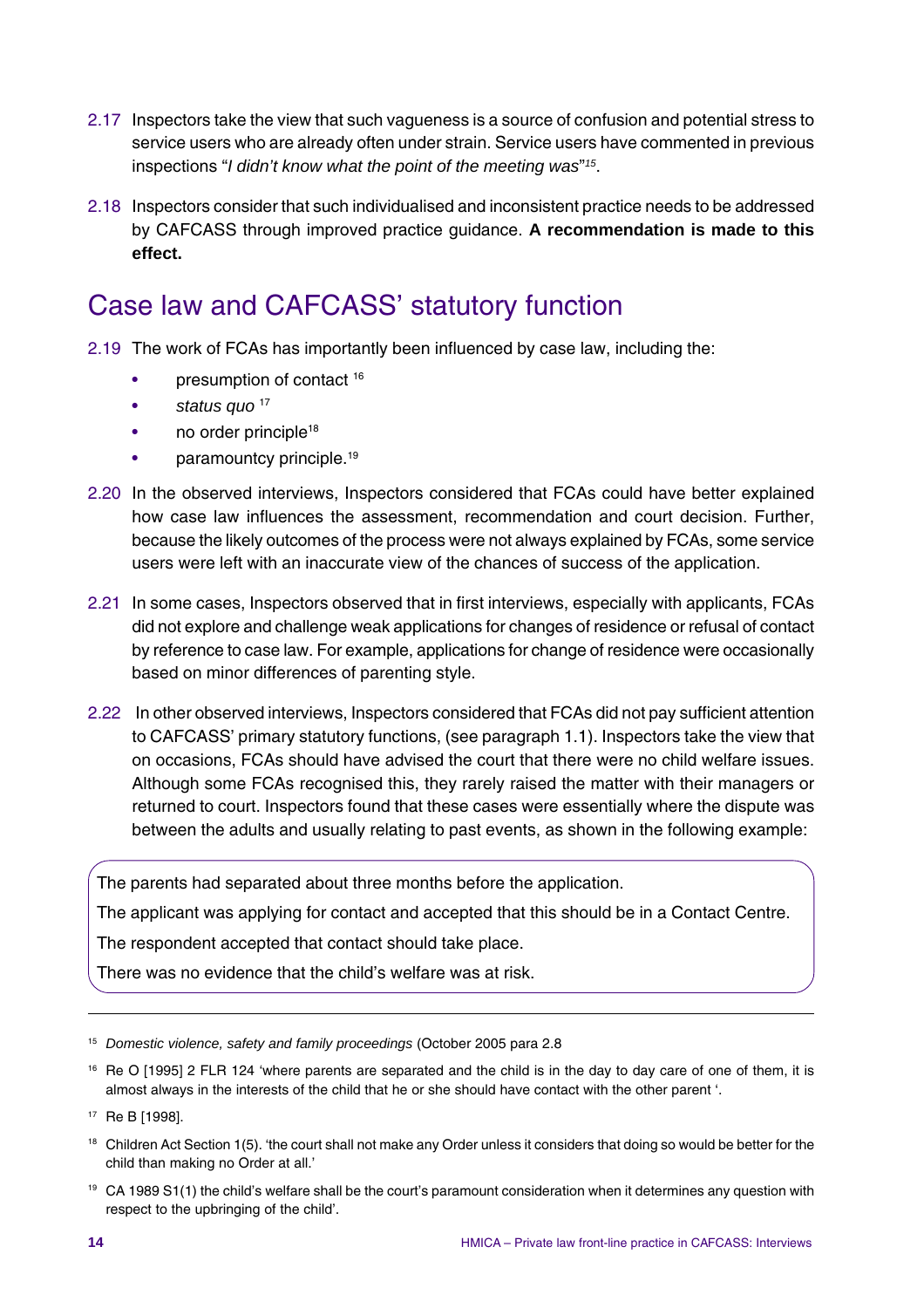- 2.23 Overall, Inspectors observed that FCAs often:
	- relied on the courts to make decisions about whether CAFCASS' involvement was appropriate
	- continued with their assessment, even though there was no child welfare issue
	- maintained their view that they should broker agreements between parties.

These issues have important implications regarding the appropriate use of CAFCASS resources. This is discussed later in this report.

## The narrative approach

- 2.24 Family Court Advisers report within CAFCASS the lack of a strong theoretical framework to enable their work to be carried out systematically. This absence significantly affects the way FCAs approach these tasks, although more recently CAFCASS modular training has been underpinned by a theoretical approach. Current practice, including the narrative approach, is strongly influenced by practices rooted in the former Family Court Welfare Services and the early years of CAFCASS.
- 2.25 The first interview usually started with the FCA asking about the family history from the point when the couple met. Inspectors suggest that the narrative approach is weak because:
	- it is unspecific and unfocused; it is used by FCAs to gain the maximum general information rather than being clear about what is needed to complete an assessment
	- adult memories about relationships are often partial
	- the absence of a structured assessment framework leads to unevaluated reports which do little more than repeat the assertions of each party.
- 2.26 In this inspection, the narrative approach was frequently seen to be carried out ineffectively because:
	- the narrative gained was often imperfect since each adult concentrated on the parts of the history of most concern to themselves. Without an interview plan to help the FCA manage the interview, FCAs often did not establish a clear chronology of significant events
	- there were unexplained variations in how FCAs approach the information-gathering task. Genograms<sup>20</sup> and family trees<sup>21</sup> were sometimes used but this appeared to reflect the practitioner's individual style rather than the complexity of the family situation or identified best practice
	- interviews tended to focus on the problems within the family. There was little focus on positives in the current family situation or what might be achieved through the assistance of other significant members of the wider family. These 'backward looking', conflictorientated interviews did not help service users focus on problem solving. Rather, such a traditional approach risked further enmeshing service users in their conflict as they revisited historical hurts and grievances.

<sup>&</sup>lt;sup>20</sup> A genogram is a diagram that sets out relationships among individuals to help practitioners and service users identify patterns in family history.

<sup>&</sup>lt;sup>21</sup> A family tree resembles a genogram but is usually confined to a map of relationships with one person rather than within whole family histories.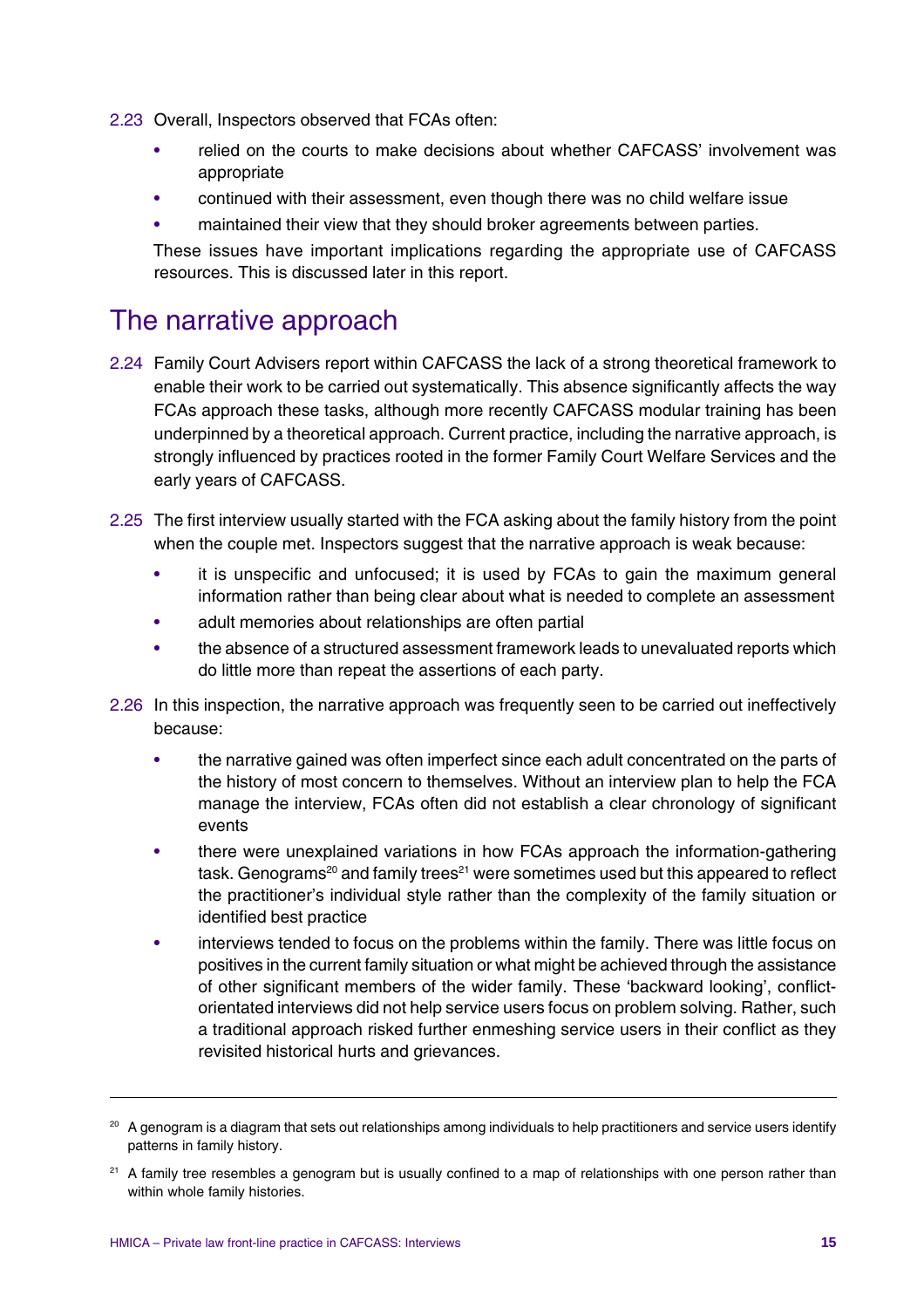#### 2.27 An example of the narrative approach observed by Inspectors at first interview is given below.

FCA began taking the family history.

SU outlined without interjection by the FCA how and when the relationship began, the pregnancy, date of marriage, how they moved from A to B but were married in another place, how they moved to C and when, then gave an explanation of why the mother had a Caesarean operation, then how they took on an au pair, her origins and how long she stayed.

SU then explained about his work and how this necessitated a change of address; then reasons for another change and a later au pair.

20 minutes into the interview, the SU was still talking with an account of a family holiday, which immediately preceded the breakdown. Some information on the buying of homes was given without being asked for.

SU referred to the decline in their relationship and the FCA said '*I just really need the main picture of this.'*

SU continued with a lengthy explanation regarding the separation.

FCA said: *Tell me about the arguments, the general flavour.*

SU replied: *We would argue about anything and everything.*

FCA asked: *Did it get heated at all?*

SU responded: *Yes.*

FCA then asked: *Was the child present?*

SU replied: *Sometimes*.

SU then reverted to events leading up to separation and some actions by the other party.

FCA asked: *what did the judge say to that*?

SU replied: *Just said he was very shocked and pointed out to her that this might affect the child. She got me to lie about the basis of the divorce*.

SU went back to the separation.

FCA asked: *When you split up, where were you?*

SU started to give specific dates when key events happened.

FCA said: *I don't need specific dates, it's not really very important*.

SU said: *I was very worried, because she'd gone*. *Then she came back; we were living in D*.

HMICA comment:

- *•* the remainder of the interview continued in a similar pattern
- *•* the attempts of the FCA to manage the interview were mainly unsuccessful
- *•* questions about the child were almost entirely absent from large sections of the interview, although the FCA made some positive interjections
- *•* much of the information gathered was irrelevant to this application for contact.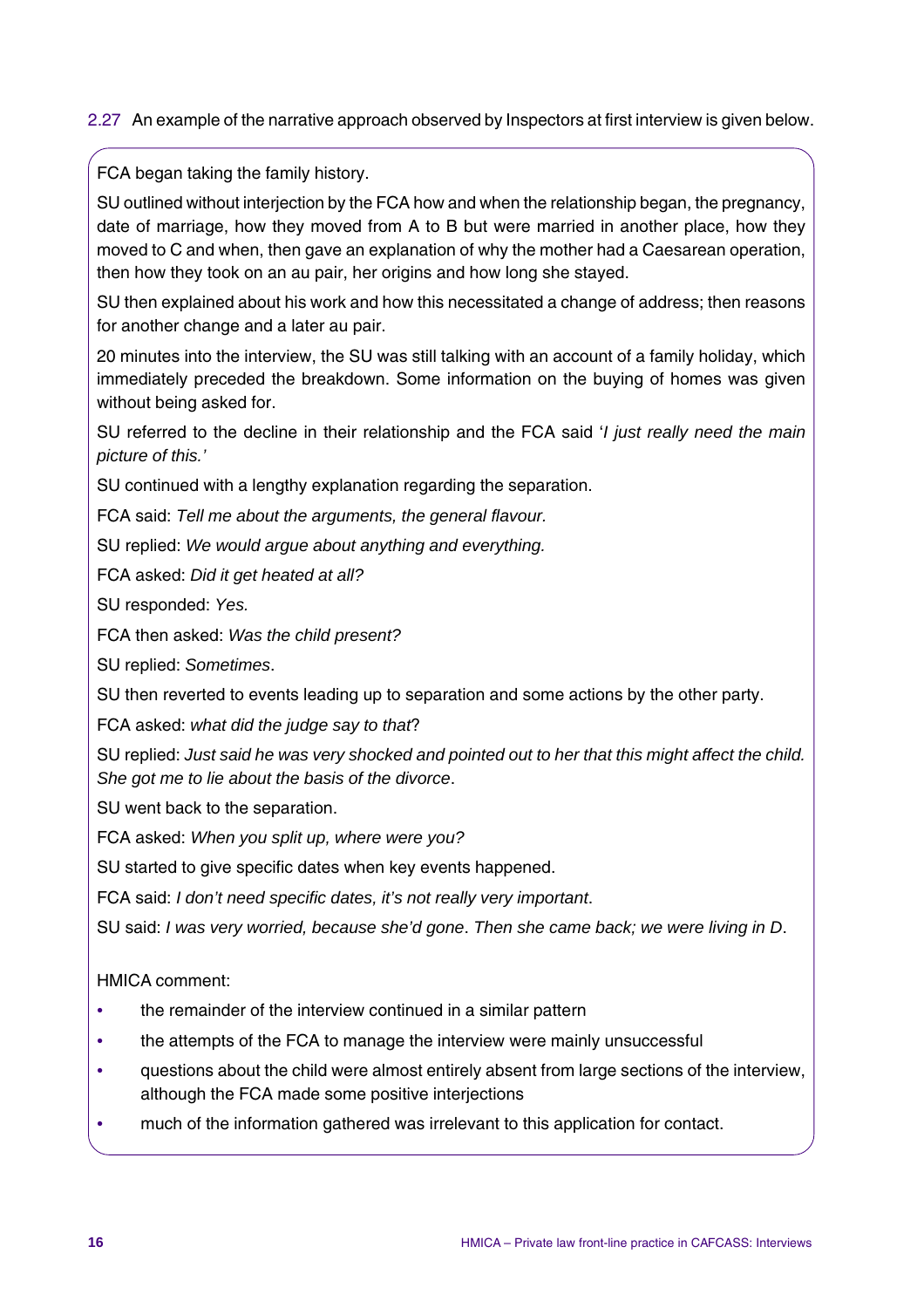# Child focus

- 2.28 Where the welfare of the child is an issue, Inspectors expect to see the experiences, development, wishes and feelings of the children as central to the interview and assessment processes. FCAs told Inspectors that their intention in interview is to focus on the needs of the children. However, this aim was not reflected in the observed practice, which was often adult focused. Often, insufficient interview time was spent on children's experiences and ascertaining their views. Parents often expressed hostility towards each other and described circumstances where it was likely that children were aware of, or directly experienced, hostility. In these examples, observation by Inspectors showed that FCAs did not gain a clear understanding of what the child might have witnessed, or of the child's feelings. Where the FCAs tried to focus on the experience of the children, the desire of the adults to '*tell their story'* often predominated. Whilst a short period of ventilation of grievances may be appropriate and necessary, Inspectors consider that excessive use of interview time to explore the hurts of the adults is inappropriate.
- 2.29 The focus on the interests of the adults is most clearly seen where FCAs seek agreements between the adults. This process entails the FCA establishing what each party wants and then trying to find a compromise between the two positions. HMICA has previously reported $22$ that seeking agreement often entails insufficient focus on the interests of the child. For instance, this may arise when domestic abuse may be a risk. In such cases, the perpetrator's wish for contact may lead to a compromise position of supervised contact that may lead at a later stage to unsupervised contact.
- 2.30 Inspectors take the view that, if brokering an agreement is valid, then it should only take place after a full assessment, especially of any risk factors. However, in some interviews, FCAs tried to find an agreement before assessing risk. This repeats findings that HMICA reported in 2005.<sup>23</sup>
- 2.31 An example of this approach is given below.

The mother is an Asian woman in her twenties and her child is aged seven. The mother's statement alleges domestic abuse from the father, who is seeking residence. The FCA's first interview was undertaken without prior screening for domestic violence and risk:

- FCA: '*He says he phones every night,*
- SU: *Every night? No, every other night three times a week*
- FCA: *That's enough anyway, is it enough to reassure the child?*
- SU: *I don't know, they were traumatised when he moved out.*
- FCA: *What about 50/50 in the holidays?'*

After a discussion on whether this would be viable, the FCA then gathered more information on current circumstances.

<sup>22</sup> *Domestic violence, safety and family proceedings* (October 2005), para 3.10.

<sup>23</sup> *ibid.* para 3.13.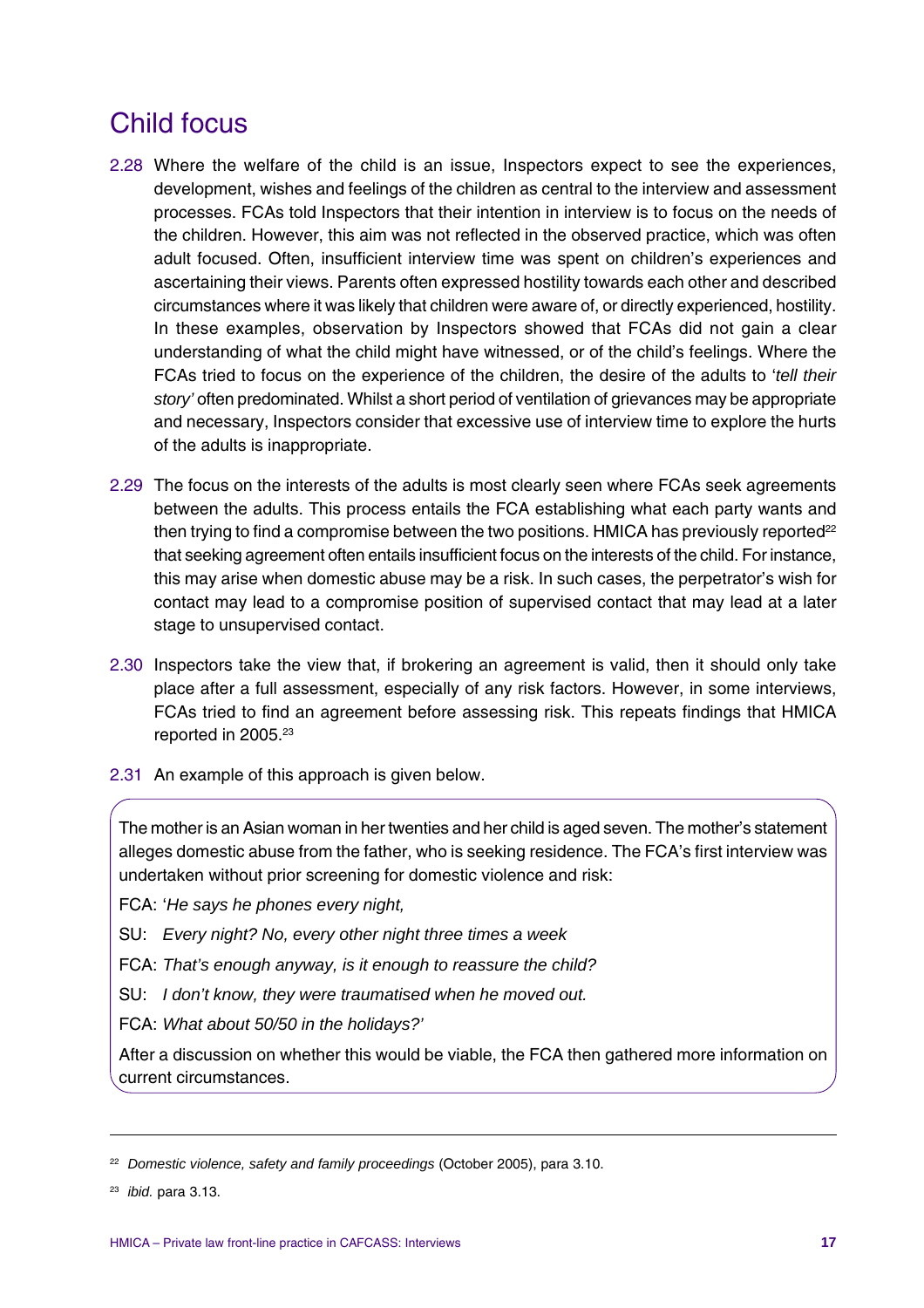2.32 Inspectors also observed some good interviews. For example:

In a first interview where residence was being sought:

FCA: '*Do you think you have different approaches as parents?*

- SU: *Yes, she'd accuse me of being old fashioned.*
- FCA: *Differences aren't necessarily a problem for children. I don't know if you might agree*.
- SU: *Yes but she puts herself first*.
- FCA: *We need to work out which differences matter and which are just different approaches. Can you talk about this?*
- SU: *We might row or it might be OK.*
- FCA: *What makes a row?'*

#### HMICA comment:

✓

- In this extended interview, the FCA provided feedback to the service user, encouraging her to move beyond the narrative and discuss the fuller implications.
- 2.33 However, the lack of a clear interview plan and focus on children was seen by Inspectors in a number of interviews. This led to:
	- rapid changes of subject
	- superficial questioning
	- returning to the same area of questions at later points
	- lack of follow-up questions (such as *tell me some more about*…)
	- lack of summarising (such as *so what you are saying is*…..)
	- interview endings without a clear summary
	- abrupt endings.
- 2.34 Some FCAs had useful interview plans but these were prone to being derailed when FCAs were faced with assertive service users. Inspectors sometimes observed little sense of the interview goals having been reached. Rather, it appeared that the FCA had run out of questions to ask.
- 2.35 In general, the lack of plans and focus in first interviews did not change as FCAs undertook second and subsequent interviews. Inspectors observed that the purpose of later interviews remained unclear. For example, it might be '*to get an update'*. Sometimes, the purpose of later interviews was not clearly explained to service users. Because some FCAs started their interviews without significant information, such as from Social Services files, they sometimes had to back-track over previously covered topics. FCAs were often drawn into day-to-day detail of frictions between the adults and immediate contact arrangements – especially, for example, around Christmas time. In a few cases, Inspectors saw some good examples of planning.

#### The FCA organised overnight stays as rehearsal for proposed contact arrangements.

✓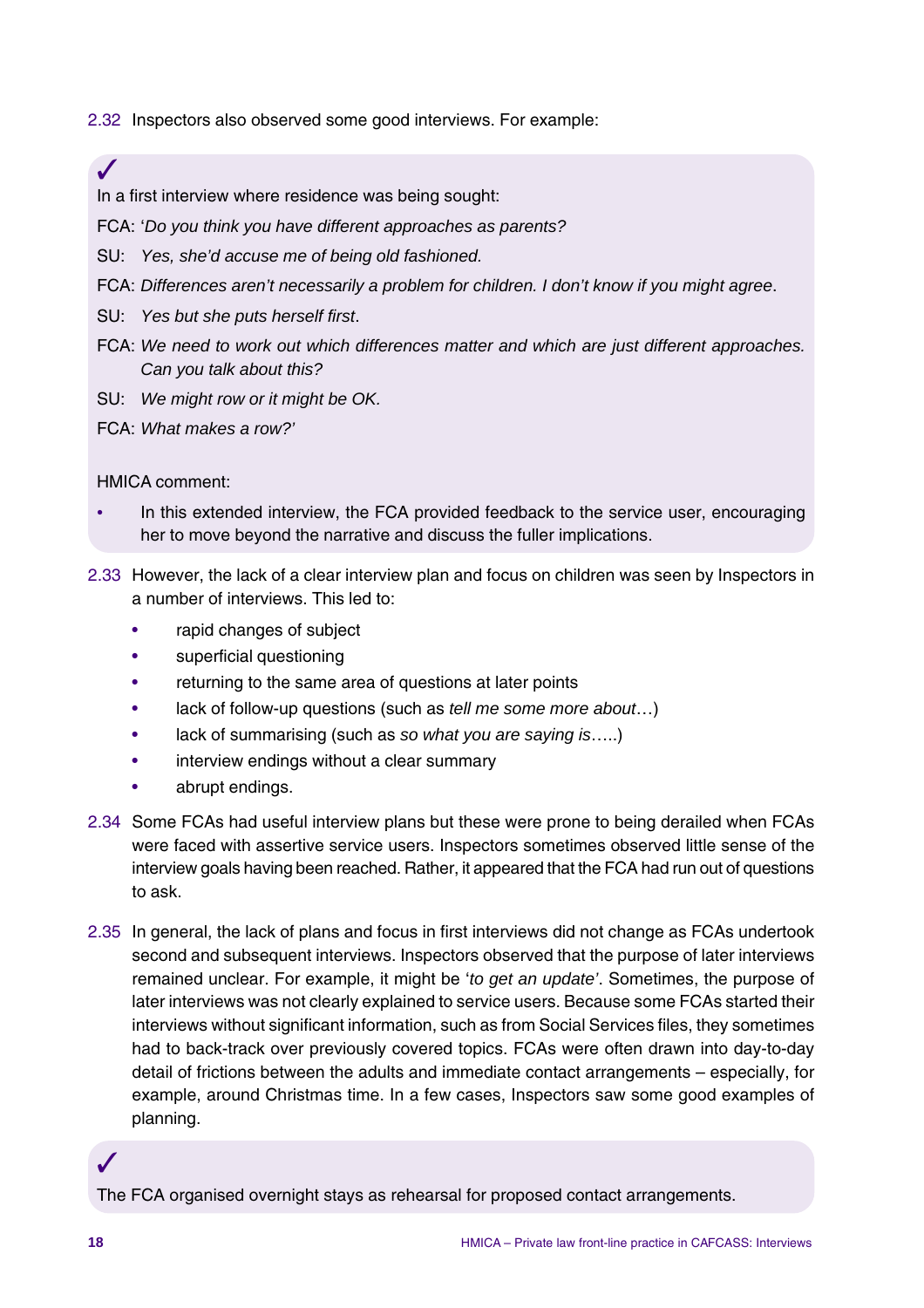# Interviewing skills

- 2.36 The narrative approach also led Inspectors to observe insufficient exploration and probing of key topics. There were, for instance:
	- little use of information already gained about the service user being interviewed and their past behaviour, including convictions
	- powerful negative statements about the other service user being written down without challenge or exploration – for instance, regarding mental stability
	- harmful actions by the service user being interviewed not being challenged regarding the child – for instance, during difficult contact arrangements.
- 2.37 An example of a lack of challenge is given below, where the service user tries to pass responsibility for the termination of contact from herself to the FCA:

The FCA interviewed a respondent who had terminated contact between the child and her father. The FCA wished to clarify why this had occurred.

SU: *I've told her, she can't see her Dad until I've seen the lady.*

FCA: *What lady?*

SU: *You – I didn't want to tell her too much.*

FCA: *Has she asked you why?*

*SU: I just said that it's because the lady says "Daddy's got problems with his head".*

The FCA then moved the interview on to other issues.

2.38 There is a considerable risk where key topics are insufficiently probed. For example, service users can be misled into believing that, because the FCA does not question their version of events, their 'story' is accepted by the FCA. In contrast, Inspectors observed a number of timely, powerful interventions. Where, for instance, FCAs used information from other agencies, the interviews were significantly stronger. Two short examples are given below:

## ✓

A service user said they could not remember their convictions.

The FCA responded *'I think that's worrying, that you're not sure what it's about, and that isn't very common'.*

In another case, the FCA queried a very sweeping statement by an applicant about the respondent with the question '*do you have reason to believe that* [the respondent] *presents a risk to the child?'*

This intervention created a pause and reflection by the service user.

# Assessing alleged domestic violence

2.39 Domestic violence is not a factor in all family proceedings cases dealt with by CAFCASS, but is considered to be significant in a proportion of cases. How large that proportion is has been variously estimated as up to 70% or more.24 HMICA has previously commented that '*Inspectors*

<sup>24</sup> *Domestic violence, safety and family proceedings* (October 2005), para 1.14.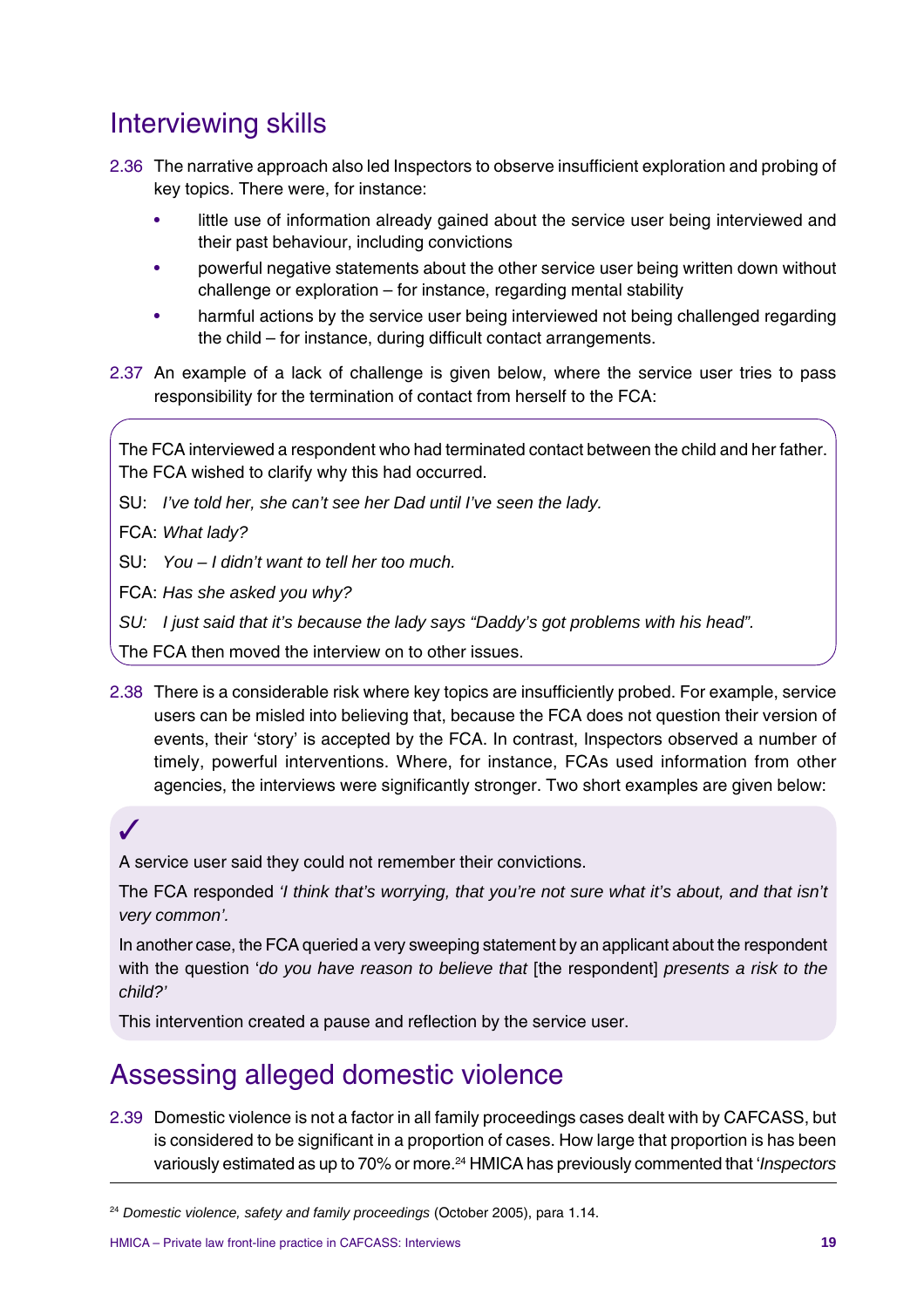*conclude that the nature of domestic abuse is not sufficiently understood by most CAFCASS practitioners25*.

- 2.40 Observation of interviews showed similar concerns to those reported by HMICA in 2005. In particular, the current inspection highlighted that, where allegations or evidence of domestic abuse were present, front-line practice has not improved. The key issues remain that practitioners do not consistently:
	- $explore$  the information on file for instance, regarding dates of alleged incidents
	- ask about domestic abuse at first interview (the CAFCASS policy and procedure offer as guidance a useful set of questions to explore this issue)
	- follow up information given in interview
	- clarify the effects of the domestic abuse on the children
	- acknowledge the feelings and fears of survivors for instance, regarding future contact
	- gain further information that might corroborate or disprove the allegations
	- explore possible links between alleged domestic abuse and child protection
	- give survivors information on local support services
	- incorporate the allegations into their assessment; at times, FCAs attempt to broker an agreement regarding contact even when there are allegations of domestic abuse
	- seek Finding of Fact Hearings where there are allegations and denials of domestic abuse, despite the requirements of CAFCASS procedures to do so.

In two observed cases, HMICA considered that the practitioners' work was seriously flawed regarding domestic abuse. These cases were referred to CAFCASS management by Inspectors to ensure the safety of the children.

- 2.41 The following example is of an observed interview with a survivor of alleged domestic abuse.
	- SU: *When I saw him at court I saw him and felt under pressure. He was not a good husband and won't be a good father. He never sent any birthday cards or presents. Why does he suddenly want contact? It is just to give me pain and make me unhappy. I am worried he will say he wants the child full time. He has threatened me he will have him one day. My solicitor has said he can't. Whenever I see him I feel scared*.
	- FCA: *What of?*
- SU: *Since he slapped me. Even when I saw him at court, I was totally scared.*
- FCA: *If a way of him seeing the child could be arranged with you not there?*
- SU: *He's not a good husband and he won't be a good father*.
- FCA: *Well, that doesn't necessarily follow. You can be a good Dad, but not a good husband*.
- *SU: He will be a bad influence*.
- FCA: *Was he physically violent?*
- SU: *Yes, he threatened me with a knife.*
- FCA: *What about?*

<sup>25</sup> *Domestic violence, safety and family proceedings* (October 2005) p8.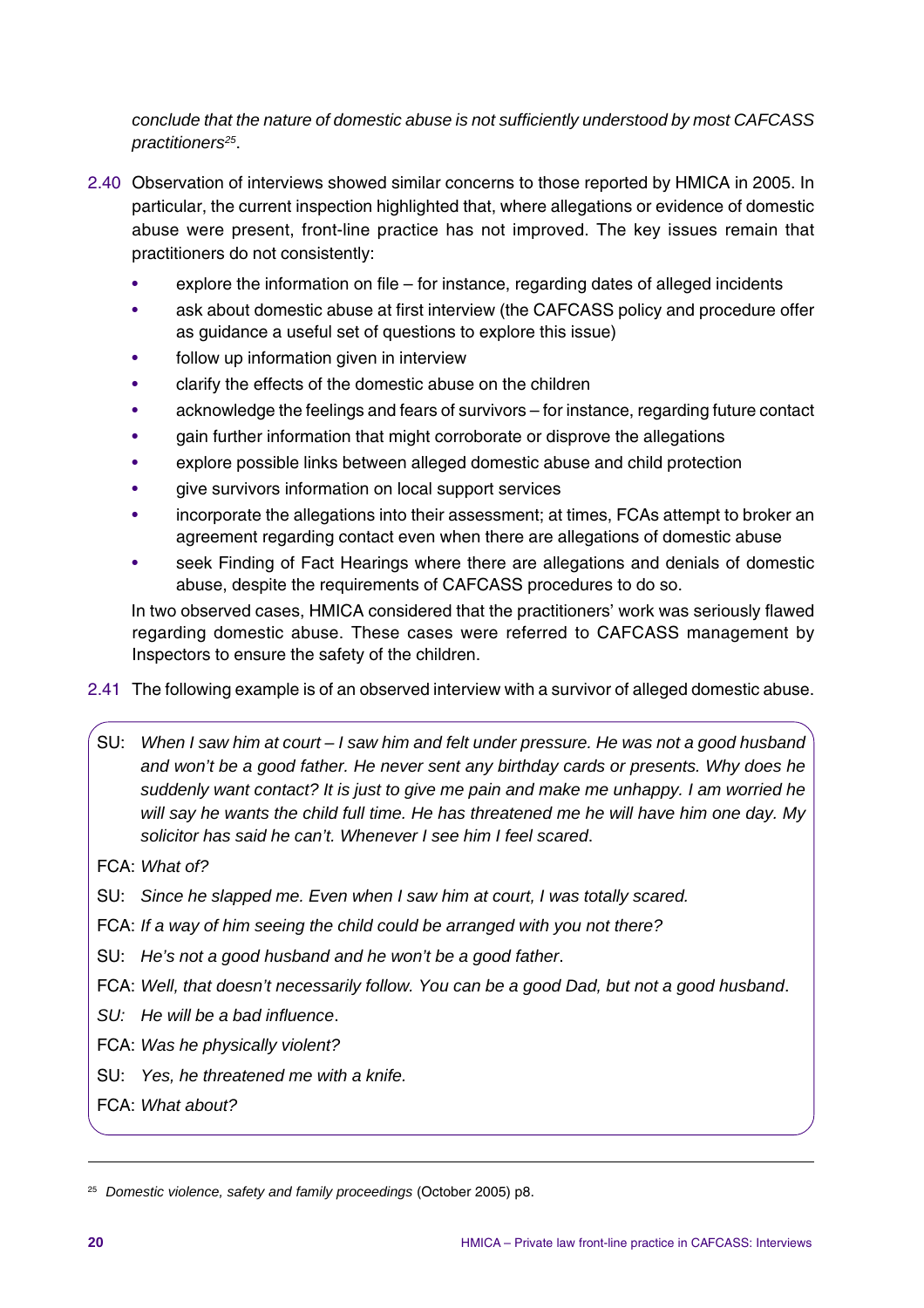- SU: *After he'd threatened me, he used to put a knife under his pillow at night. He'd say if I told my parents he'd scared me with a knife, he would kill me. He said he would hang me.*
- FCA: *What was he threatening*?
- SU: *If you don't move out with me, I will hang you.*
- FCA: *But he didn't move out when he had the chance of a house?*
- SU: *Always he was up one week and down the next it was hard to know.*
- FCA: *Do you know where he lives now?*

2.42 HMICA comments on the above exchange include:

- no attempt was made to establish when and where the slapping incident took place, whether the child witnessed it or if child protection was an issue
- the service user twice mentioned threats from the applicant to hang her but neither was followed up nor attempts made to establish dates or specific incidents
- later in the same interview, the service user referred a third time to the threat to hang her and this allegation was also not followed up
- the FCA did not attempt to gather corroborative evidence
- the FCA moved the discussion away from allegations of violence
- the FCA attempted to influence the service user towards an agreement to allow contact with an allegedly violent adult
- no information was offered regarding support services to survivors of domestic abuse.

#### 2.43 The following is an example of an interview with an alleged perpetrator.

In this case there were allegations of continuing violence, verbal abuse, threats of abduction and marital rape.

- FCA: *Why did you separate?*
- SU: *We had some little arguments.*
- FCA: *There are allegations of domestic violence from …..*
- SU: *I did not do anything.*
- FCA: *You deny it?*
- SU: *Yes*
- FCA: *Okay. So when you separated where did you live after that?*

HMICA comment*:*

- there was no proper exploration of the allegations of serious domestic violence
- the specific allegations were not explored
- the service user's acknowledgement about 'little arguments' could have been used by the FCA to explore the issues
- there was no enquiry about the presence of the child during the incidents
- there was no attempt to assess if there was a child protection issue
- the FCA did not consider the need for a Finding of Fact Hearing.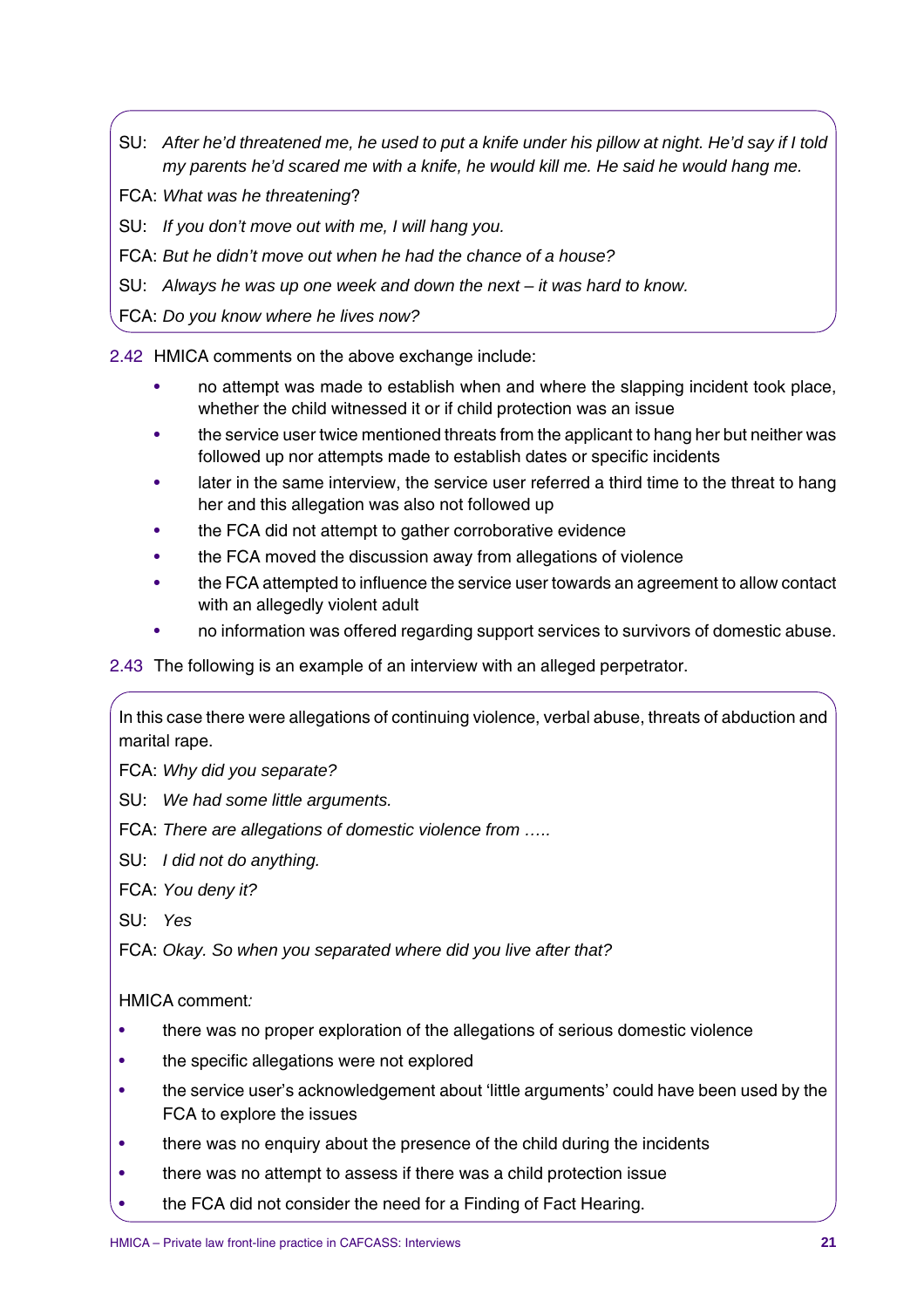2.44 The following is a further example of an interview with an alleged perpetrator where domestic abuse is downplayed:

The mother has alleged verbal and mental abuse of her, swearing and over-controlling of the two children and that they are now happier being away from the father.

- FCA: *Do you want to make any comment about your relationship? She talks about verbal and mental abuse*.
- SU: *Umm*

FCA: *Clearly, you were angry and things were said.*

- SU: *Well, there was no fighting or towering over her.*
- FCA: *I'm not clear why she felt she had to leave with the children.*
- SU: *It went through a rough patch. I've never raised a hand to the mother but it's about 50/50 on arguments but if she's nasty, you can't expect it not to come back.*
- FCA: *OK, obviously my role is to look at what's best for the children, their long-term interest. It will be difficult. I hear what you say about going abroad but she has family there. If they did go, how often would you see them?*

HMICA comment:

- *•* a denial by the alleged perpetrator was sufficient to deflect the FCA who rapidly moved onto another topic
- *•* in the subsequent observed interview with the children, the allegations were not raised.
- 2.45 Inspectors observed that FCAs almost always followed a standard sequence of first seeing the applicant and then the respondent, even where there were allegations of domestic violence. Where the applicant was alleged to have committed the domestic violence, the FCA usually saw the alleged perpetrator before having clarified the allegations with the respondent. In contrast, one FCA interviewed the respondent first because she had made allegations that needed to be explored.
- 2.46 CAFCASS has a new procedure and policies regarding domestic abuse. The pack is researchbased, focused on the child, and gives comprehensive guidance on conducting cases where domestic abuse might have occurred. Inspectors found that practitioners had varying levels of understanding of this new procedure, although some were due to receive training in the near future. Inspectors consider that CAFCASS now faces two challenges – integrating its domestic abuse policies and procedures into front-line practice and demonstrating improvements in the quality of front-line delivery.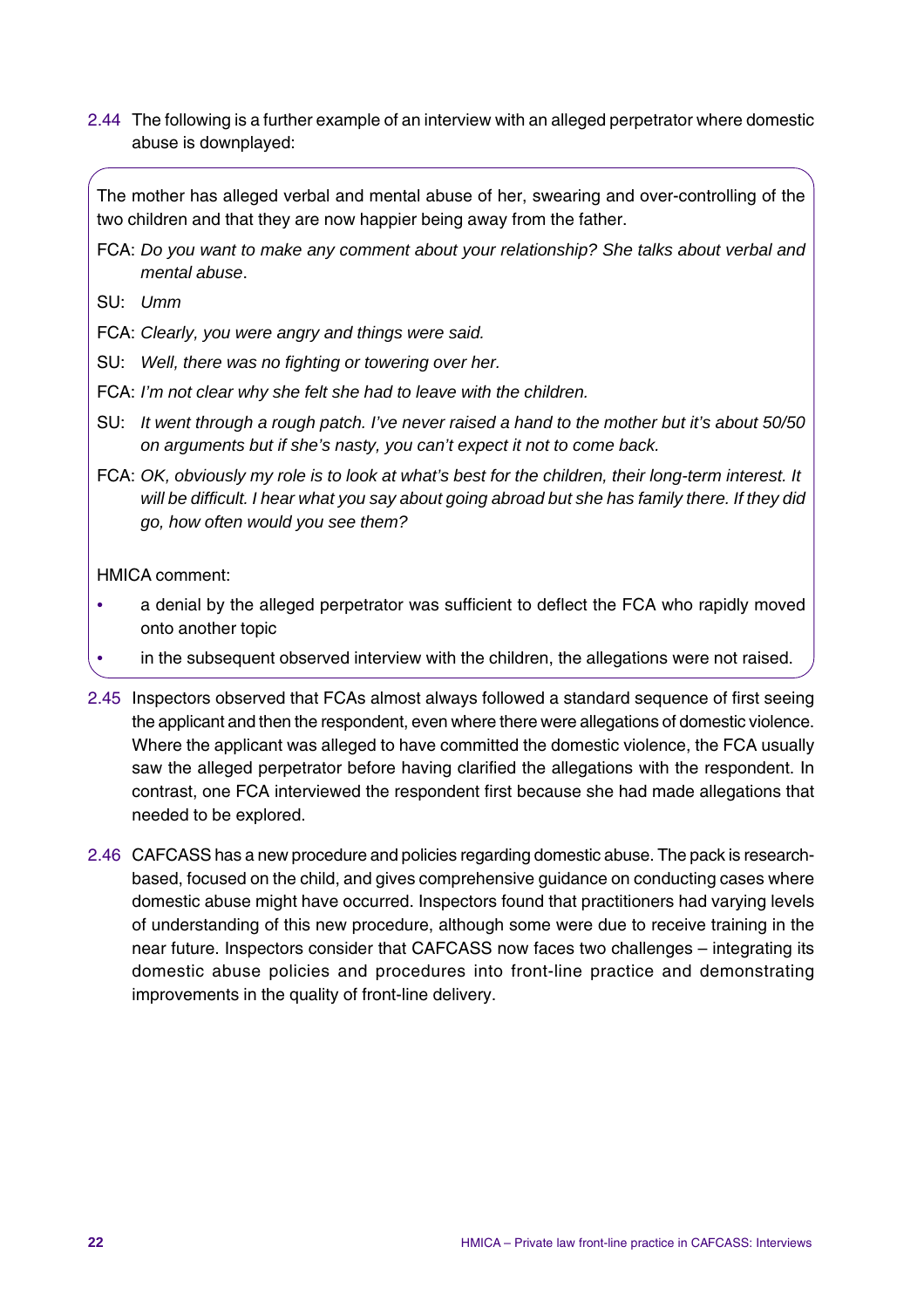## Interviews with children

- 2.47 Departmental Guidance indicates <sup>26</sup> the importance of practitioners having some key skills when working with vulnerable children. These include:
	- listening to the child
	- conveying genuine interest
	- empathic concern
	- understanding
	- emotional warmth
	- respect for the child.
- 2.48 The Guidance also notes the importance of these skills and qualities with specific reference to Contact and Residence Orders, and includes useful advice around planning interviews. For example, when planning interviews:
	- children are more likely to convey information if they understand its purpose
	- children see confidentiality as an important issue to be clarified and these issues must be dealt with before going on to sensitive issues. Often confidentiality will need to be discussed again at the conclusion of an interview
	- there is a need to set out the ground rules such as the child's right to clarify, to say *'I don't know,'* and that there is often no right or wrong answer.
- 2.49 The children were seen in all the cases observed for this inspection. In interview, most practitioners were sensitive to the needs of the children in terms of the length of interview, and whether children should be seen on their own or with an adult present.
- 2.50 Inspectors noted that, generally in preparing for interviews with children, many practitioners:
	- rarely considered the possibility of more than one interview with a child
	- did not consider that the child might want or need a friend or other relative to be present to provide some support
	- usually left most of the preparation of the children for the interview to the parent (who were themselves often unclear as to the purpose, length or content of interviews)
	- did not sufficiently clarify the child's level of understanding before starting the interview.

#### ✓

During the home visit, a practitioner planned and implemented an introduction to the child, explaining his role, and then followed this up separately with a further interview.

In another case, the FCA invited a parent to look at the interview room so that they could describe it to their daughter.

- 2.51 There was considerable variety of practice regarding at what age a child is interviewed and at what age it might be possible to assess the child's attachment to different adults.
- 2.52 Where children were interviewed, the main purpose was usually to assess their wishes and feelings. There were wide variations in how much time FCAs spent in seeing children. For example, the only interview with two boys in one case lasted 16 minutes and, in another, the

<sup>26</sup> D Jones, 'Communicating with vulnerable children', Department of Health, 2003, p65.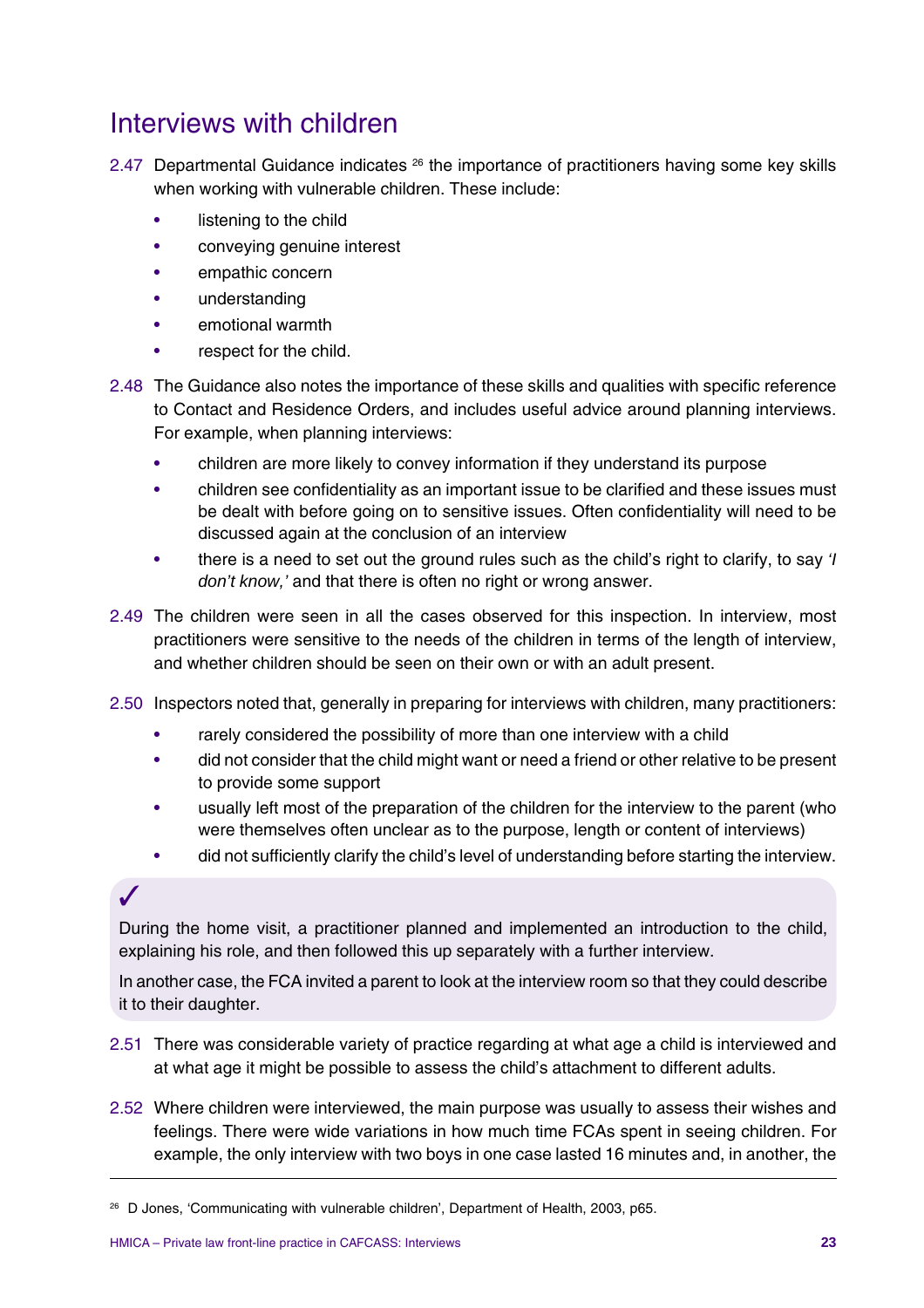interview with the child took over an hour. These different approaches appeared to relate solely to the practitioner's preference.

- 2.53 There were important and significant differences in how FCAs explained to children:
	- that their views would be reported to court
	- that their parents would be made aware of them
	- the weight given to their wishes and feelings.

It was also apparent that FCA explanations to help children understand how confidentiality would be dealt with varied widely.

2.54 In explaining these issues to children, FCAs used a range of approaches. A few had booklets whilst others (apparently unaware of the availability of such booklets) relied solely on spoken communication. An example of observed good practice is:

## ✓

An FCA who explained that children's best interests are the paramount consideration and was keen to demonstrate that it would be done in a way that would not put inappropriate responsibility on the child. To the child, he said *'it is not you who makes the decision'*.

- 2.55 Interview plans with children were unwritten, even though FCAs usually had some specific objectives in mind. Inspectors found that the achievement of objectives was better in those interviews with children than in interviews with adults, as discussed above. This might reflect the narrower scope of interviews with children. It was also noticeable that children rarely took control of their interview, in comparison with adult interviews, where this frequently occurred. However, where more than one child was being assessed, the emphasis was sometimes on the eldest child rather than an assessment of each child.
- 2.56 In the observed interviews, Inspectors found that only a few FCAs acknowledged to the children the feelings that they might have about the CAFCASS process. Some FCAs took the time necessary to help the child feel relaxed. Others tended to rush in, as the following example illustrates:

An FCA interviewed two children, aged eight and six, whom she had not met before.

The children were anxious.

Before any introduction of herself or any other remark, the FCA asked

*Are you sad your Dad has gone?*

2.57 In contrast, the following example illustrates observed good practice:

# FCA: '*do you mind if I ask you what to draw?*

Child: *no, I'll use your favourite colour...it will be hard because it will be with my left hand*

FCA: d*o you know what people are called who can write with both hands*?

Child: *it's a long word*

✓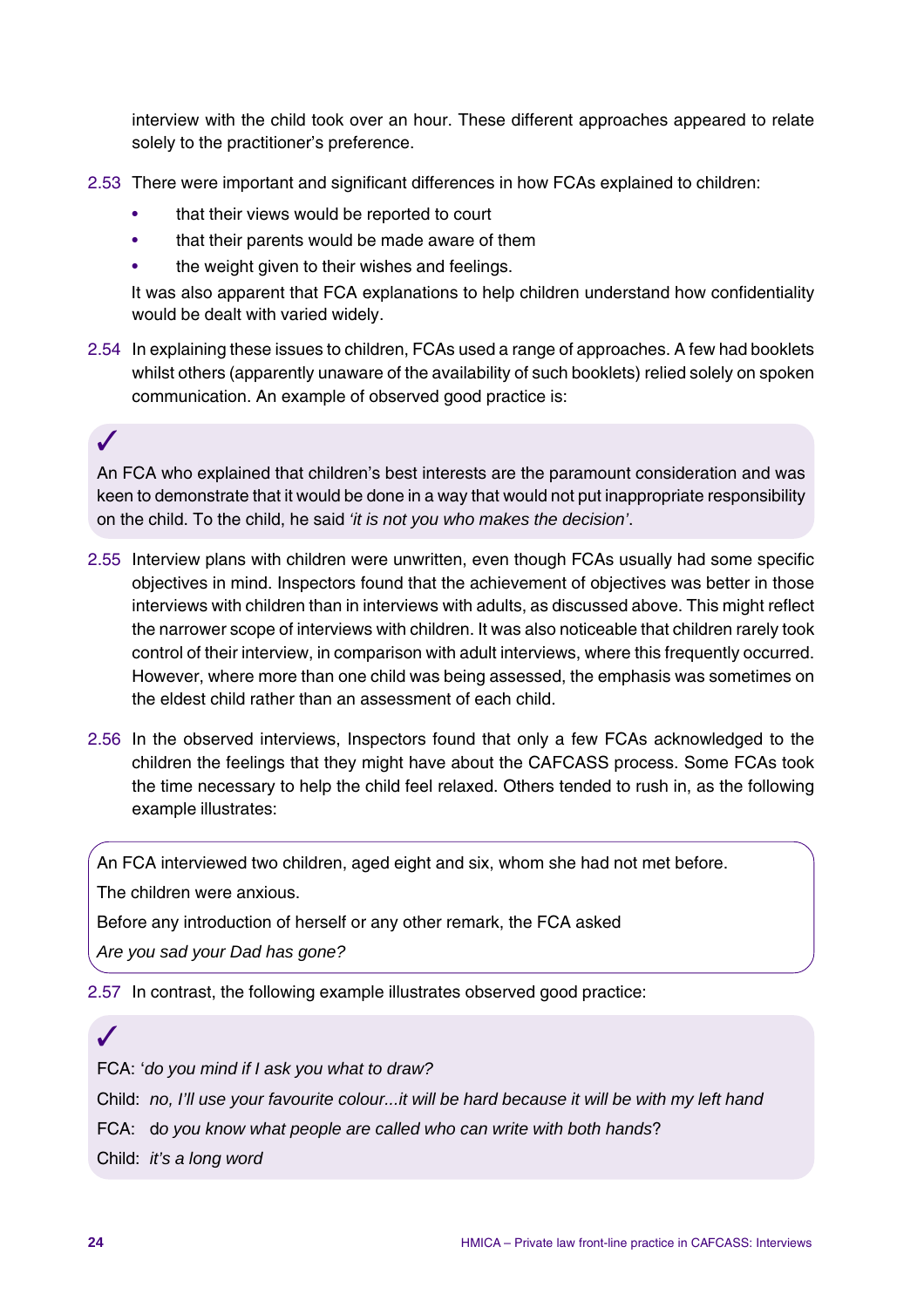FCA: a*mbidextrous.*

Child: *that's right* [She draws and she puts her family and pets in the windows of the house]

FCA: *it's a six-windowed house – it's a big one, do you like a big house?*

Child: *yes*

FCA: *the sixth window is empty, you don't have to fill them all in*

Child: *that's cos, I'm saving that window for someone special and that's me*

The child then writes her own name rather than draw herself in the window and goes on to ask the FCA about his glasses, which are very large. The FCA jokes that they are Harry Potter glasses.

HMICA comment:

Within a few minutes the FCA has created a very good rapport with the child.

- 2.58 In many observed interviews with children, FCAs used closed, rather than open, questions. This frequently resulted in short replies, such as 'yes' or 'no' or no answer at all. FCAs were not always successful in enabling children to ask questions about the processes. Some FCAs used age-appropriate language and were careful not to use jargon. FCAs sometimes did not check that children had understood their explanations, ideas and suggestions.
- 2.59 The FCA's manner and tone of voice were usually encouraging. They invariably showed interest in what the child was presenting. They were prompt at 'getting down on the floor' to talk with children. Most practitioners were patient if, for instance, children found it difficult to express a view. In all observed interviews but one, practitioners listened well and were nonjudgemental. FCAs did not usually summarise during or at the end of interviews. A few helpfully encouraged children to contact them, if the child wished, to make further comments but in none of the observed cases was this offer taken up.
- 2.60 In the observed cases there was no use of a common CAFCASS toolkit for the purpose of assessing children. Instead, FCAs tended to use their own assessment techniques. FCAs usually sought to ascertain children's feelings towards family members through the use of techniques such as 'smiley faces' and drawings.
- 2.61 An example of an attempt to ascertain the views of a young child who spoke no English is set out below:

In an interview with the child, the FCA planned to use both an interpreter and an assistant to interview the child, who was three years old.

The FCA had a sheet of faces with different expressions, which she planned to use to explore the child's wishes and feelings.

The interview started after some observed contact. The child was playing with a tea set. The FCA referred to her interview plan, and asked the child through the interpreter to draw her mother's house.

The assistant then took over, kneeling next to child, as she tried to get her to draw. At this stage all three adults were very close to child.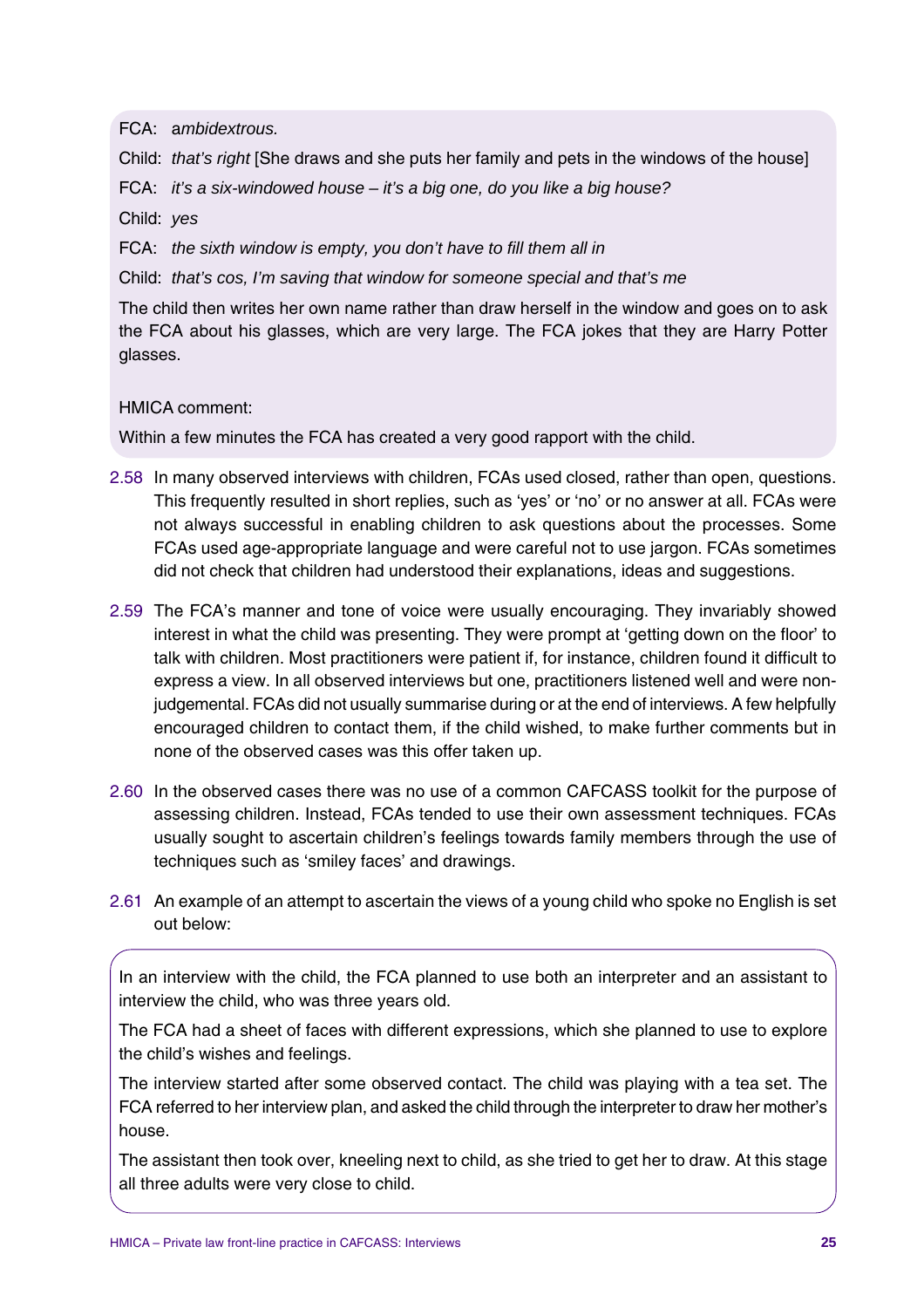The assistant asked the child several questions such as *when you see poppa what is your face like?*' but the child made little response.

Similarly, there was little response when the FCA asked her *would you like to see poppa?*'

The child then wandered off, not engaged by the process. The interpreter brought other toys over. The FCA tried again to engage the child, unsuccessfully.

The interview concluded after eight minutes and was not repeated.

- 2.62 Of the observed interviews, none dealt thoroughly with the implications for children of alleged domestic abuse. Opportunities to explore children's experiences, sources of support, and child protection issues were not pursued by FCAs. This reflects the practice in observed interviews with adults discussed above. Further, FCAs did not discuss options with children but only dealt with their intended report recommendations. None of the FCAs explored with the children how best to express their views to the court.
- 2.63 On the basis of the observed interviews, the reliability of some statements made in FCA reports concerning the children's wishes and feelings is insufficiently robust. The underlying reasons for this include:
	- assessments of children are often based on single interviews
	- the frequent lack of a rapport stage
	- the absence of explanations which might reassure the child and enable him/her to share perceptions
	- restricted questioning techniques
	- limited time spent with children.

## Observed contact

- 2.64 Following the initial interviews, FCAs often then arrange to see the child or to carry out observed contact<sup>27</sup>. Practitioners told Inspectors that they set up these interviews primarily to observe the attachment between the child and each parent. Service users are aware that observed contact sessions are part of the process to assess applications for contact or residence. This inspection shows that there are a number of issues about observed contact arrangements, CAFCASS methodologies and wider considerations. In summary:
	- often these interviews are held at CAFCASS offices, which are unfamiliar to children and adults; interactions were likely to be affected by the unfamiliar setting
	- adults are often also under pressure, since they are aware that observed contact is a part of the assessment process. Such pressure may result in the parent acting atypically
	- in observed contact, FCAs tend to over-rely on affectionate or non-affectionate behaviour by children towards adults (there may well be a wider range of feelings in children who have had adverse experiences)
	- where the aim is to observe attachment, interviews are too infrequent and too brief to make a reliable assessment, given that observed contact typically involves a single interview lasting no more than 40 minutes.

<sup>&</sup>lt;sup>27</sup> Observed contact usually refers to when the FCA arranges for the child and a parent to be together while the FCA monitors and assesses the relationship between them. Usually, FCAs will observe both parents with the child, although at different times.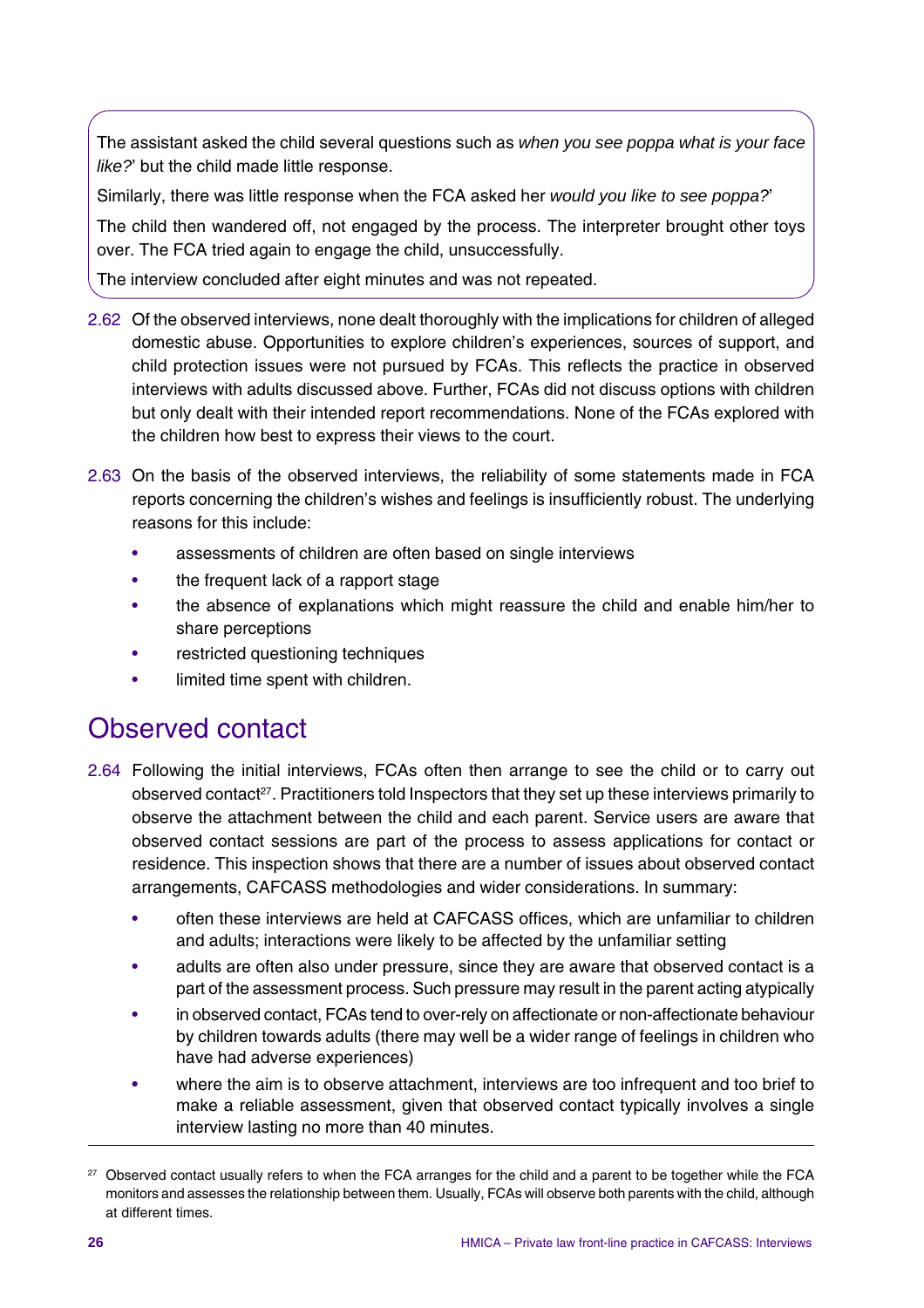2.65 Against this background, it is understandable why some parents forcibly put their views to FCAs that such brief observed contact can be unfair if they had been denied or lost contact with their children. The following example illustrates such concern.

The FCA suggested to the father that there should be supervised contact for him.

He had been denied contact with his baby.

SU: *I'll be a stranger.*

FCA: *I know.*

- SU: *It's three months like since I've seen him. He might not know me.*
- FCA: *Well, it would be more about how you deal with it, his distress. It's also about how okay you are if he is distressed with him then going back to his mum.*
- SU: *I think it's really unfair on men. He's not had any contact with me.*
- FCA: *Well then, you need to build it up at his pace.*
- *SU: It's a load of nonsense. It's ridiculous. I'm seeing him on a Wednesday, then I've got to wait for her* [the mother] *a fortnight and you say I've got to try and build a relationship up.*

The FCA moved the discussion on to how the SU was parenting his other children.

2.66 The example above highlights how the FCA may be challenged about their practice. Inspectors found that FCAs are often uncomfortable and struggle to give confident responses grounded in established social work methods and/or research as to outcomes. Further, there appears to be an inherent tension concerning the presumption of contact. In particular, it may be misleading for FCAs to explain to parents that their future contact with the child may depend primarily on the quality of the observed contact without also explaining what weight is being given to all the other aspects of the assessment.

# Other assessment components

- 2.67 Where new contact or residence arrangements are proposed, FCAs typically see the accommodation to assess its suitability. CAFCASS has not issued assessment guidance concerning accommodation and, consequently, FCAs use an approach based on their own particular viewpoint.
- 2.68 Often children have other people in their lives who are significant to them, such as grandparents or other family members. Unless they are a party to proceedings or directly involved in contact and other arrangements, they are rarely seen by the FCA. Some FCAs complete their assessments without reference during interviews to such persons, even when considering a change of residence. FCAs are far more likely to make contact with other professionals such as GPs, health visitors and teachers. As part of its overall development of assessment tools, CAFCASS may wish to include guidance about who should be interviewed, based on the needs of the case, including the bond between the child and other significant people.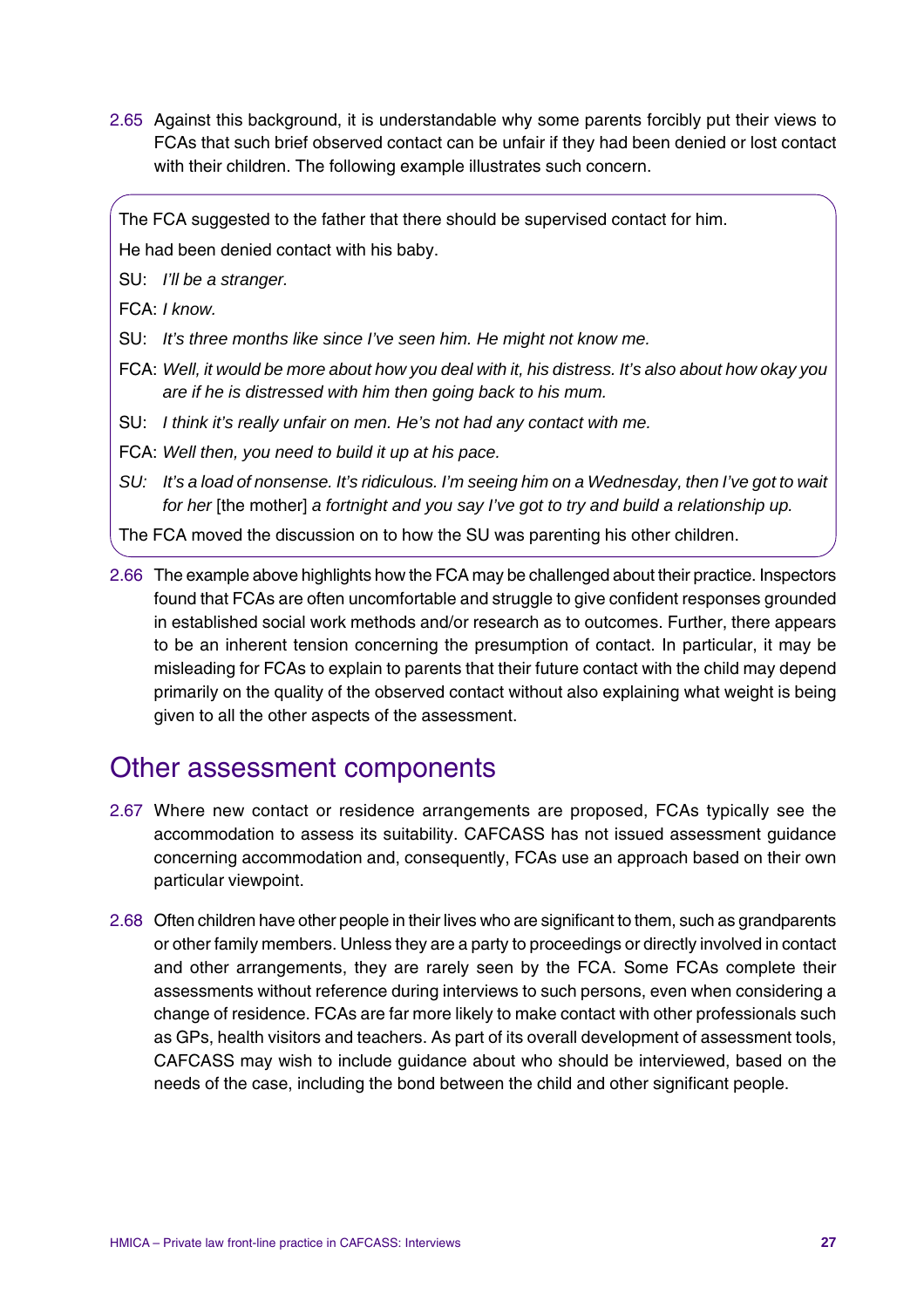# Identity issues, diversity and race equality

- 2.69 Inspectors observed little attention to identity, diversity and race equality issues in FCA interviews. This was the case, for instance, in applications to remove from jurisdiction where children would move to live in a country different from the non-resident parent. The relevance of identity issues, particularly race and ethnicity, were not included in the assessment. Instead, the FCA asked a set of general questions that did not relate to the needs of these dual heritage or mixed race children.
- 2.70 FCAs usually use interpreters effectively. On one occasion, Inspectors observed the FCA's difficulty in trying both to manage and understand the lengthy and unexplained discussions between the interpreter and service user.
- 2.71 Written information to service users is often only in English. This is despite the fact that CAFCASS has made good provision to translate information.

## Fairness to parties

2.72 Inspectors observed that FCAs are usually scrupulous in attempting to be fair and impartial between service users. Inspectors found no evidence of overt bias, for instance, against fathers or in making assumptions that mothers are better parents. However, given the lack of an agreed framework, discussed earlier, there is the possibility of allegations of inappropriate views and bias. Some inadequate practice in interviews regarding domestic abuse referred to above included a lack of robust probing of allegations. This may be misinterpreted by some survivors as possible collusion with perpetrators. The importance of this issue is also reflected in FCA reports for court discussed below.

## Referrals to Social Services Departments

- 2.73 Where appropriate, Inspectors found that FCAs referred children in need to the local Social Services Department. At times, FCAs did not make a referral because they were influenced by their knowledge that the local Social Services Department would probably not provide a service because of pressure of resources. In one observed case, the FCA appropriately took the initiative in making the referral, although the final outcome was not known to Inspectors.
- 2.74 In several cases, FCAs made other appropriate referrals about children to Social Services. These included allegations of sexual abuse, a child with special needs and where children had witnessed domestic abuse. These referrals demonstrated FCA awareness of CAFCASS' own Child Protection Policy. However, the opportunity for such referrals is minimised where FCAs do not thoroughly assess allegations that domestic abuse may have been witnessed by children.

# Finding solutions

2.75 Most service users in private law are referred to CAFCASS by the court because of unresolved difficulties regarding residence and contact. Inspectors were surprised to observe some lack of early exploration regarding the issue in dispute, why an application for a Court Order was being made at that point, what each service user wanted and how the court process, including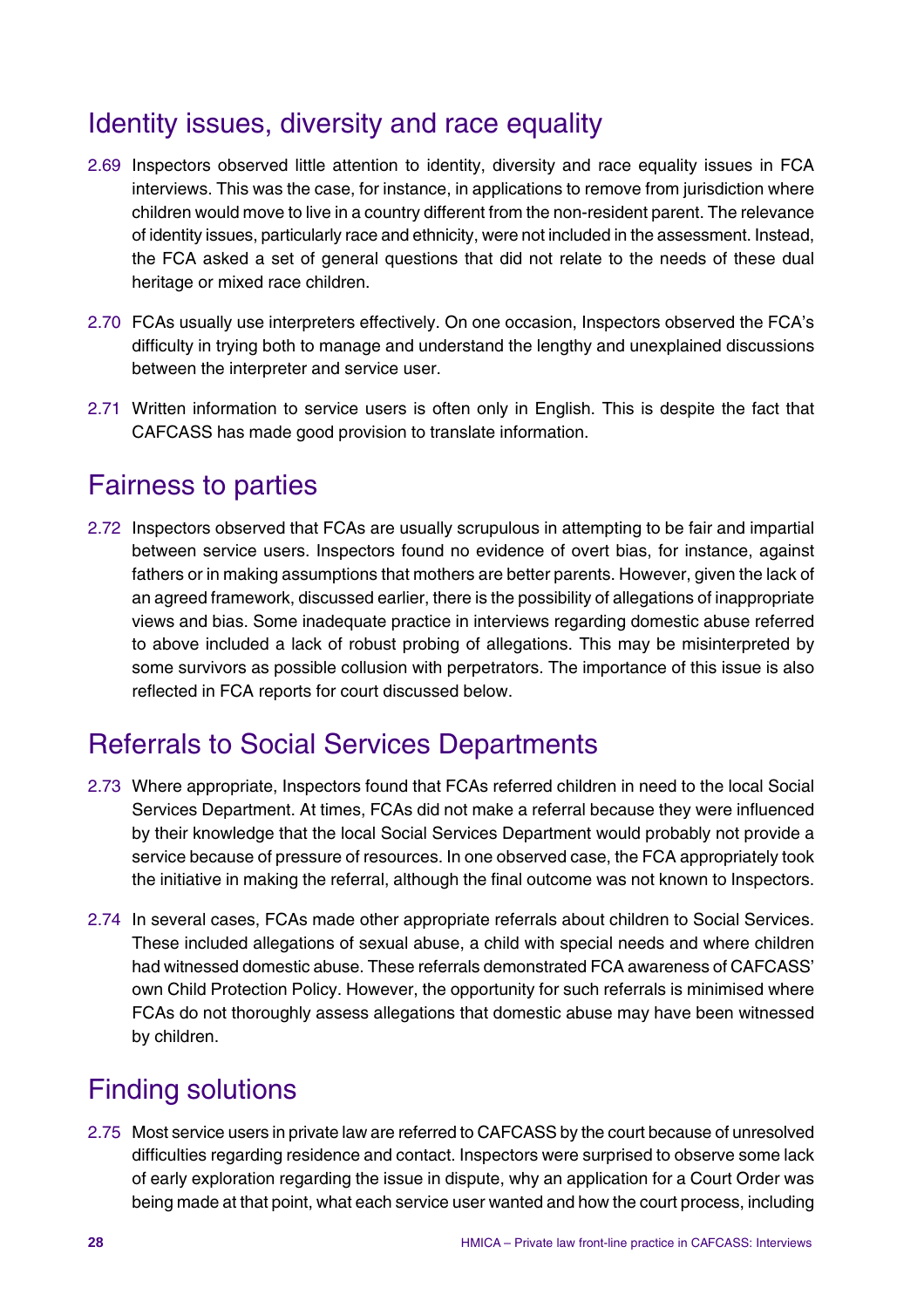CAFCASS, might assist. In some cases, whilst there had possibly been disagreement at the time of the application to the court, initial interviews indicated that there was no longer a significant dispute. One FCA commented that, although he might be able to get an early resolution, '*it's not the CAFCASS way'*. Another said '*Yes, there could have been some mediation in this case. I didn't try it because my mindset was I will do what the court says*.' In both of these cases, the FCA continued with a full Section 7 assessment and report. These examples illustrate the importance of taking forward developments introduced in 2005 by the President's Private Law Programme, the Early Resolutions Pilots and more recently by CAFCASS' consultation *Every Day Matters*.

- 2.76 In contrast, in cases where there are significant disputes about contact or residence, Inspectors expect FCAs to be able to advise service users on which types of Orders are more likely to work well for the child and in what circumstances. This should help service users become better informed and more able to participate in finding realistic solutions to their problems. Inspectors also suggest that such discussions might facilitate and enrich the assessment by the FCA who would be in a stronger position to comment on the response of the parties to such discussion. However, given the lack of detailed longitudinal research, CAFCASS shares with the wider family justice system a serious deficit in evidence on which to base its work. The efficacy of most Court Orders in family proceedings remains largely unknown. FCAs are therefore only able to use their own, individual experience and cannot involve service users in exploring the outcomes most likely to be successful.
- 2.77 Consequently, there was little emphasis on the abilities of the parties to find a solution. Instead, the information was presented to the FCA who then found a solution, usually through negotiation that the FCA conducted. There was little joint interviewing of adults. FCAs frequently failed to involve adults in the assessment by sharing their emerging thinking about the problems and solutions. Instead, from a service user perspective, FCAs tended to jump without intermediate steps from information gathering to the FCA's solution. This also implied that, in some cases, there was a lack of a clear link for service users between the discussions they took part in and the report. Where service users 'told their story' and believed they had been heard, but there was no discussion about the judgements being made, the report could come as a shock.
- 2.78 Against this background, Inspectors observed that FCAs usually outlined their own preferred solution and sought the agreement of the adults and children to it. As noted previously, FCAs rarely explored both the positives and negatives of their preferred option. As HMICA noted in 2005,<sup>28</sup> this resulted in service users not feeling that they are partners in the process. The following example illustrates effective engagement with a service user.

## ✓

Some interventions were solution focused and appropriately placed responsibility on the adult by asking, for example 'W*hat do you think?' 'What ideas do you have?' 'What can you both do differently as parents'? 'Why do you think an Order would be of benefit? What do you feel we can offer which you and* [the other service user] *can't settle?*

<sup>28</sup> *Domestic violence, safety and family proceedings* , para 3.5.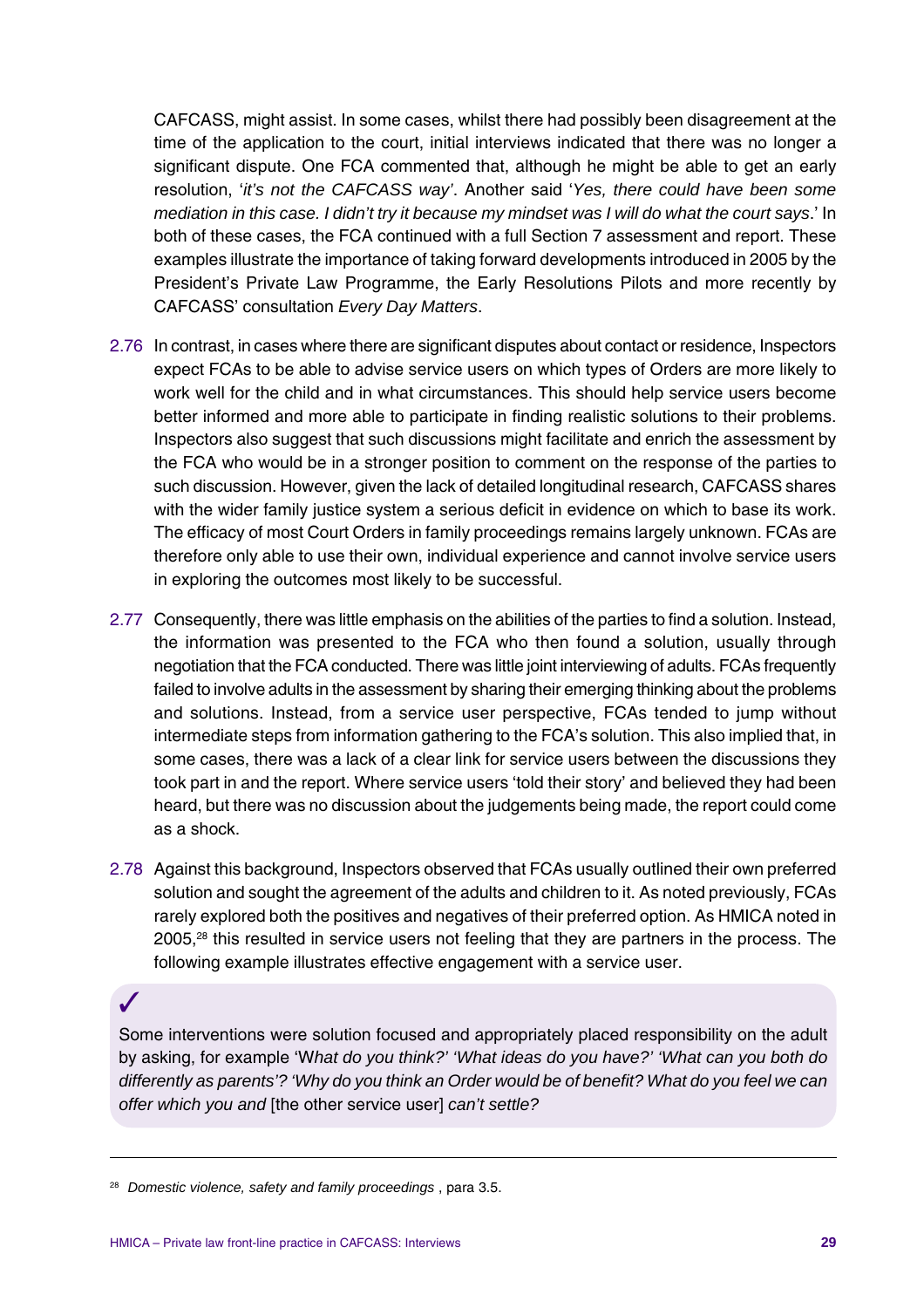## The quality of interviews – summary

- 2.79 The above chapter details many aspects of the quality of interviews observed during this inspection. In summary, Inspectors observed examples of good or excellent practice that need to be built on. However, many assessment processes seen in this inspection are characterised as:
	- adult focused, including an over-emphasis on the narrative and seeking agreement before assessing risk
	- over-influenced by the role of reporting rather than assessing
	- insufficiently informed by CAFCASS' statutory functions and case law
	- often not making best use of scarce practitioner resources
	- dependent on the FCA to find solutions
	- dependent on the personal style and practice preference of individual FCAs
	- lacking certain basic interviewing skills.

In addressing these issues, CAFCASS needs to develop its practices within its plans to implement *Every Day Matters* and agree new national standards. **HMICA makes a recommendation to this effect.**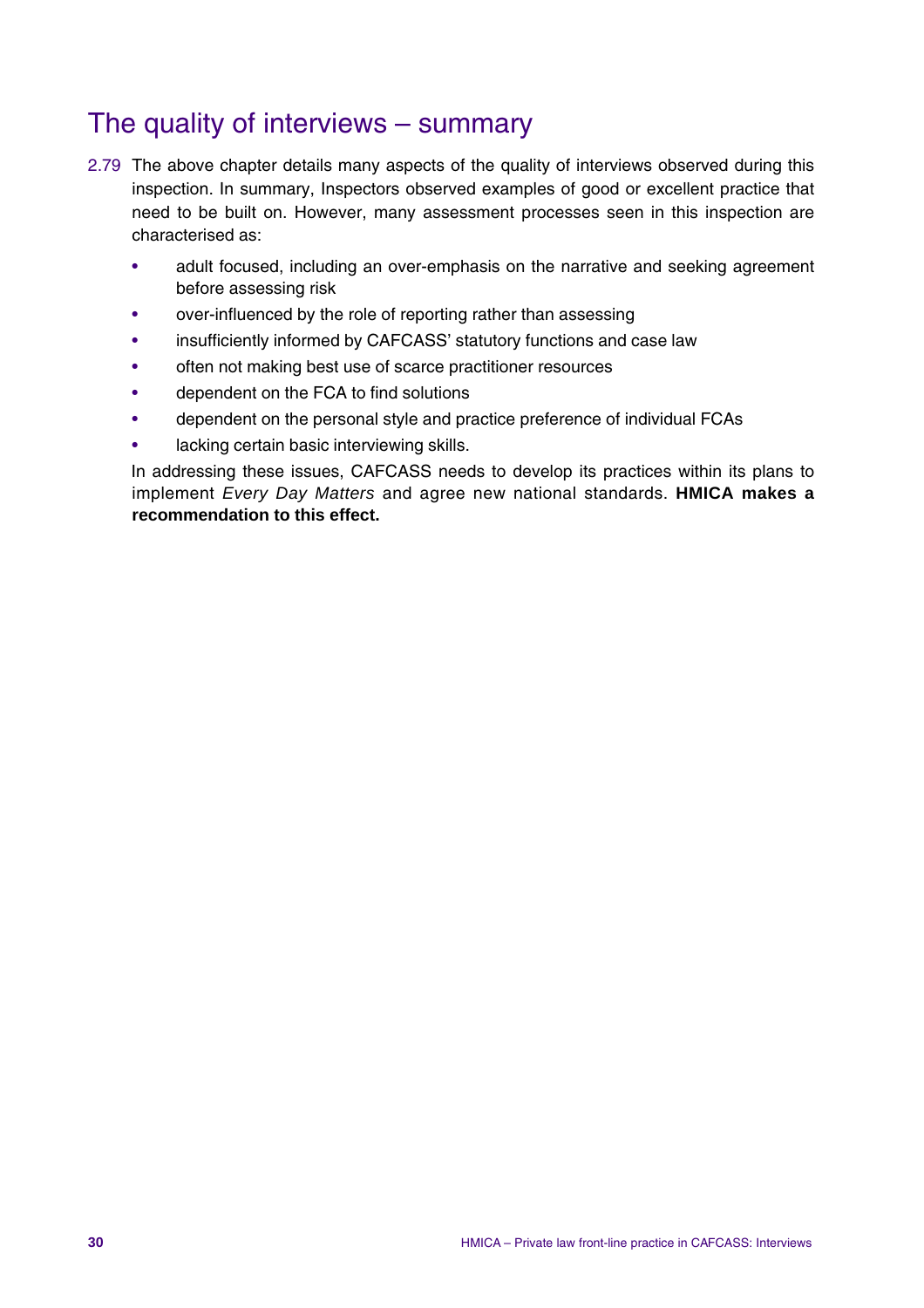# 3 Quality of practitioners' work – reports

This chapter assesses the degree to which practitioners provide courts with comprehensive, timely reports. HMICA expects that CAFCASS will:

- provide comprehensive assessments and demonstrable evidence for judgements and decisions made
- make assessments in relation to the Welfare Checklist
- report fully in domestic abuse cases
- report fully on diversity and equality issues
- be fair to all service users
- outline the powers and options available to the court
- make clear child-focused recommendations
- produce reports in accordance with CAFCASS guidelines
- comply with the principle that unnecessary delay is likely to prejudice the child's welfare.

## Overall assessment

The quality of practitioners' work, as reflected in their reports to court, is varied and differs little from findings arising from previous inspections. CAFCASS has commendably taken important steps to improve the quality and consistency of reports. However, further improvements are still needed. This poses a significant challenge to management, particularly as local culture and the exercise of practitioner preference exert powerful influence on dayto-day front-line practice.

Many reports would be of greater value if they focused less on descriptive narrative and more on evaluation. Reports often give insufficient attention to allegations of domestic violence, issues around diversity and the need to explore any alternative options available to the courts.

# Purpose of reports

- 3.1 Section 7 reports under the Children Act 1989 are requested by courts when considering disputed Section 8 applications – that is, applications concerning where the child should live, with whom the child should reside, whether there are specific issues or the need for a Prohibited Steps Order. Inspectors expect to see CAFCASS S7 reports written within a framework which:
	- is consistent with CAFCASS' statutory functions and case law
	- is child-focused
	- is evaluative
	- provides for consistent outcomes
	- is based on available evidence and research in making recommendations.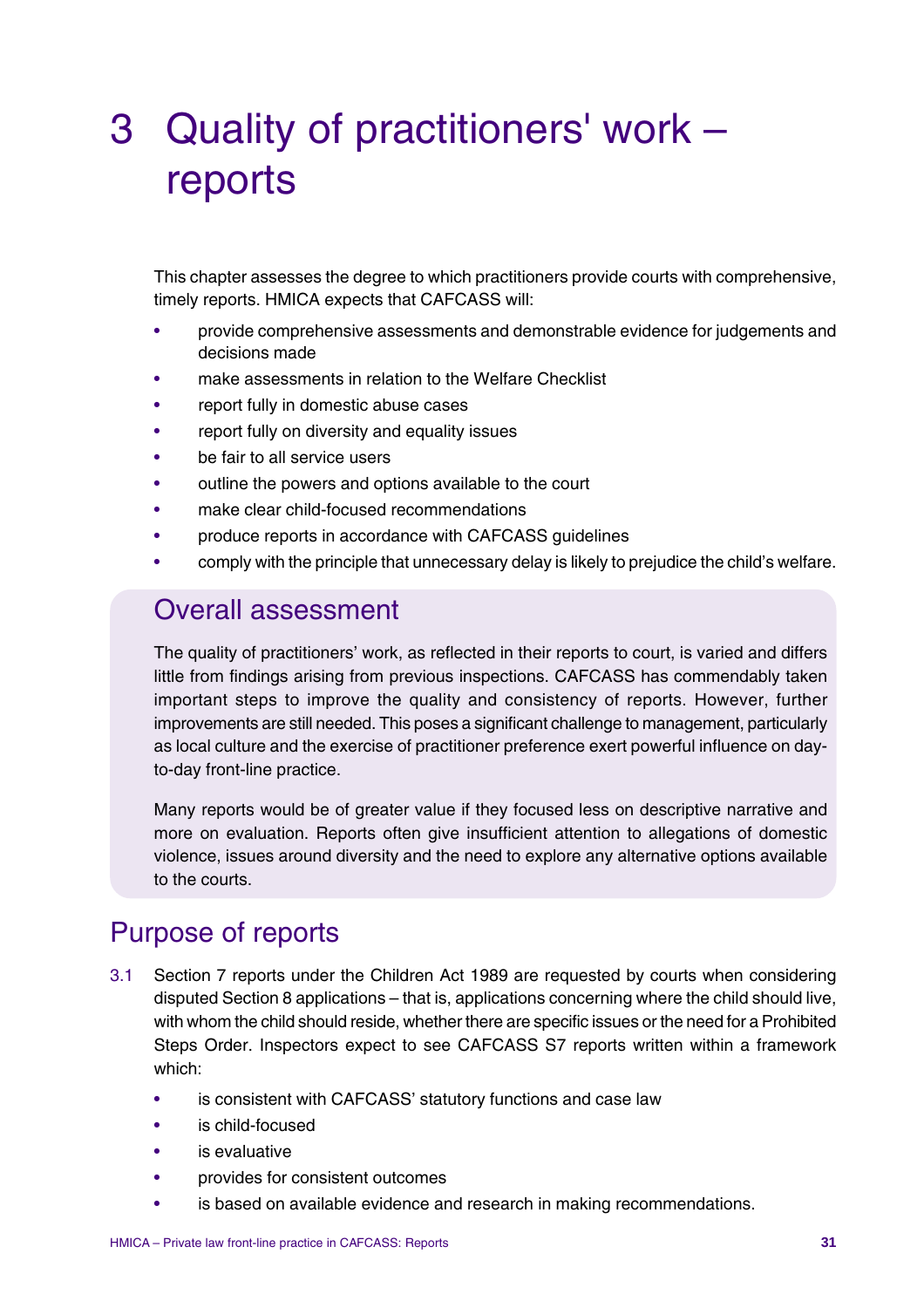3.2 CAFCASS has issued a helpful template for the writing of reports and guidance. This inspection also shows that, although there is guidance accompanying the report template, the effectiveness of the guidance is as yet limited.

## CAFCASS provides comprehensive and demonstrable evidence for judgements and decisions

- 3.3 Inspectors read FCA reports that related to the observed interviews (see Annex A Methodology). Few reports seen were too brief; most tended to be over-lengthy. The long reports included too much detail about background and about adult views, such as statements and counter-statements regarding the circumstances of a separation. This created an imbalance in many reports between historical and hearsay information about the adults and current information about the welfare of the child and the child's needs. Inspectors considered that information contained in reports is unnecessary unless it is relevant to the assessment of the child's welfare. This finding is consistent with previous HMICA inspections.29
- 3.4 An example of unevaluated report comments noted by an Inspector is given below:

*The paragraph describes in detail the absence of birthday cards sent by the service user but it does not assess what their absence means to the children, mother or father. The court is left to make up its own mind.*

3.5 An example of good practice is shown below:

## ✓

The report gives a clear picture of both service users and of an emotionally abusive adult, as well as the effect on the child.

- 3.6 In a small number of reports, there was no evidence for important opinions and hearsay was reported as fact. For example, no evidence was offered to support the statement that "*at his age and with his temperament Child A is more affected by unreliability or changes in contact arrangements than Child B".* On occasions, FCAs used words like *'obviously'* as a substitute for evidence. A few reports were submitted to court without information from police and other safeguarding checks. In one case, where the information from police had not been received by CAFCASS, the FCA wrote '*I have undertaken police checks but I do not anticipate that these will give rise to any problems'*. In another report, the FCA commented on the content of a medical report about a service user even though the FCA had not seen that report.
- 3.7 In almost all cases, the report accurately reflected the information gathered in the assessment. However, in one of the three cases that HMICA referred to CAFCASS management because of particularly poor observed practice, the FCA made false statements in their report regarding what they had done in the assessment.

<sup>29</sup> *Domestic violence, safety and family proceedings* (October 2005), para 3.41.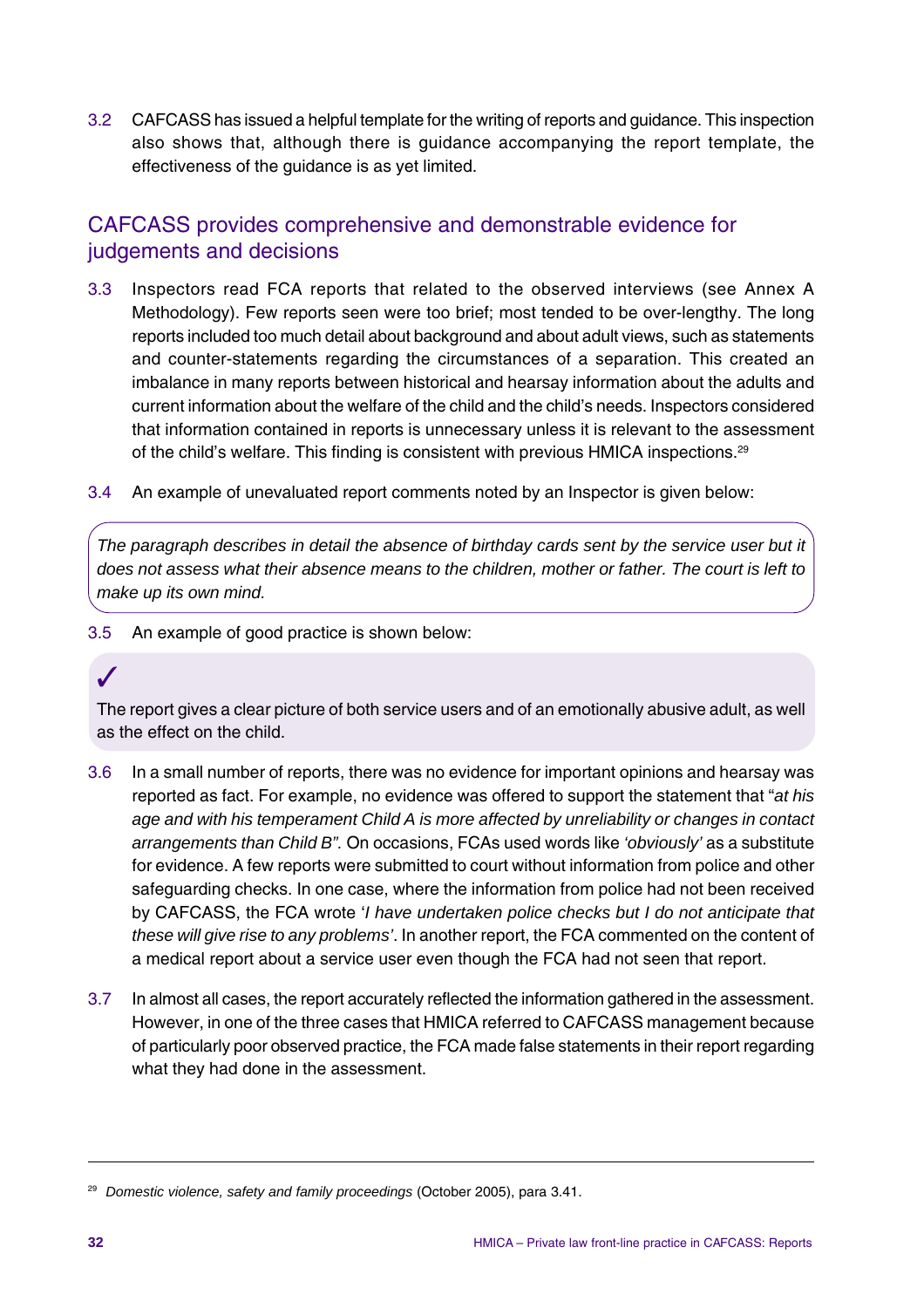- 3.8 Some important elements of assessment were infrequently included, such as:
	- the motivation of the applicant
	- the reason for the timing of the application
	- the child's level of understanding.

Where there were cross-applications, some reports lacked detail on each of the different applications and did not comment on them.

3.9 As referred to earlier, certain kinds of S7 reports – such as variations in the level of contact – are constrained by case law and, as such, require relatively little assessment work. In others, a greater range of knowledge, tools and skills are needed – such as removal from jurisdiction or the child's primary residence – and are highly dependent on an adequate assessment process to inform the FCA's judgements and recommendations.

## **Fairness**

3.10 Reports that simply repeat what the different service users have said can give an appearance of fairness and even-handedness. However, if FCAs do not adequately explore allegations of domestic abuse and over-emphasise the role of finding an agreement between the parents, this may lead to FCAs recommending contact with perpetrators of domestic abuse. Inspectors saw no instances of gender bias in report recommendations.

## Welfare checklist

3.11 Almost all reports include the Welfare Checklist as part of the structure for reporting to court. Sometimes, information was mistakenly placed in the wrong section as the following example shows:

Under *The child's age, sex, background and any characteristics of the child which the court considers relevant*:' the report writer stated:

*'The child is at an age when her wishes and feelings are very important. She has asked to spend one night a weekend at her mother's house and the parties agree with this. Her brother's wishes and feelings are less important because of his age.'*

This information is about the child's wishes and feelings and should have been stated in that section of the report.

3.12 Children's level of understanding and needs were often not well explored in the selection of reports read by Inspectors. Inspectors found that there was little sense of individuality about each child. There was a tendency in some reports towards statements of opinion that could be relevant to all children rather than the particular child subject of proceedings. The example below is a comment on the child's future needs:

'*Which ever option is considered – one of the above or another – they all depend on improved communication between the service users for the benefit of the children'.*

The report gave no indication of how this might be achieved.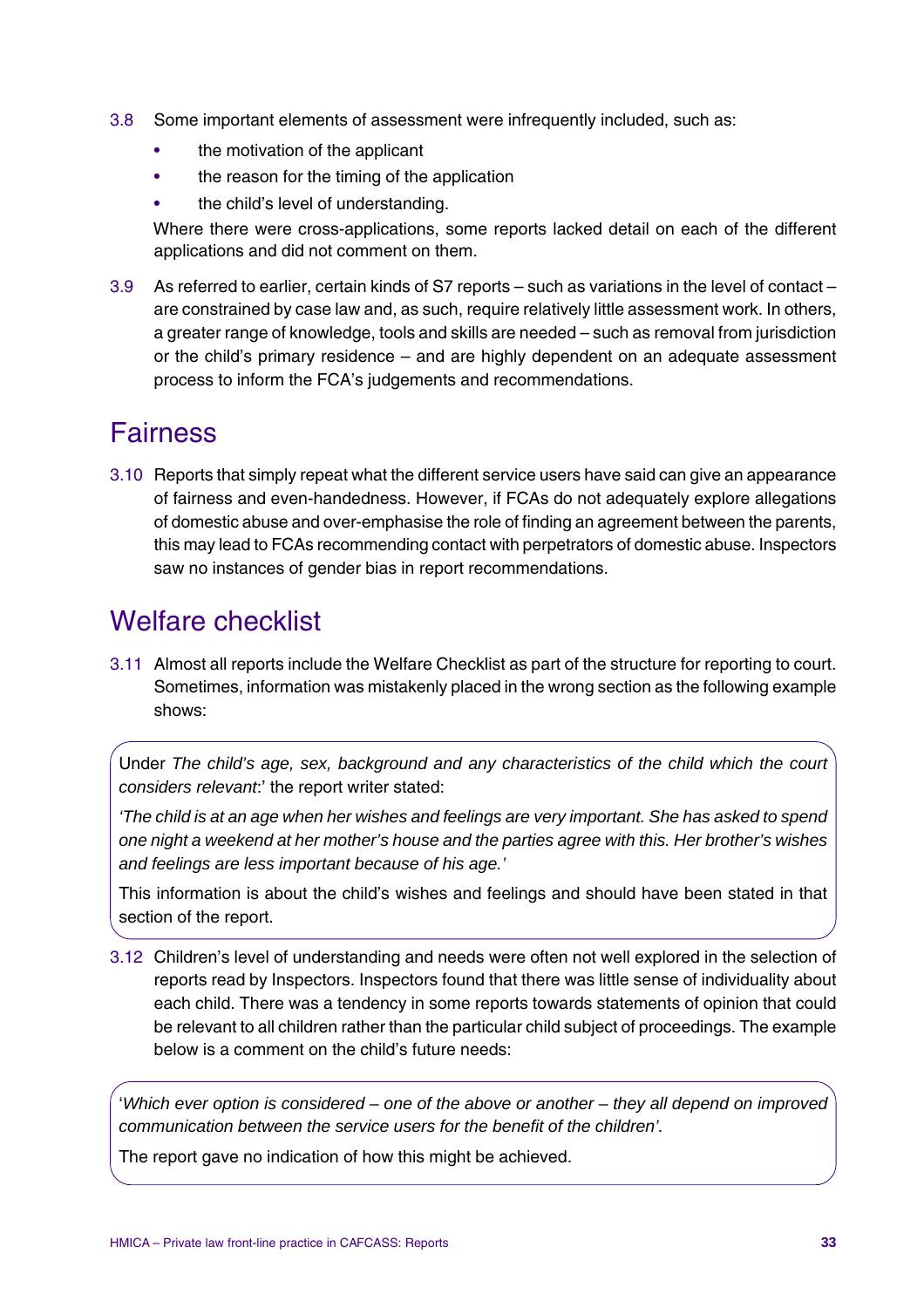3.13 There were elements of good practice in FCA reports – including the Welfare Checklist section covering physical, emotional and educational needs – that gave sound indicators to demonstrate the basis for the practitioner's assessment.

## Allegations of domestic violence

- 3.14 Further to earlier discussion about allegations of domestic violence, reports read by Inspectors often:
	- screened out information regarding domestic abuse
	- failed to assess the perpetrator's ability to change and risk of future harm
	- were weak on assessing the impact of domestic abuse incidents on children.

As a result, potentially unsafe contact was recommended in the following example, where there had been serious allegations of domestic abuse that had not been assessed. In this example, the report author places the onus on the alleged victim to make contact work:

'*provided this reintroduction is made sensitively, without anger or excessive anxiety on the part of either parent, I would not anticipate any adverse effect on the child.*'

3.15 Among instances of good practice was the example of an allegation about the partner of the applicant hitting the child. This was fully explored by the FCA and carefully addressed in the report.

### Diversity, identity and equality issues

- 3.16 Reports usually referred only to identity issues if the case involved a non-white British family or service user. Occasionally, descriptions of the child ('*she has brown hair and brown eyes'*) were included without explaining the relevance of such physical characteristics to a consideration of the child's welfare.
- 3.17 Assessments and reports tended to focus on the adult parties and the child subject to proceedings. As noted earlier, this meant that there was little, if any, reference to the child in the wider context of their extended family, cultural or religious roots.
- 3.18 There were instances where reports about removal from jurisdiction should have addressed more thoroughly the impact on the child's identity of a move to another country.

### Powers and options available to the court

3.19 Inspectors found that FCAs usually did not refer to the 'no Order principle'. In those cases where it was mentioned, the justification for making an Order was couched in terms such as '*I would see a need for an Order in this case'* but without giving reasons. Inspectors saw several reports where, having observed the assessment, the justification for an Order was unclear. On two occasions, the FCA expressed to the Inspector some pessimism about how sustainable the recommended Order might be, but such pessimism was not expressed in the reports.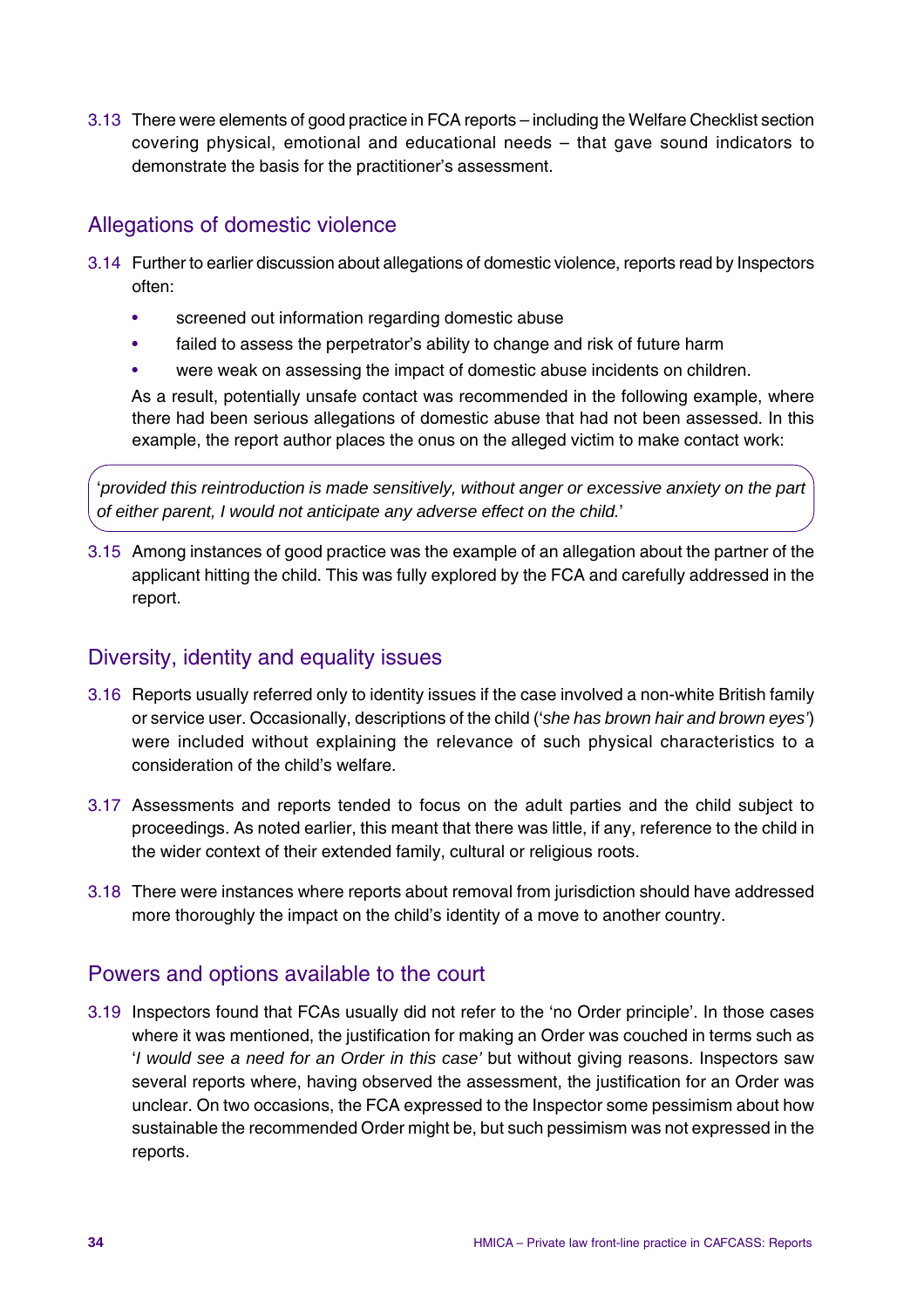3.20 Evidently, any Court Order determining when a child will see an adult, or where the child will live, is a powerful intervention by the State in a child's life. In CAFCASS reports dealing with such matters, Inspectors would expect FCAs to demonstrate that their recommendations, to the greatest extent possible, are based on a sound assessment and use of relevant research.

### Recommendations

- 3.21 Recommendations in reports read by Inspectors rarely mentioned or evaluated alternatives. Similarly, it was unusual for any risks and negative implications of the FCA's recommendation to be explored. In few cases were the service users' views about the FCA's recommended course included.
- 3.22 Report recommendations often contained statements of hope without a clear path regarding how such hopes might be realised. For example:

'*A has the usual needs of childhood including stability and security in his life, both physical and emotional. He should be able to grow up in a home free of avoidable distress.'*

### Producing reports in accordance with CAFCASS guidelines

- 3.23 All reports read by Inspectors used headings, which included the investigation, the Welfare Checklist and recommendations. There were many different ways that FCAs presented other information through standardised sections covering issues, views of service users, analysis, background information, record of convictions, report by Probation, view of GP, summary and family composition.
- 3.24 A small, but surprising, number of reports contained spelling and grammatical errors. Otherwise, most reports were seen as clear, understandable and jargon free.

#### Principle of avoidance of unnecessary delay

3.25 Significant numbers of cases went beyond the 12 weeks target. Inspectors saw instances where responsibility for delay arose from CAFCASS practice, such as delayed allocation or a belated request for a Finding of Fact Hearing. The reason for other delays lay outside CAFCASS' direct control and was linked to the responsibilities of other key agencies within the family justice system.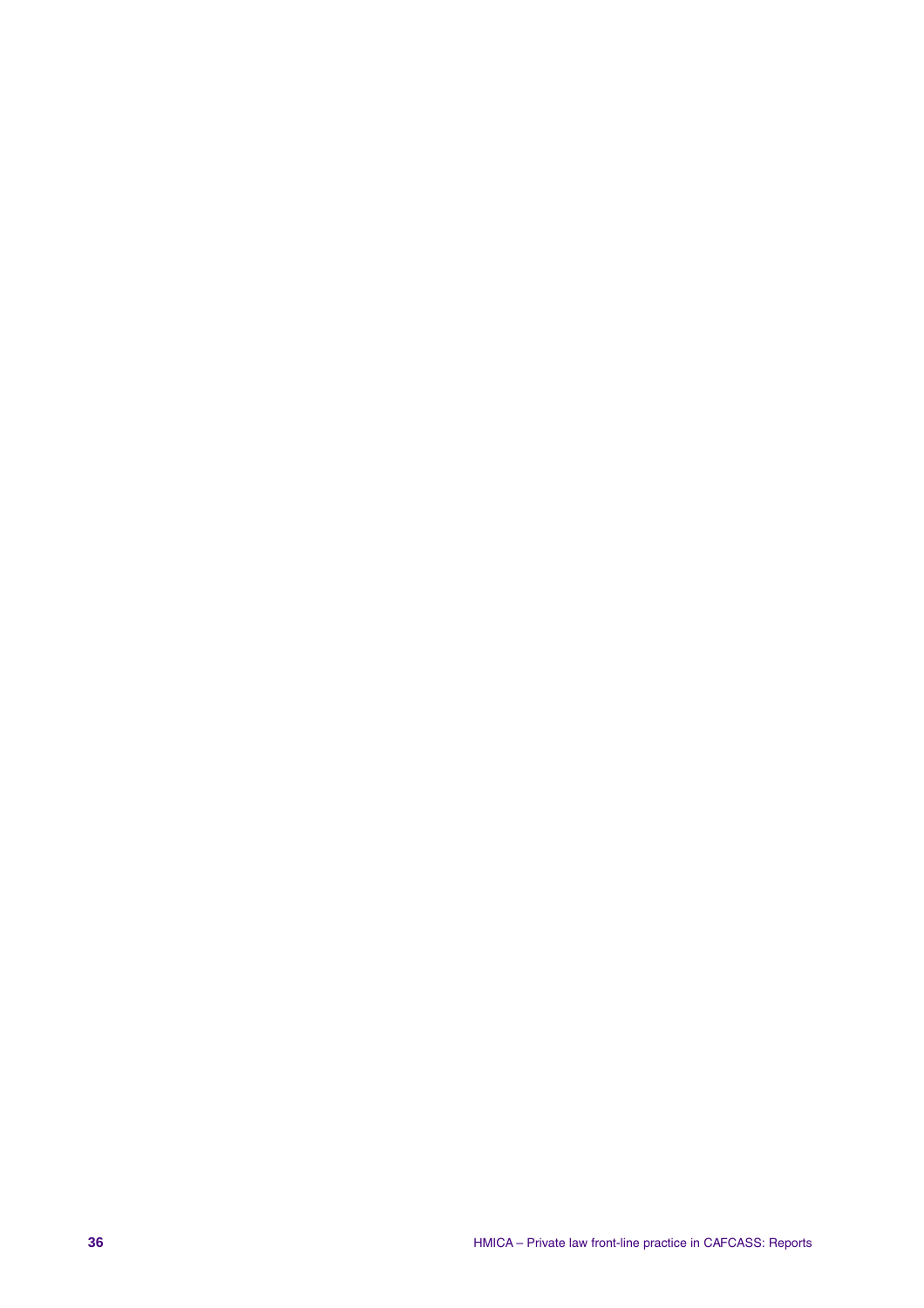# 4 Quality of practitioners' work – case management

In this chapter, HMICA assesses the degree to which case management promotes the welfare of children and adults. HMICA expects that CAFCASS will:

- prepare for work with individuals and families
- manage, present and share records according to its standards and procedures, and legal requirements
- ensure that children and families are seen in comfortable, safe environments
- ensure staff safety
- comply with the principle that unnecessary delay is likely to prejudice the child's welfare.

## Overall assessment

The lack of clear national frameworks and guidance within CAFCASS results in significant variations in the practitioner approach to case management. This adversely affects its quality and usefulness. Such variations are heavily influenced by local and individual ways of dealing with case management. Efforts to implement best practice in case management across the whole organisation have not yet had sufficient impact at the local level. For similar reasons, the management of files, including case recording, also varies widely.

Most service users are likely to experience the start of the assessment as timely. They are nearly always interviewed in comfortable offices, although they do not receive consistent information or explanation about the role of CAFCASS in private law.

Although the importance of ensuring the safety of staff and service users regarding the risk of violence is recognised, weaknesses highlighted in previous HMICA reports have not yet been eradicated.

## Preparation

- 4.1 After receipt of the court papers by CAFCASS, the initial stages of work mainly involve setting up the file, case allocation, initiating checks and arranging initial interviews. Service managers often seek to allocate cases to practitioners who have previously been involved with the same family. In a few instances, Inspectors noted significant delays within CAFCASS in allocating cases to FCAs.
- 4.2 As reported by HMICA previously<sup>30</sup>, the information returned to CAFCASS varies across geographical areas; some police forces, for instance, offer useful 'police intelligence' while others only give a record of convictions. Social Services information also similarly varies.

<sup>30</sup> Domestic violence, safety and family proceedings (October 2005) para 3.43.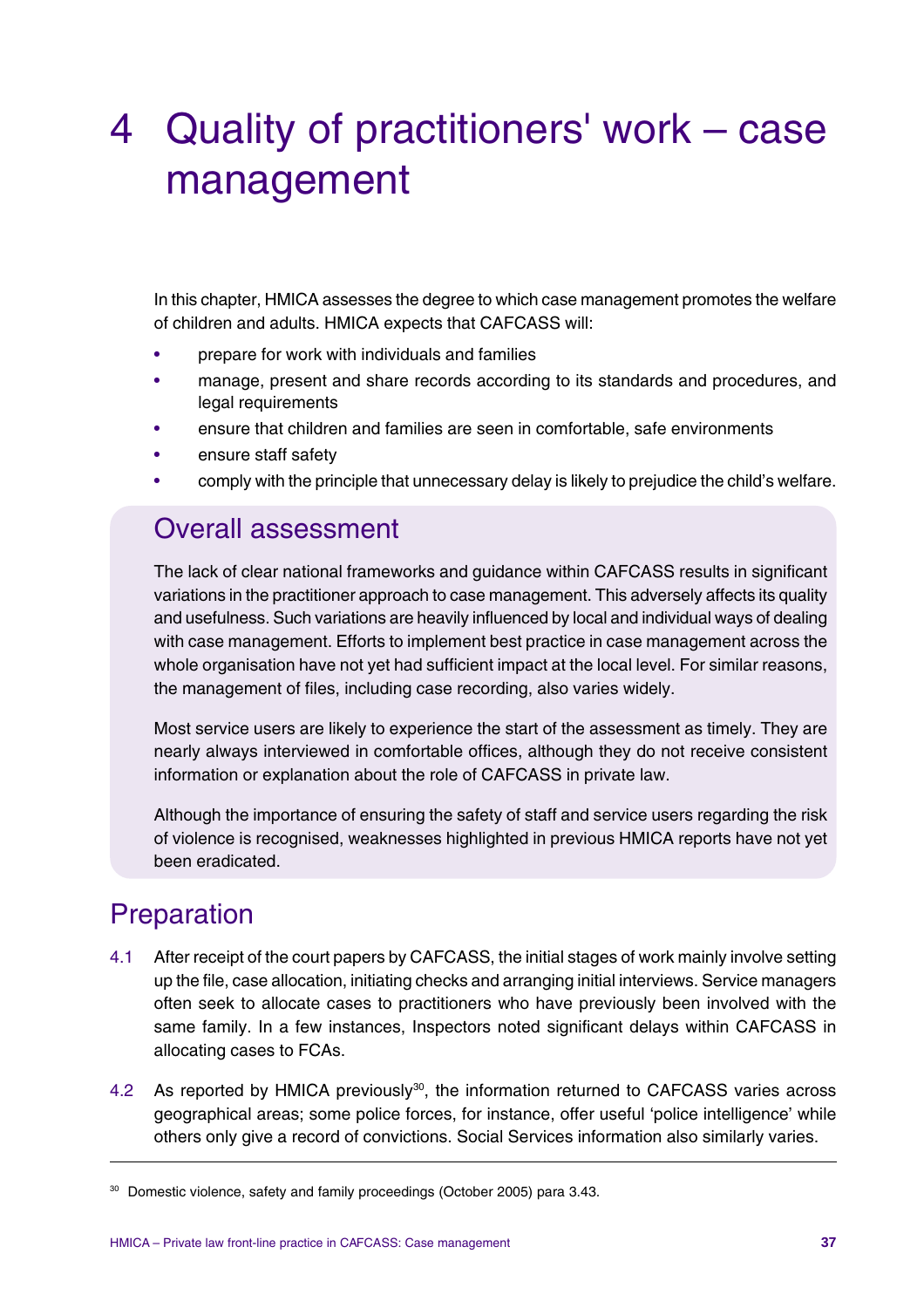- 4.3 In some cases, the local Social Services Department (SSD) had substantial involvement with the family and, as such, might have been better placed to carry out the S7 reporting rather than involving a new agency – CAFCASS. In a few cases, Inspectors found that there had been liaison with the SSD but, in others, this option had not been considered. One FCA commented that '*judges are still asking CAFCASS for S7 reports which SSD should be doing, because they do not trust SSD reports.'*
- 4.4 Practitioners always have copies of the court application forms from the first hearing but the contents are variable, depending on who completes the records. When given to FCAs, files sometimes include both applicants' and respondents' statements. However, FCAs mentioned that some local courts discourage the use of statements. Practitioners are not always in a position to know the reasons why statements are not available.
- 4.5 As mentioned earlier, Inspectors found that practitioners very rarely prepare a written case plan, outlining the steps that they would take, the sequence and likely timescales. CAFCASS' Technical Competencies emphasise the need for case plans. In discussion with Inspectors, many FCAs argued against their use because they see their work essentially as repeating for each case an established, effective model with minimal variations.
- 4.6 There are planning inconsistencies regarding whether partners or supporters can be present at interview, at what age FCAs should see a child and at what age children's wishes and feelings can be assessed. As with many other aspects of practice, FCAs relied on their own practice rather than CAFCASS Guidance, standards or agreed best practice. Inspectors saw little evidence of practice meeting social work interviewing standards $31$ . These incorporate, for instance:
	- $a$  coherent goal aim of the interview
	- steps to achieve the goal
	- destination indicators of successfully achieving the goal
	- review whether the plan has worked.

## Files and records

- 4.7 Typically, business support staff make up files for practitioners following allocation of new referrals. CAFCASS has draft Guidance on record keeping which covers how files should be maintained. The draft Guidance was seen to be operating in few cases. Instead, practitioners usually maintain files according to local office systems. Inspectors found that some files were well ordered and information was easily accessible. In others, the contents were not structured and records of CAFCASS actions were sometimes incomplete.
- 4.8 Interview notes were taken by FCAs. Inspectors observed in one case that no notes were taken during or after an interview with children. FCA notes also covered examination of documents such as SSD records and telephone calls. Notes were not typed up in any of the cases observed. Such notes were difficult for anyone other than the author to read. The absence of well-ordered and readable case records as the CAFCASS norm means that the organisation has no reliable and systematic audit trail of practice.

<sup>&</sup>lt;sup>31</sup> Tomlinson [full reference to be added].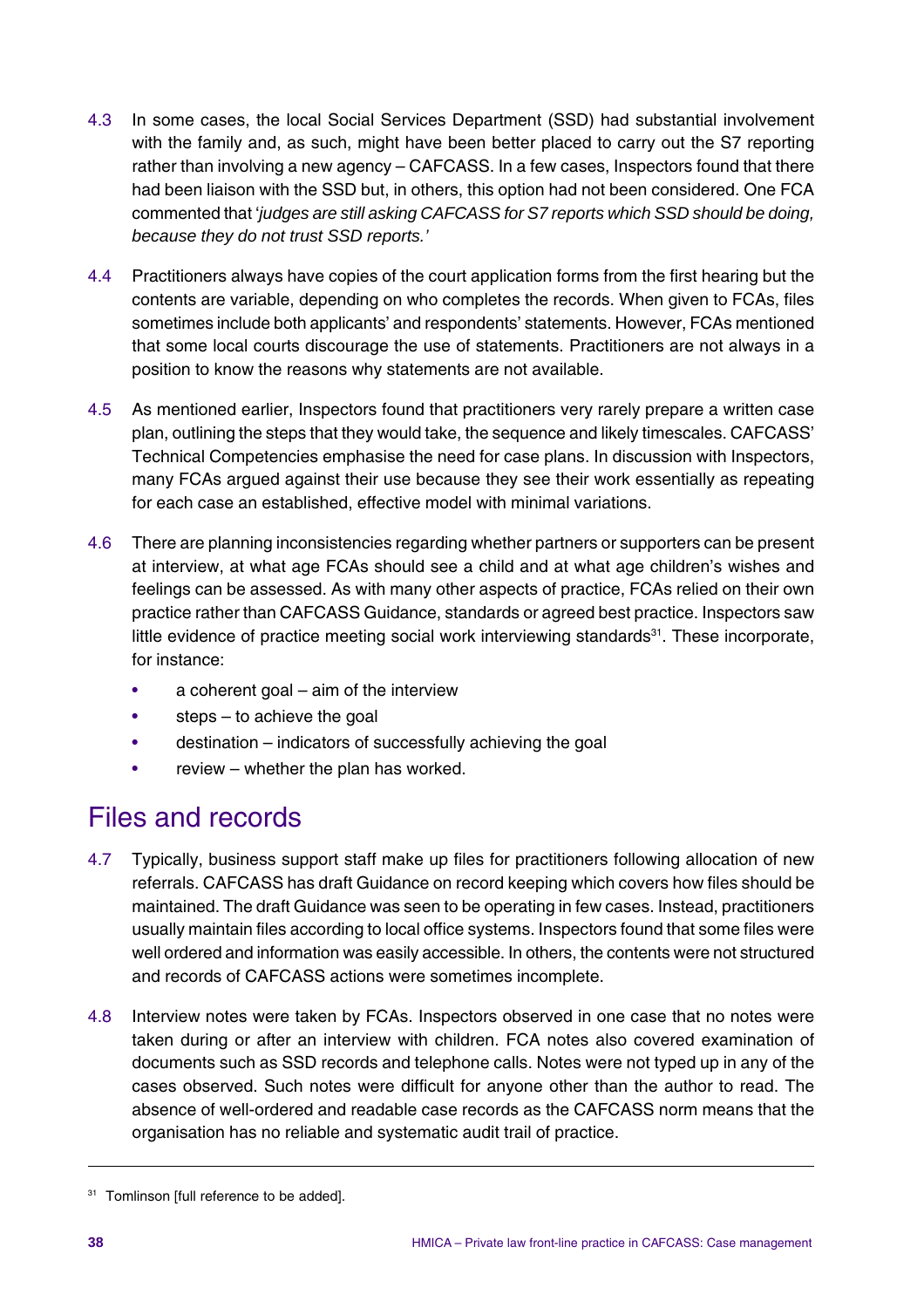## Interview settings

4.9 The location and design of almost all offices visited made them accessible to service users, although one office has no disabled access. Newer premises are of a good standard, with most rooms comfortable for service users. All of the rooms used for interviews with children are safe. There is a lack of information in many office waiting areas on local groups and other relevant services, such as support to adults and children who have survived domestic abuse.

## ✓

An FCA was based in a court building that did not have child-friendly facilities. However, the FCA went to considerable lengths to create a more child-friendly atmosphere for the meeting by providing additional toys and other equipment.

- 4.10 In three of the twelve CAFCASS offices visited, privacy and sound-proofing were inadequate. Service users and Inspectors overheard confidential conversations between FCAs and other service users in adjoining interview rooms. In one interview, the FCA left their own interview to advise another FCA in the adjacent room that they could be overheard.
- 4.11 As has been reported in previous inspections<sup>32</sup>, there is an inconsistent approach to the safety of staff and service users in CAFCASS. The entrances to offices are secure except in one multi-occupancy building. Some offices lack alarms for use in interview rooms and, where these are present, their use is not always understood. Some practitioners ignore some Health and Safety considerations, such as seating arrangements in interview rooms.
- 4.12 Family Court Advisers nearly always ask service users to attend CAFCASS offices prior to home visits. Different forms and procedures to assess risk are used in different offices. Risk assessment forms are rarely completed, including in cases where there is some evidence of risk, for instance of abuse from a service user. There is little planning for the safety of FCAs when arranging visits to service users' homes. Inspectors are concerned that generally FCAs judge the likelihood of risk from the perspective of their own particular experience.

<sup>&</sup>lt;sup>32</sup> Inspection report of Eastern Region, March 2005, para 4.14.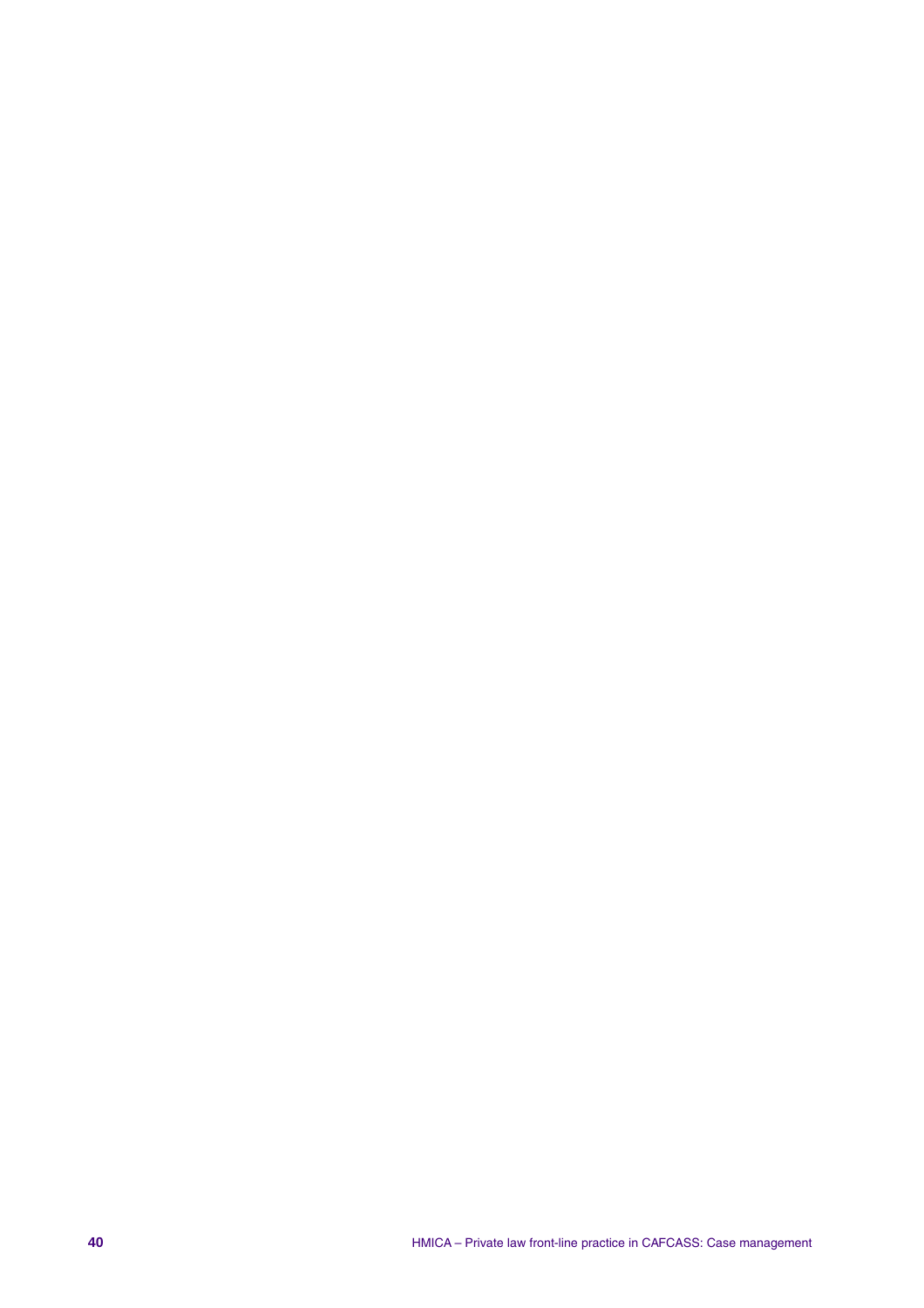# 5 Organisational accountability for practitioners' work

This chapter looks at how CAFCASS supports and improves staff capability and accountability. HMICA expects that CAFCASS will:

- have in place continuing professional development (CPD) training including research findings and the most recent legal and diversity developments
- have in place effective systems for supervision and quality assurance of front-line practice.

## Overall assessment

The continuing confusion and strongly held differences in opinion about the role of front-line practitioners in private law is of concern. It risks undermining efforts to enhance staff capability through training and ensure that, within the organisation, accountability for service delivery is both transparent and effective. New quality assurance mechanisms introduced in 2005 have not yet made sufficient impact on key aspects of front-line practice. Similarly, whilst arrangements for practitioner support and supervision by managers may well be good enough in some areas, overall these important aspects of quality assurance do not command widespread respect and confidence across CAFCASS. There is a clear link to be made between robust quality assurance and improvements that demonstrate a more effective use of scarce front-line resources in private law.

# The role of the FCA

- 5.1 FCAs often recognise that there are problems in implementing a child focus in their practice. One FCA commented that '*proceedings get embroiled in the interests of the parents and it is difficult to keep returning to the child's interests.'* Inspectors found that FCAs have different views on:
	- how far the process should meet the needs of the adults. Some FCAs take the view that, even if there are no welfare issues for the child, an S7 assessment is justified if there are adult needs
	- the reporter role, as against that of evaluator/assessor
	- the role of brokering agreement. Some FCAs often only assess the issues if the service users cannot reach an agreement.

## Staff capability

5.2 As noted above, there is no formal guidance on the purpose of CAFCASS Section 7 work, how to plan an assessment process, or how to plan and carry out interviews. At present, there are no agreed standards against which to measure or improve staff capability, although CAFCASS is currently consulting about national standards. One new FCA commented '*it would be really helpful if there was an operational instructions manual because it would be*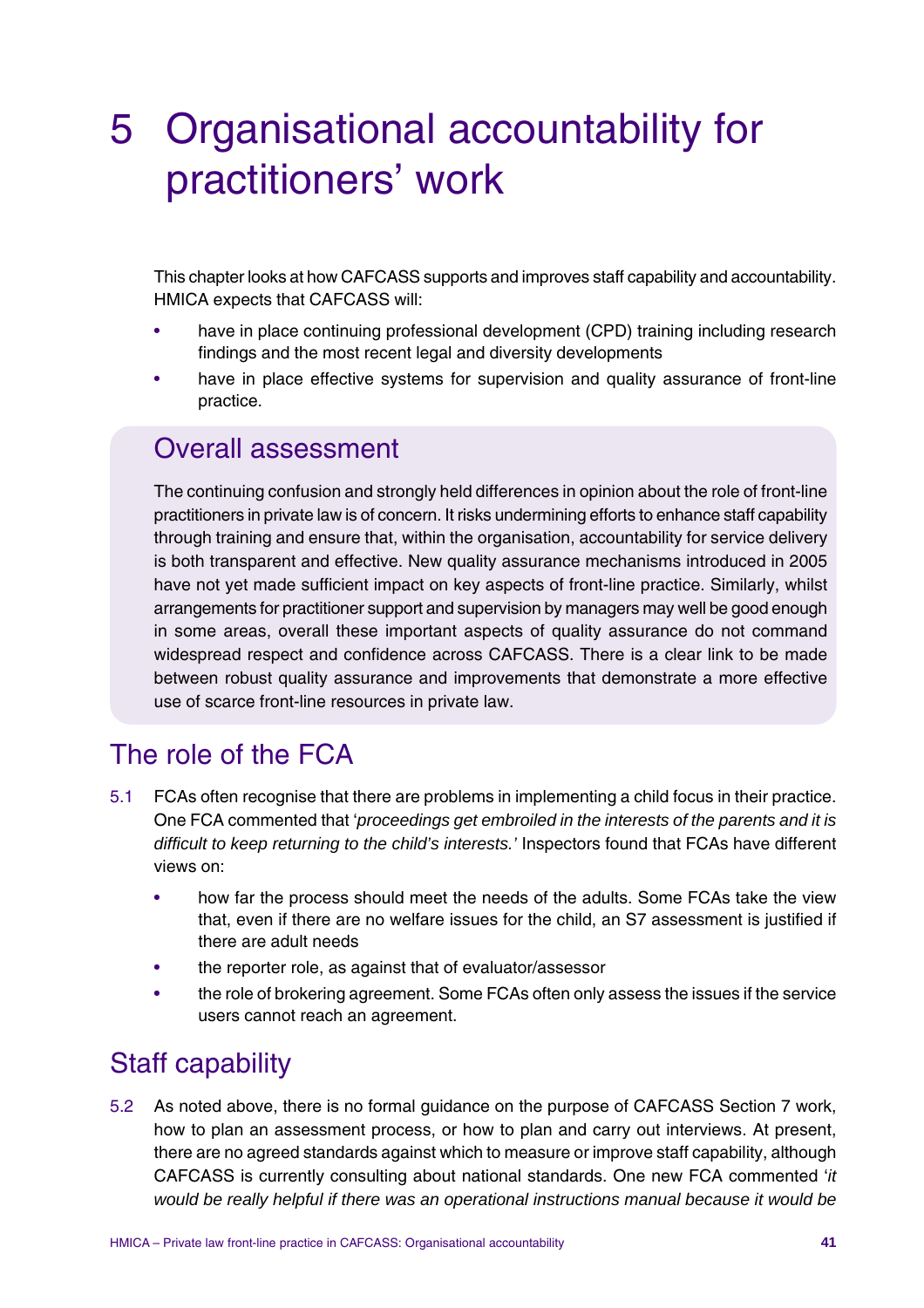*easier to know what to do and when and it could be demonstrated if things were done and if they weren't*.*'* Inspectors found that new staff are often surprised and disappointed at the lack of frameworks in CAFCASS. Inspectors take the view that the implementation of a strategy to deliver agreed changes in front-line practice are necessary**. A recommendation is made to this effect.**

- 5.3 FCAs have received little training on core tasks other then at induction. CAFCASS has a training package for new FCAs and for experienced FCAs undertaking convergence<sup>33</sup>. However, the training curriculum has limitations because it cannot yet be linked directly to any agreed national standards, framework and guidance as these are still being developed. Inspectors consider that in order to improve practice this deficit must be addressed. **A recommendation is made to this effect.**
- 5.4 Inspectors noted that some new FCAs were concerned that on joining CAFCASS their previous high standards of professional practice were not seen as necessary. Instead, in some areas, a lower standard seemed to apply. For example, one new FCA who had formerly prepared written interview plans commented about her current practice 'w*hen I have more experience I'll be able to do interviews without prepared questions – like the rest of them'*.

# Staff accountability

- 5.5 During 2005, CAFCASS introduced updated policies and procedures to ensure that staff are accountable for their work. Accountability systems include supervision, appraisal, national standards and quality assurance. However, this inspection suggests that these changes have not yet been fully integrated into local area practice. There is an ongoing dilemma within CAFCASS about the extent to which service managers should observe FCA interviews.
- 5.6 Inspectors found considerable confusion around the issues of FCA internal accountability within CAFCASS. For example, some FCAs *commented 'I am accountable to the court for the report'*… others said ' *I am accountable to the children in terms of the service that I provide….and I am accountable to the parents similarly*'.

## Quality assurance

5.7 HMICA expects that all stages of the assessment and report writing by FCAs should be part of a quality assurance (QA) system in order to ensure that practice and reports are fit for purpose. In many offices, the work of FCAs in carrying out interviews and producing reports is not subject to any consistent QA procedures.<sup>34, 35</sup> Typically, interviews are unsupervised and unmonitored throughout CAFCASS. Inspectors found most QA practices centre on the court reports. These usually rely on peer reading of reports against a CAFCASS checklist.

<sup>&</sup>lt;sup>33</sup> In which experienced practitioners in either public or private law are trained to understand the similarities and differences of both role and context in public and private law and to consider the implications for practice.

<sup>34</sup> This was reported by MCSI in 2004 *Training and Quality Assurance for Service Delivery*.

<sup>35</sup> HMICA, *First Line Management* July 2005. As noted above, interviews varied widely in length, with no rationale apparent, between 40 minutes and 2 ½ hours for first interviews. Inspectors were not able to judge the adequacy of the time given, since many interviews lacked a clear aim.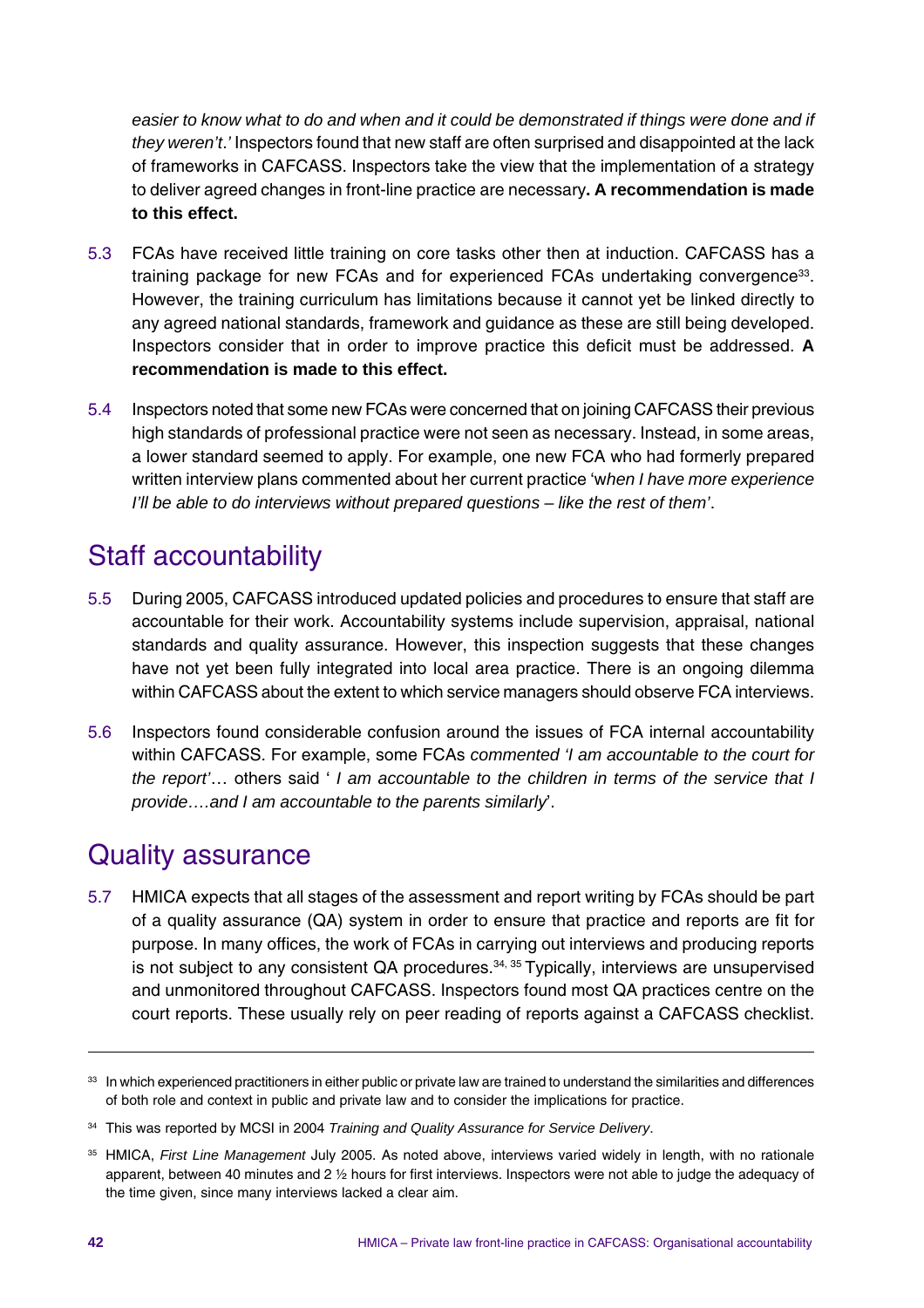These arrangements are variable. For example, some offices have a rota while in others, the FCA asks an available FCA to quality assure the report.

- 5.8 Inspectors are concerned that the absence of robust arrangements means that:
	- the report checklist is not always used
	- because of the wide variation in practice, FCAs checking reports are not clear about appropriate standards.
- 5.9 Further, there is no training or preparation for those carrying out quality assurance and Inspectors found no systematic arrangements by managers to ensure that the system works. There are also difficulties about close colleagues undertaking peer QA. As one FCA expressed it, 'p*eople would be more critical if they didn't want to upset them in the quality assurance processes'.* Another said 'q*uality assurance is not a measure against standards but is only against other people's opinions*'. Inspectors judge that these arrangements are unacceptable and in need of improvement. **A recommendation is made to this effect.**

## Support and supervision

- 5.10 Usually FCAs have good access to service managers. The lack of frameworks, standards and assessment tools leave some staff vulnerable. Some FCAs are anxious about whether they are doing the job correctly. One FCA said '*nobody ever sat down and said "this is how we do things here". I feel I need to know how I am doing'.* Another FCA commented '*there is no guidance or procedures on planning or undertaking interviews. It's all down to your mentor or the practitioner that you are linked to'.* FCAs often told Inspectors that they would welcome more effective supervision.
- 5.11 Supervision usually takes place at one- to two-monthly intervals when FCAs meet their service manager to discuss cases. In practice, CAFCASS appears to hold certain assumptions about supervision – namely, that FCAs are experienced practitioners and operate at a high level of competence. As such, it expects the FCA to bring any issues that require assistance to their manager's attention. One FCA commented; '*In supervision, I go through my cases but not on specific issues…peer advice supervision is more valuable because of their experience. For example, am I concentrating on the right things? There has been no supervision on this case'.* In the view of Inspectors, this consultative, practitioner-driven approach does not provide sufficient organisational accountability.

## Best practice

5.12 As part of its strategy for ensuring delivery of high quality front-line services and continuous improvement, HMICA expects CAFCASS to have in place arrangements for identifying and promulgating best practice. This inspection found that current systems in CAFCASS do not yet meet this challenge nationally, although there are examples of good local initiatives.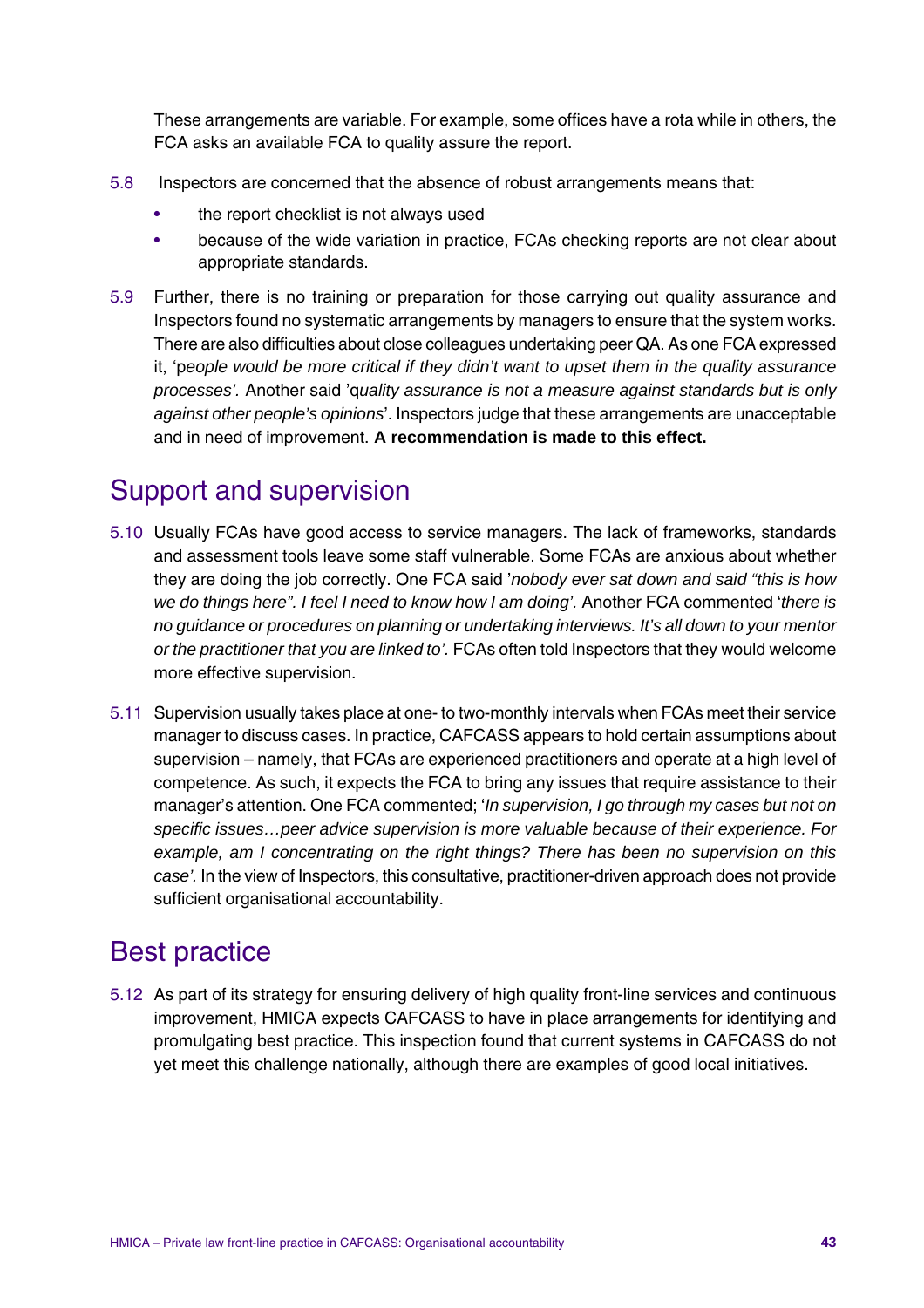## Use of resources

- 5.13 This inspection highlights examples, some of which have already been referred to above, where CAFCASS' resources are not used to best effect in private law practice. In summary, these include:
	- the production of unnecessary interim reports, for example to meet filing dates
	- cases where there are no significant child welfare issues
	- undertaking unnecessary or over-complex assessments
	- the continuation of cases where there are no significant disputes
	- producing full S7 reports when the issue is around specific detail rather than principle; for instance, regarding the amount of, or variation in, contact arrangements
	- the length of interviews, where much information collected is superfluous or where FCAs ask for information already available on file
	- cases which might better be dealt with by staff from the SSD who have prior knowledge of the family.
- 5.14 Inspectors note that, in some cases, report writing follows the first three interviews whereas, in others, there are further interviews. There were examples of straightforward cases about contact where as many as seven visits were made, whereas Residence Order applications dealt with by another FCA might only involve three visits.<sup>36</sup>

<sup>36</sup> Recent developments, such as CAFCASS Every Day Matters, identify this issue.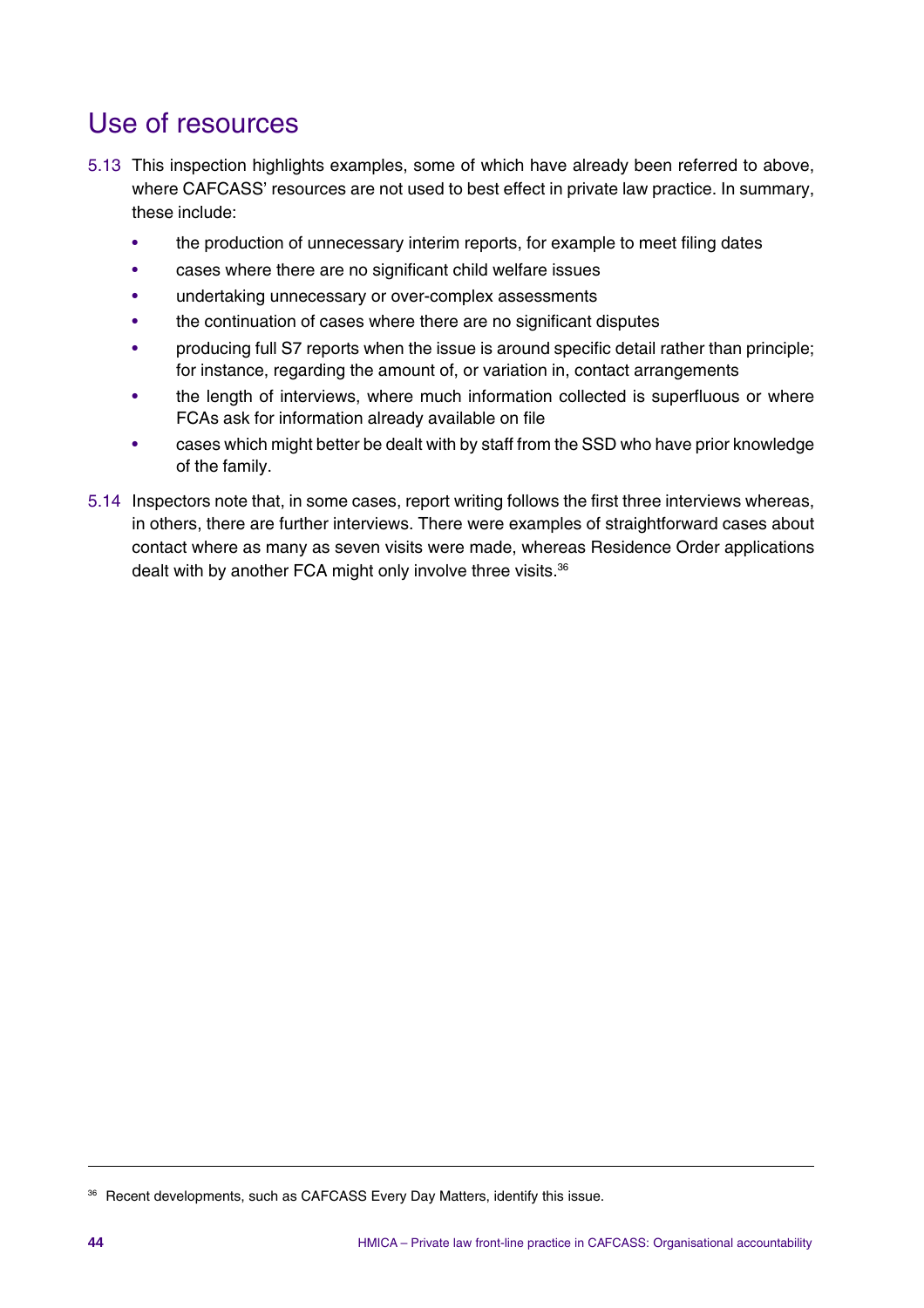# Annex A

# **Methodology**

- A team of five Inspectors and an Inspection Assistant conducted the Inspection of CAFCASS regarding front-line practice. CAFCASS was given six months' notice of the start of the main fieldwork and of the topics to be inspected. CAFCASS Headquarters provided the inspection team with documentary evidence together with its own analyses of performance in the main topic areas.
- The inspection team visited CAFCASS offices at Carlisle, Preston, Whitehaven, Mansfield, Lincoln, Leeds, Bradford, Eastbourne, Brighton, Bodmin, Reading and Truro.
- The inspection team carried out a series of structured observations of interviews in those offices and during home visits. Inspectors observed, as far as practicable, all interviews following allocation and up until the Final Hearing. The consent of service users was always obtained to the presence of Inspectors.
- The interviews observed took place from October 2005 to February 2006.
- 78 observed interviews and 22 reports were evaluated using checklists developed by HMICA.
- Inspectors carried out structured interviews with FCAs at the end of the process. Questionnaires were sent to adults and children at the end of the process.
- HMICA posters were displayed in CAFCASS office reception areas inviting contact from service users. Copies of the posters were also displayed in a number of languages at different offices.
- HMICA reports do not normally record the views of identifiable individuals.
- CAFCASS has seen this report in draft form. This allowed HMICA to take into account comments, including those about factual accuracy.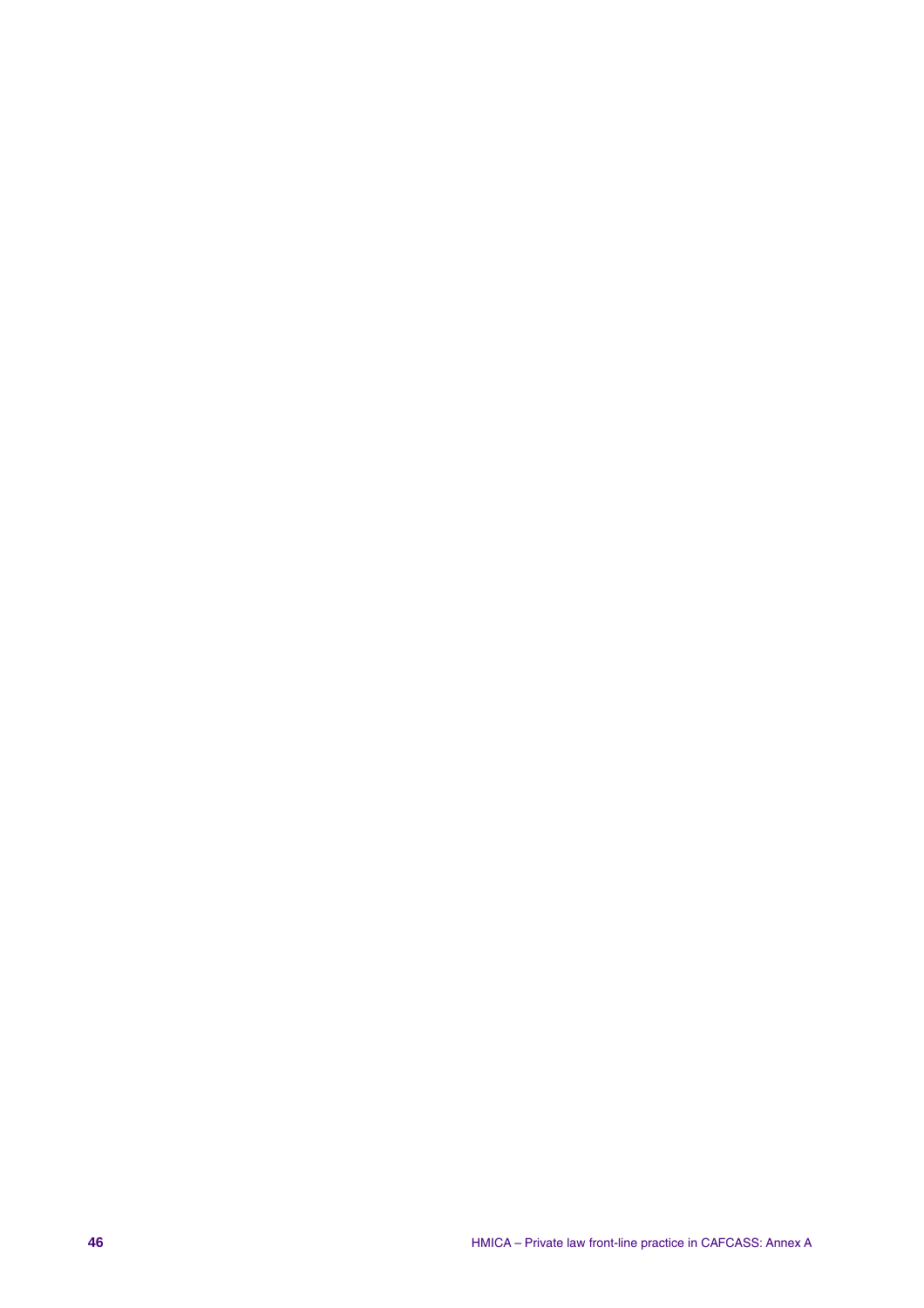# Annex B

# CAFCASS responses to HMICA recommendations

## HMICA Recommendation 1

In order to improve the quality and effectiveness of its front-line practice in private law, HMICA makes the following recommendations to CAFCASS:

Clarify its functions in private law proceedings and the associated range of practitioner roles.

#### CAFCASS response

The process for clarification commenced at the end of 2005 with the CAFCASS consultation paper, Every Day Matters. The main proposals for private law – shorter and more direct work with service users combined with robust risk assessments and transparent methods of working – have been agreed. The next stage of incorporating these into new National Standards with underpinning guidance has begun and will be completed by April 2007.

Overall improvement target: Clarity and transparency with staff and service users in all private law proceedings.

By: April 2007.

### HMICA Recommendation 2

Publish national standards and supporting private law practice guidance.

#### CAFCASS response

Draft National Standards have been produced and are in a process of consultation. The consultation ends in September 2006. Work on the guidance that underpins the National Standards has begun and will be in place by April 2007.

Overall improvement target: National Standards agreed and guidance in place.

By: April 2007.